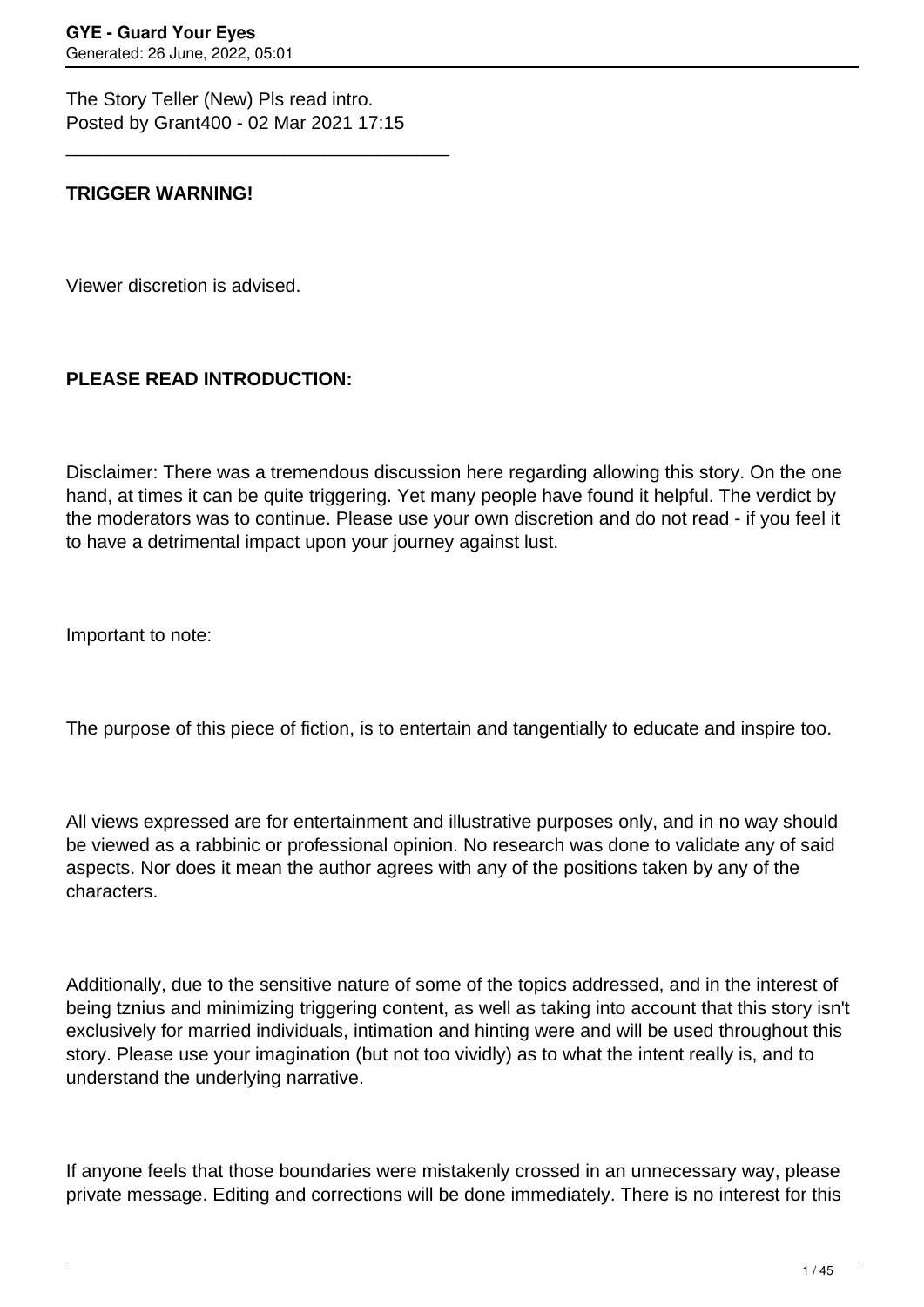to serve as an impediment, or a hindrance to the path of recovery.

Additionally, readers are requested not to post on this thread. There will be a link posted to a separate thread created exclusively for that purpose. All comments and questions are welcome there.

[Original Thread With comments.](https://guardyoureyes.com/forum/23-Just-Having-Fun/358473-The-Story-Teller-%28Old%29) 

[Original comment thread.](https://guardyoureyes.com/forum/17-Balei-Battims-Forum/361391-Discussions-from-the-story-tellers)

[New comment thread.](https://guardyoureyes.com/forum/23-Just-Having-Fun/364592-Comment-Thread-for-The-Story-Teller-%28New%29#364592) 

Thank you.

**Grant** 

====

Re: The Story Teller (New) Posted by cordnoy - 02 Mar 2021 17:23

\_\_\_\_\_\_\_\_\_\_\_\_\_\_\_\_\_\_\_\_\_\_\_\_\_\_\_\_\_\_\_\_\_\_\_\_\_

Please make sure that all characters are gender neutral as well, and be considerate as to what pronouns are bein' used, we don't want anyone offended.

========================================================================

======================================================================== ====

Re: The Story Teller (New) Posted by Grant400 - 02 Mar 2021 17:40

\_\_\_\_\_\_\_\_\_\_\_\_\_\_\_\_\_\_\_\_\_\_\_\_\_\_\_\_\_\_\_\_\_\_\_\_\_

#### **Righteous Indignation**

#### **Prologue:**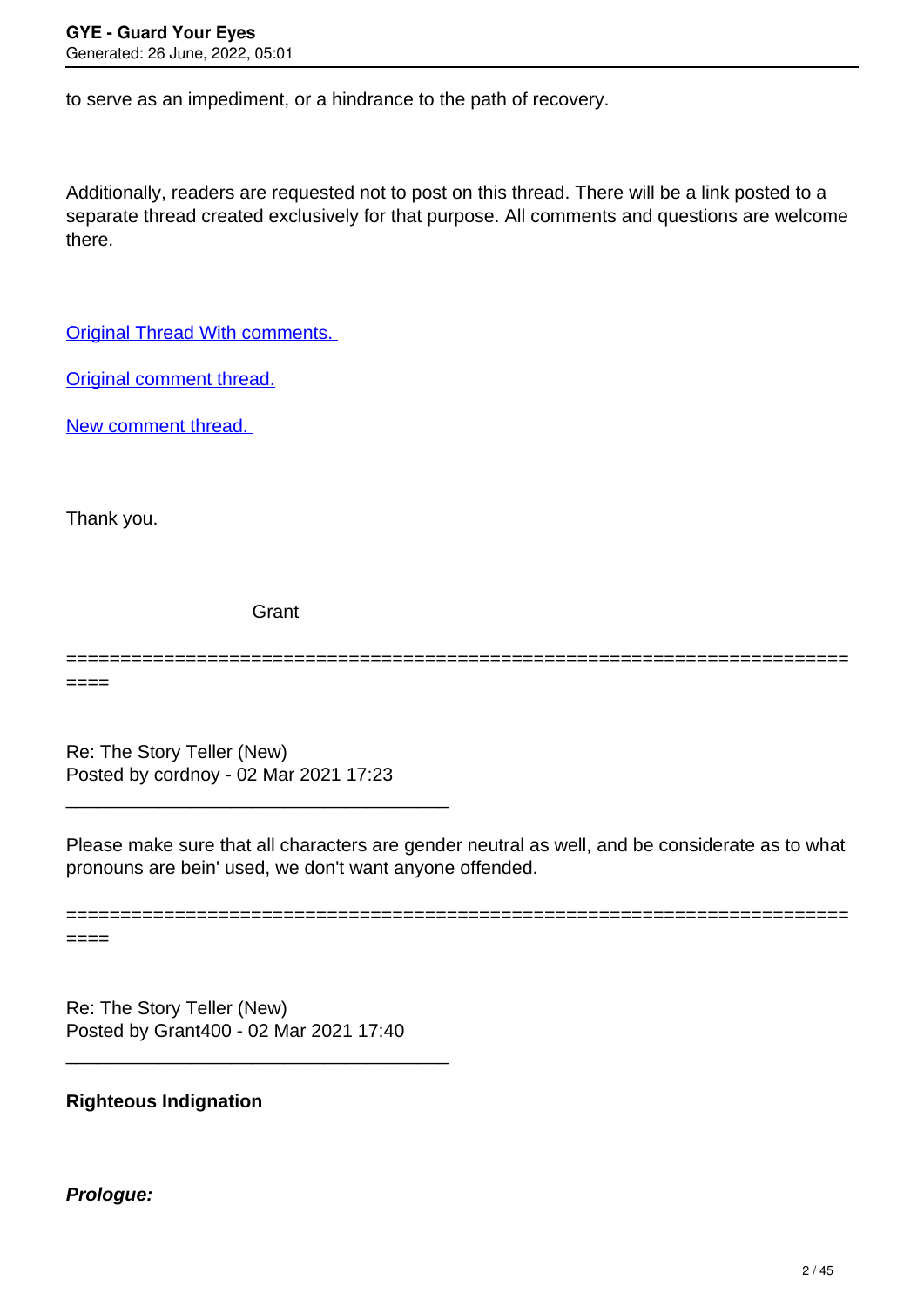April 17, 2012; Undisclosed Location.

The man sat on the concrete floor, icy coldness seeping into his bones, the realization hitting him like a ton of bricks. He finally saw reality for what it was. The clarity was blinding. He tried to adjust his hands to a more comfortable position, but it only caused him to wince in pain.

He was running, running his whole life. From where? To what? It was all an illusion, he can see that now so clearly. It was a futile chase after a fantasy now exposed in it's ugliest reality. It was a pathetic journey towards something he felt worthy of respect, when in reality it was all a puff of worthless smoke. A foolish facade for what he was searching for all along. It was always sitting right in front of him.

The man grunted in pain, not just in physical pain. His insides felt like they were being torn up. He felt like a wrecking ball just swung into his chest, knocking all the air and nonsense right out of him. How many people has he hurt, how many wrongs has he considered right, all in the name of his burning self righteous indignation? Oh, how wrong, so terribly wrong he was.

He knew what needed to happen. He knew what he must make happen. It was now. He was never going to look back. He knew that now. He just hoped it wasn't too late.

**To be continued...**

========================================================================

====

Re: The Story Teller (New) Posted by Grant400 - 02 Mar 2021 17:43

\_\_\_\_\_\_\_\_\_\_\_\_\_\_\_\_\_\_\_\_\_\_\_\_\_\_\_\_\_\_\_\_\_\_\_\_\_

**Righteous Indignation**

**Chapter One:**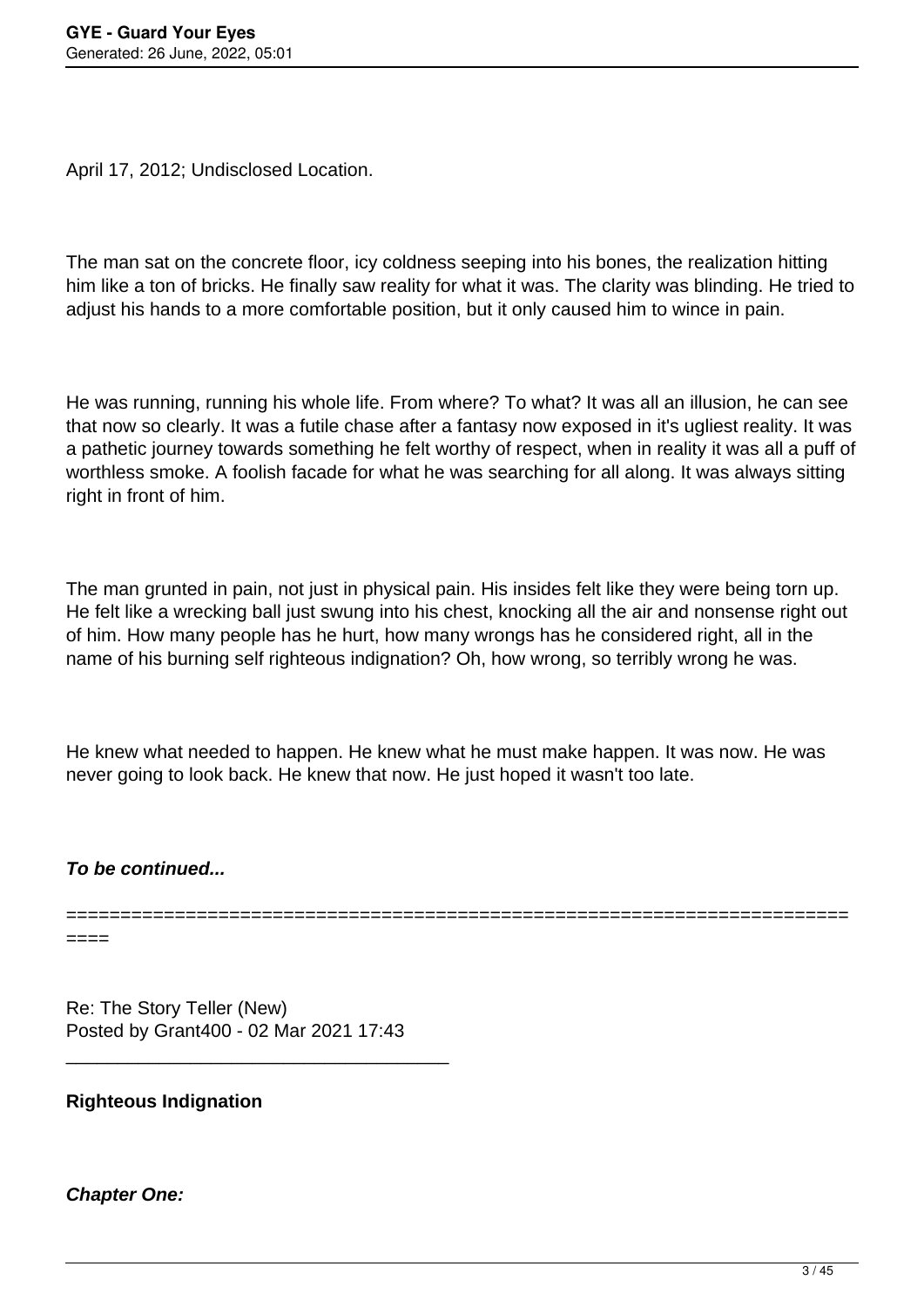January 13 2010 2:50 am; Brooklyn N.Y.

Moe Steiner was laying in his bed wide awake. His family were already sound asleep. But not him, he already gave up trying to sleep, after twisting and turning fitfully for 3 hours. Tomorrow was the big day. His heart started pounding with nervous anticipation, yet again. It finally arrived, after weeks of incredible highs and terrible lows, the speculation and wondering were almost over, tomorrow he was finally going to propose. Oh! How his heart was singing, this girl was the one, of that he was always certain, now that they were on the same page they were done with the feet dragging. He was more than ready to get the show on the road.

He planned the perfect proposal. Never one to spare an expense, he excitedly rented a full size luxury car, a Cadillac - his favorite - to pick up his wonderful Esther Berg, soon to be his very own Esther Steiner! He spread the back seat with an assortment of her favorite chocolates and candy for a mini lichaim together after he said the words. Of course the jumbo bouquet of red roses were going to be waiting in the trunk for right after. Oh, he couldn't wait. Those beautiful four words; Will you marry me? He'd been practicing in the mirror the whole night.

He decided to drive down to N.J. tomorrow and take a nice walk with her on the Point Pleasant boardwalk, ending at a small dock were his good friends set up a small table with a bottle of champagne resting on a bed of ice, flanked by two thin stemmed champagne flutes and sprinkled with red rose petals. He wanted it to be perfect, just like the life ahead of him. Perfect of course.

 $\star$   $\star$   $\star$ 

Moe lay with his hands tucked comfortably behind his head, imagining the future. How beautiful it will be. To finally have someone with whom he can have a real honest and deep relationship. Someone to laugh with and someone to cry with. He knew he was going to be the best husband ever. He just knew he will always be there for Esther, and she will always be there for him. Their relationship was going to be legendary. To be able to open up and share the most raw emotions, to be vulnerable and honest...Honest! Moe abruptly sat up and kicked off the covers. He suddenly felt stifled and short of breath. Honesty. Is he being completely honest?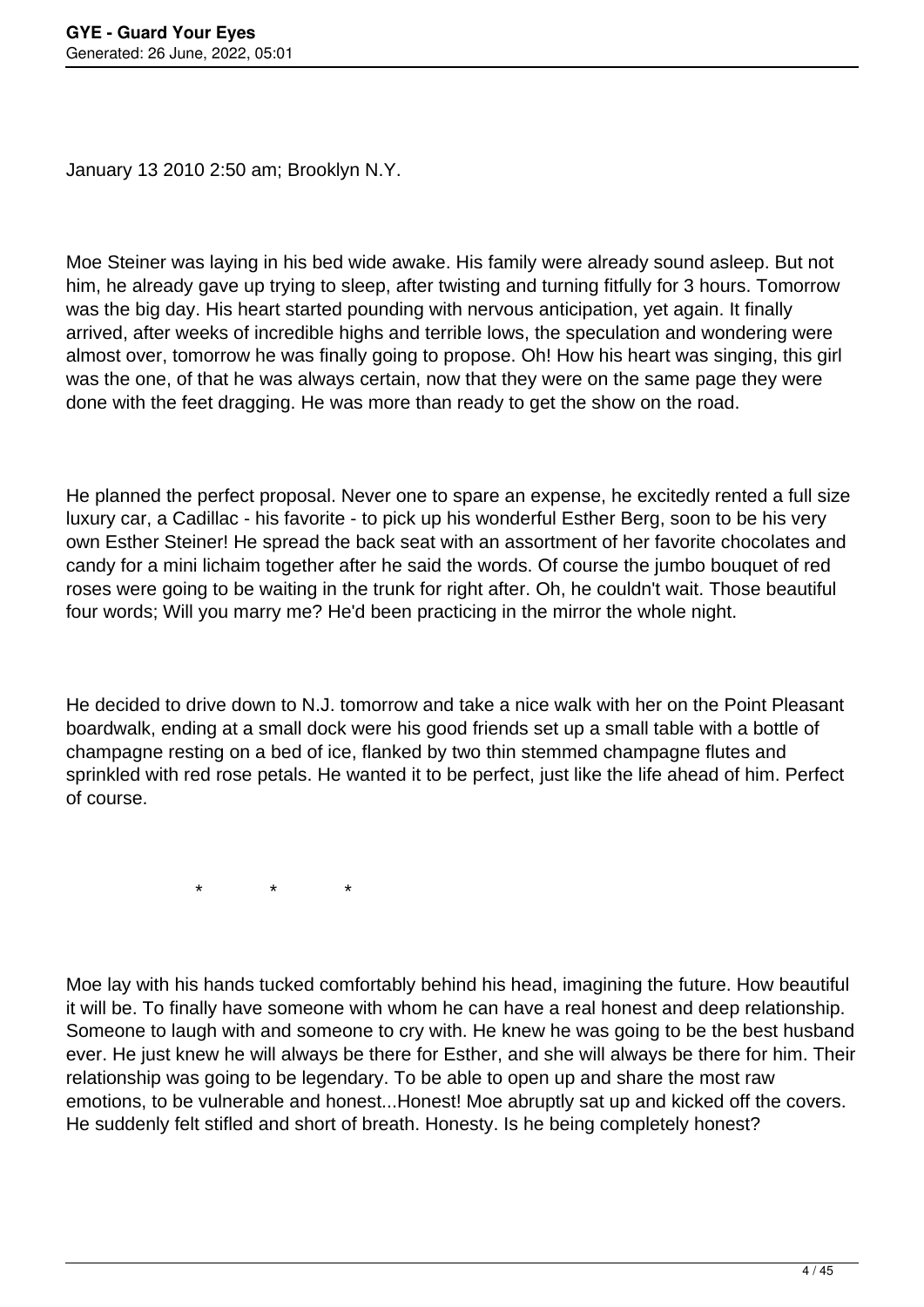He swung his bare feet onto the cold wood floor and started pacing back and forth. A weird feeling bubbling up in his chest. What was it he wondered? Fear? Guilt? Confusion?

All these years he knew the time would come, the time he will have to let go and never turn back. When he would finally have to face reality and admit the painful truth to himself. The truth about his secret. Until now he always excused himself, boys will be boys - of course I wouldn't do it forever, that's disgusting. But that was always deep in the unforeseeable future, but that future had just arrived. To have an honest and healthy marriage, to be the husband and father he wanted to be, meant finally facing reality.

His hands shaking, he headed towards his desk where his pants were neatly folded and draped over the chair. He picked them up with purposeful intent, then he stopped in place. Was he ready? Can he give up all those years of pleasure and bliss? All the hours and history together? He sighed, his heart heavy. But he knew what he must do, no, what he wanted to do. He set his jaw determinedly, stuck his now steady hand into his pocket and pulled out his treasured and secret device. He tiptoed toward his bedroom door and ever so softly padded his way into the hallway bathroom. He turned around and closed the door gently clicking the lock into place. He stood in front of the toilet, memories flooded his senses. That was then, he chided himself. It's over I'm not that person anymore. He picked up the cover of the toilet tank and without hesitation dropped his phone into the water, holding his breath without realizing until he heard the telltale thud of the now despised device hitting the bottom. He exhaled, expelling his mixed feelings along with his pent up breath.

He instantly felt better, he knew he did the right thing. No regrets. Now he can face tomorrow with a clean conscience and build an honest and open relationship together. All those years and all those times were over, from now one it wasn't just Moe for himself. Now it is Moe and Esther, an entirely new entity, an entirely new beginning.

He couldn't wait for tomorrow. He headed to bed and snuggled into his quilt. Feeling the soft mattress envelope him in a hug, he sighed in satisfaction and immediately drifted to sleep with a smile on the corner of his lips. Pleasant dreams of the future accompanied his contented snoring. He knew everything will work out.

========================================================================

# **To be continued...**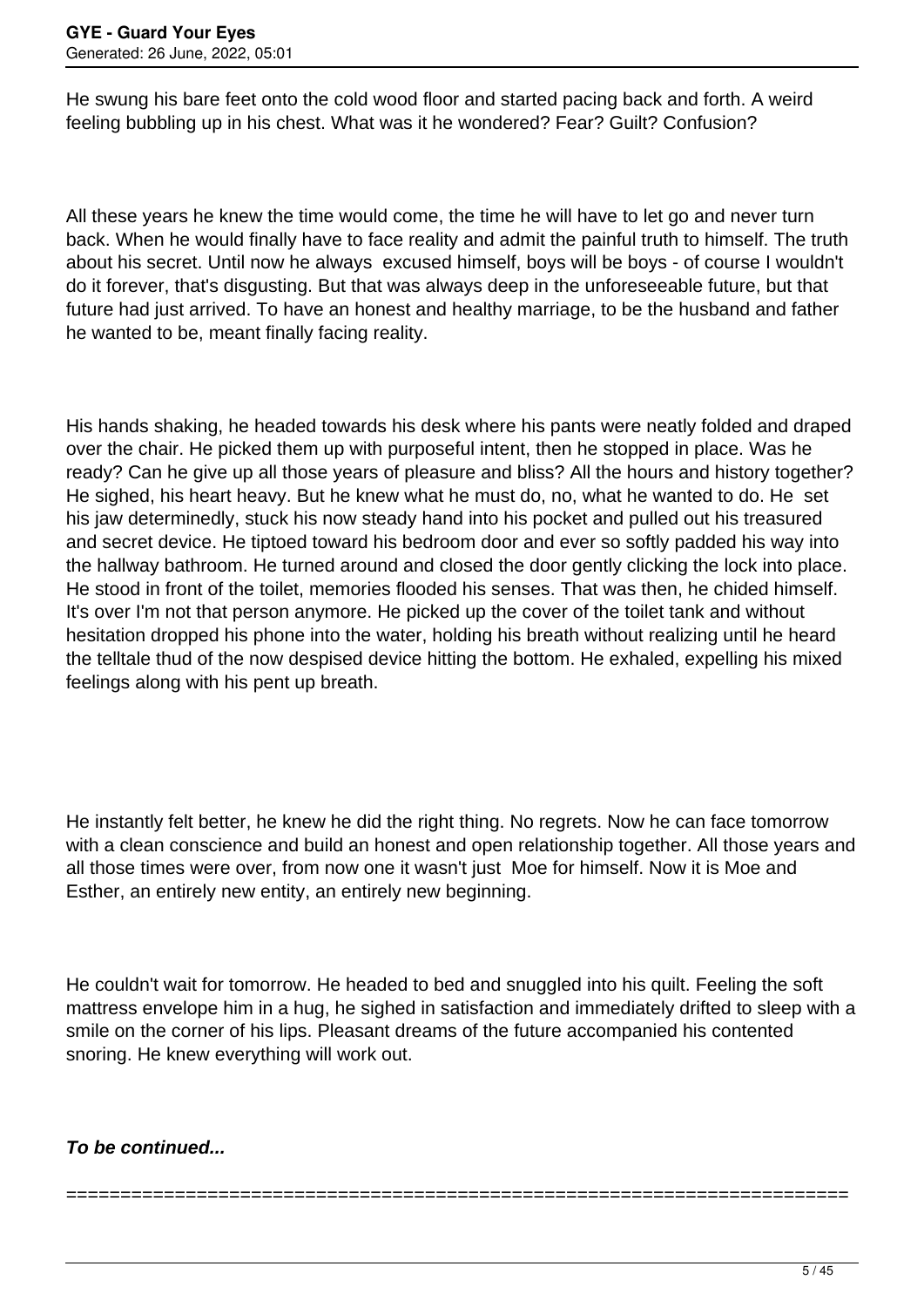====

Re: The Story Teller (New) Posted by Grant400 - 02 Mar 2021 17:44

\_\_\_\_\_\_\_\_\_\_\_\_\_\_\_\_\_\_\_\_\_\_\_\_\_\_\_\_\_\_\_\_\_\_\_\_\_

## **Righteous Indignation**

**Chapter Two:**

January 13 2010; 7:30 AM Brooklyn N.Y.

The alarm clock let off a blare, jolting Esther Berg from her dream filled sleep. She groggily cracked open one lid, her eye adjusting to the sun streaks peeking through the beige blinds. Her sleep deprived brain trying to decipher the words of Modeh Ani. Suddenly it clicked! She remembered what day it was, today was her planned engagement! Her soon to be chosson is slated to pick her up in two hours! "Two hours? What was I thinking?" she exclaimed out loud finally fully awake. " I need to daven, eat, do my hair and makeup - I'll never make it!" she whined.

She jumped out of bed and started her preparations. Anticipation sending tiny electrical volts coursing through her body. She must look perfect today. Be her best to look like a radiant kallah. Today is the day she dreamed of her entire life.

 $\star$  \* \* \*

Two hours later all ready, she stood in front of the mirror obsessively adjusting her perfectly brown coiffed hair. Maybe I should change my clip to the felt one? The black beaded one doesn't do justice to my eyes. Nah, it's fine she decided, and sat down to wait nervously tapping her right foot.

Her mind drifted to the days in high school of when she dreamed of the man she will eventually marry. How she imagined him being a true ben torah and yirei shamayim. Someone whose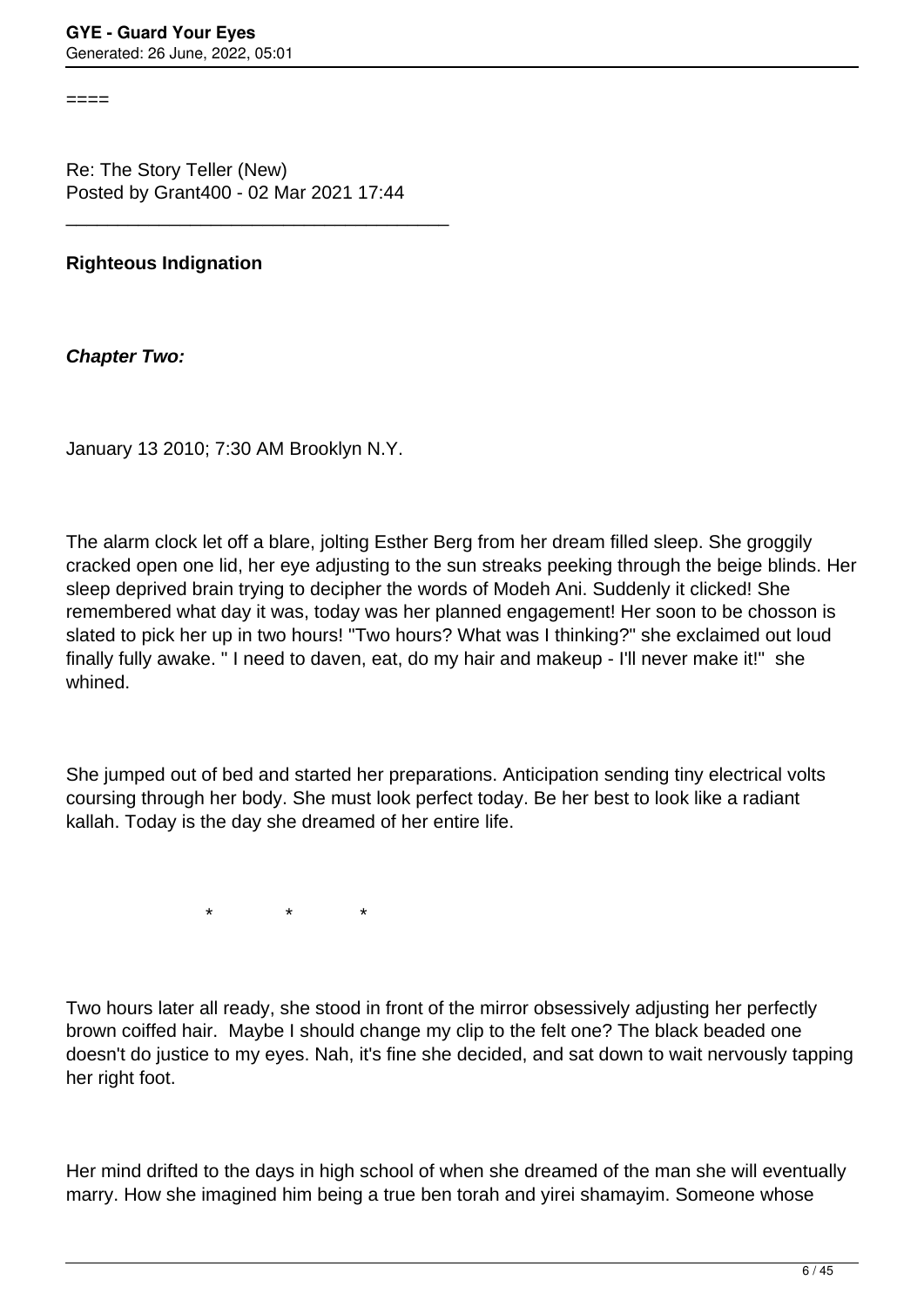whole day was devoted to learning and working in his avodas hashem. She always pictured herself the perfect wife, always there to help her husband in his quest for being n'hene m'ziv hash'china.

In seminary that dream only solidified and grew in intensity. Now she understood that the only purpose of life was to raise a toradi'ke family, and create a home where yiddishkeit was cherished and the sole focus. She was ready to sacrifice for hashem and his holy torah and now that dream was going to come true.

When she entered shidduchim she made it clear to her parents just what kind of boy she was looking for, and they wasted no time getting to work. They searched high and low, digging through a stack of resumes tirelessly, until they found just the right boy, Moe Steiner. He had a stellar reputation as a bochur who took his learning extremely serious. His davening was a true avodah. He was someone who lived for his yiddishkeit, and he was the one she wanted to build a beautiful relationship and family with.

During the dating process she made sure to make her convictions clear. To relate the passion she has for hashem and the way she wants to live her life. Moe was completely on the same page. The future looked bright.

"Knock, knock" she was shaken out of her reverie, Moe was here! She excitedly walked towards the door, her heels satisfyingly clicking on the ceramic tiles. She swung open the door and flashed him a million watt smile, "Hi" she giggled shyly, blushing just a bit. "Hey there"! He returned the grin with a luminescent one of his own. "Ready"? He asked, "You bet!" she exclaimed, and she locked the door behind her and they strode toward the car.

How handsome he looks, she thought walking alongside him. In his black suit, dark green tie with small red circles and shabbos shoes buffed to a sheen, he did look quite dashing. My chosson, she practiced the word in her head with satisfaction. She liked the special ring it had to it.

Nearing the car Moe, being a gentleman opened up the passenger side door of his luxury rental, and made a show of bowing. "Nice car Moe" said Esther. "You like it"? He asked excitedly, she found his boyish exuberance endearing. "You bet"! she laughed. "Are those your favorite words"? He teased. Esther smiled and slid gracefully into the seat. Moe looked on with pride. This was the girl he wanted to marry. So cute and elegant. How pretty she looked in her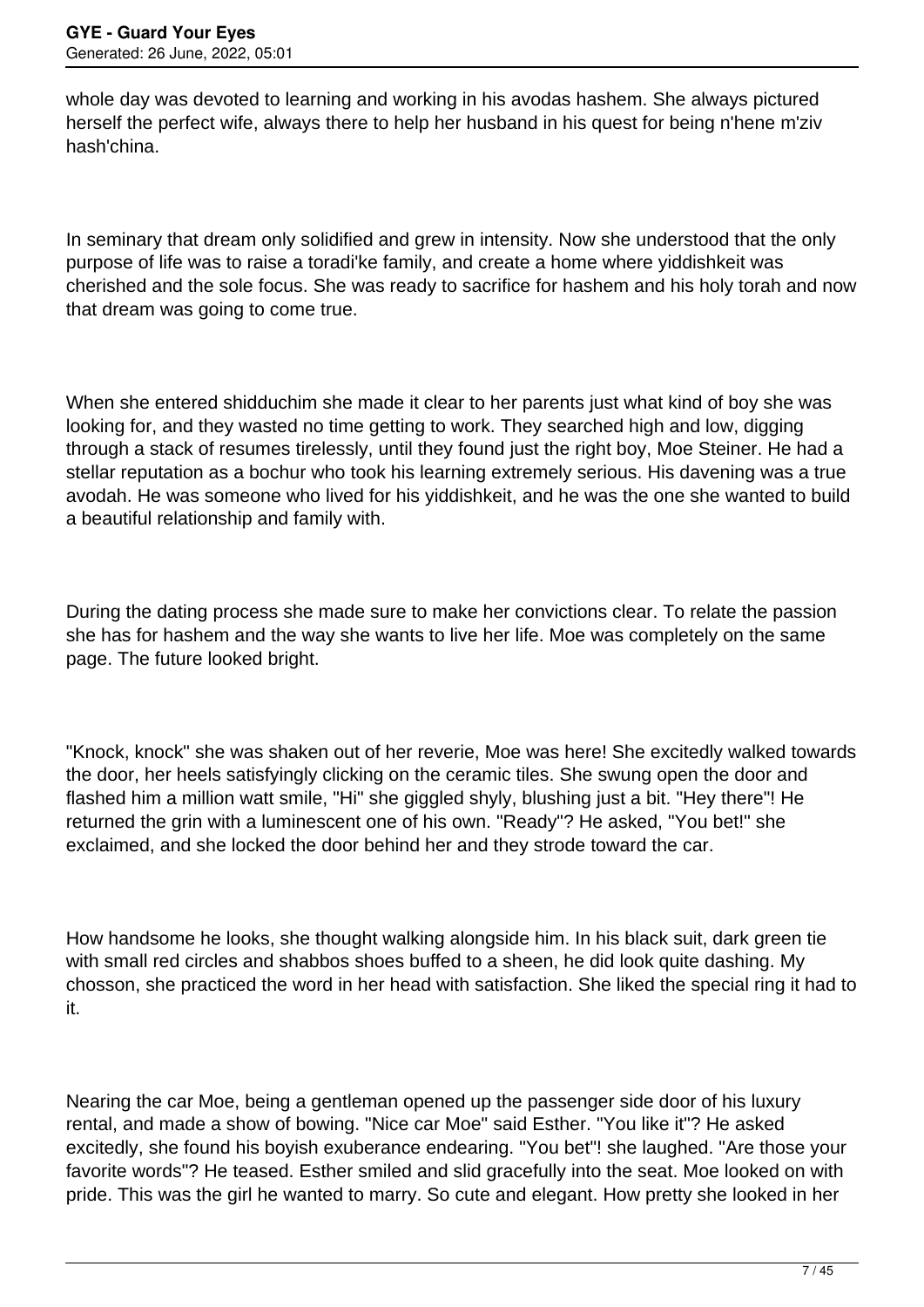straight grey skirt with all those gold buttons running down the side, and that white top really made her face look so pretty and glowing. She was perfect, he knew it and he was looking forward to the rest of their lives together.

 $\star$   $\star$   $\star$ 

After arriving, they took their time leisurely strolling across the boardwalk. Moe appreciated the looks he was getting, thinking to himself, yup she's mine. Esther was excitedly babbling on about how excited she was, and how she called all her friends to share the news.

Eventually they slowly walked up to the dock where the table was set up. Esther, laying eyes on it exclaimed "Oh. My. Gosh! That's sooooo cute! You are amazing!" Moe turned to her a serious look on his face. "My dear Esther, I've only known you for a few weeks, but I feel like I've known you for much longer. I've come to appreciate what an amazingly spiritual person you are. What a kindhearted, giving and smart and extremely pretty girl you are. There is no one I'd want more to be my wife, my friend for life and the mother of my children. So, will you make me the luckiest man in the world? Esther, will you marry me?"

"Yes! Of course! Yes! A million times yes!" Esther was glowing. "Mazal tov!" they said to one another. "We must call our parents" Moe exclaimed "but first a toast to the most special kallah in the world"! He popped open the ice cold champagne and delicately poured it in to two glasses. He handed one to Esther and raised his own. "To the most amazing girl and the luckiest man alive" Esther said "Amen!" exuberantly, and laughing they sipped their celebratory champagne. They looked into each other's eyes and wondered, can they be any happier?

#### **To be continued...**

========================================================================

====

Re: The Story Teller (New) Posted by Grant400 - 02 Mar 2021 17:45

\_\_\_\_\_\_\_\_\_\_\_\_\_\_\_\_\_\_\_\_\_\_\_\_\_\_\_\_\_\_\_\_\_\_\_\_\_

#### **Righteous Indignation**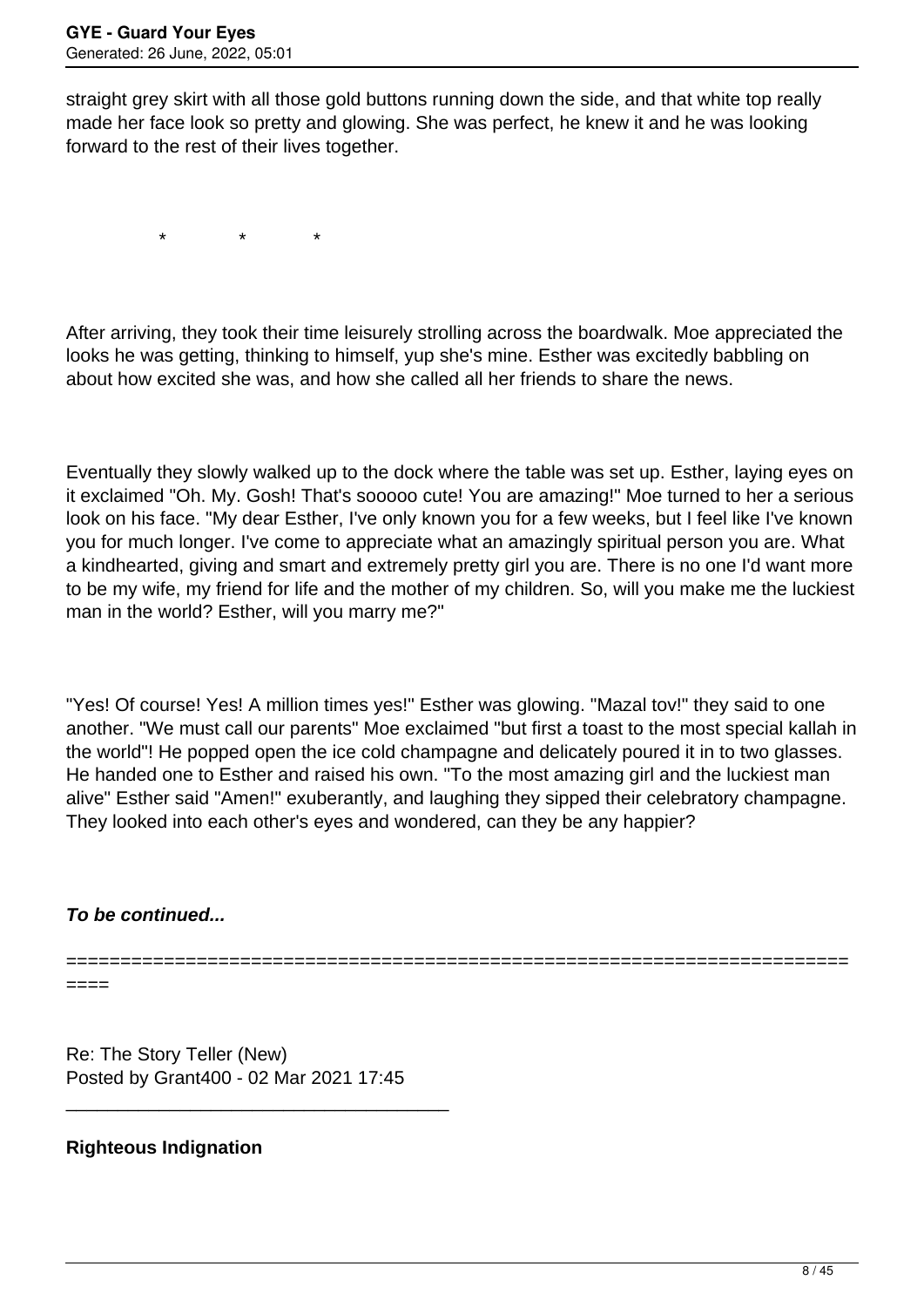**Chapter Three:**

January 25, 2010

After all of the excitement of the past few weeks, with the L'chaim and vort already over life started settling back into regular routine.

Moe returned to yeshiva, with a renewed vigor and continued his shteiging. With his vibrant kallah on his mind he felt energized, wanting to be the man she wanted to marry. He strived to be a husband she will be proud of, a true talmid chacham.

After a week or two of uninterrupted learning, Moe started looking for the perfect chosson rebbi. He started to ask around, inquiring of his married friends who they went too and what their experiences were. He didn't want someone too yeshivish, because hey, he's not planning on being a "porush" the rest of his life, he heard enough horror stories about that, but he definitely wanted someone who can give him a true torah perspective and teach him to live in a successful yiddeshe marriage, because that was very important to him too.

After a few days of searching he finally decided upon Rabbi Rosenberg, who had a stellar reputation of being open minded, yet having true yiddishe hashkafos. They set up an appointment to start learning the following week.

 $\star$   $\star$   $\star$ 

Esther knew right away which kallah teacher she was using. Her twelfth grade teacher Mrs. Riesman was the best! They had an amazing kesher, and she always knew she was going to go to her. She was truly the woman Esther wanted to be. She had stellar middos and lived for hashem's torah. Her davening was real and she was the epitome of a tznua. She was beautiful, always dressed modestly, yet with an understated elegance. She was an embodiment of what a true bas yisrael should look like and act. All the girls adored her.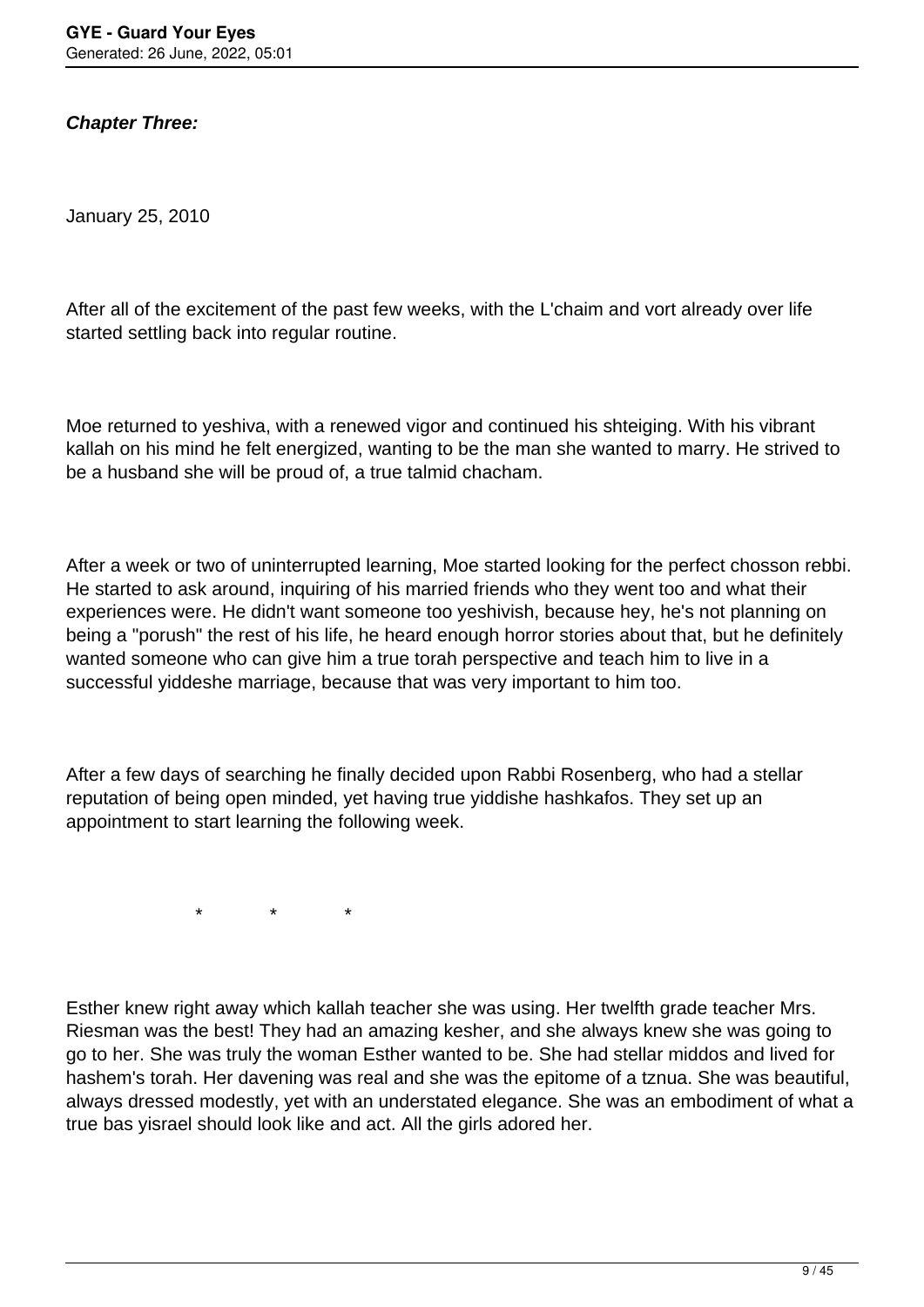Her husband was a big rav, and she lived for torah. Her shalom bayis was legendary. The respect she had for her husband and her husband had for her, was whispered about admiringly by all the girls that were zocheh to spend a shabbos by her. Throughout the year she invited 3 girls at a time to her house where she showed them what a true home filled with respect and holiness looked like.

Esther's face glowed every time she recalled that shabbos. She went with her two best friends Shaindy Baum and Chani Goldstein. They had the time of their life! Watching the rav and her teacher interact with their angelic little children, asking them the parsha questions and discussing their week, was a true lesson. When the rav sang the holy shabbos zemiros in his melodious voice, she felt the shabbos queen singing along. The way the rav after tasting every dish complimented her teacher over how delicious and well spiced it was, made her picture herself in the same situation being acknowledged by her husband for her efforts, caused her to shiver in delight and hope for that day to come quickly.

Of course she was going to Mrs. Reisman for classes! She was her role model, and the only person she wanted to emulate in her marriage. All her friends went to her. She couldn't wait to hear all the secrets of how to build such a relationship, based on mutual respect with her husband. How exciting! She must call Shaindy and Chani. She smiled to herself.

# **To be continued...**

========================================================================

====

Re: The Story Teller (New) Posted by Grant400 - 02 Mar 2021 17:49

\_\_\_\_\_\_\_\_\_\_\_\_\_\_\_\_\_\_\_\_\_\_\_\_\_\_\_\_\_\_\_\_\_\_\_\_\_

**Righteous Indignation**

**Chapter Four:**

January 25, 2010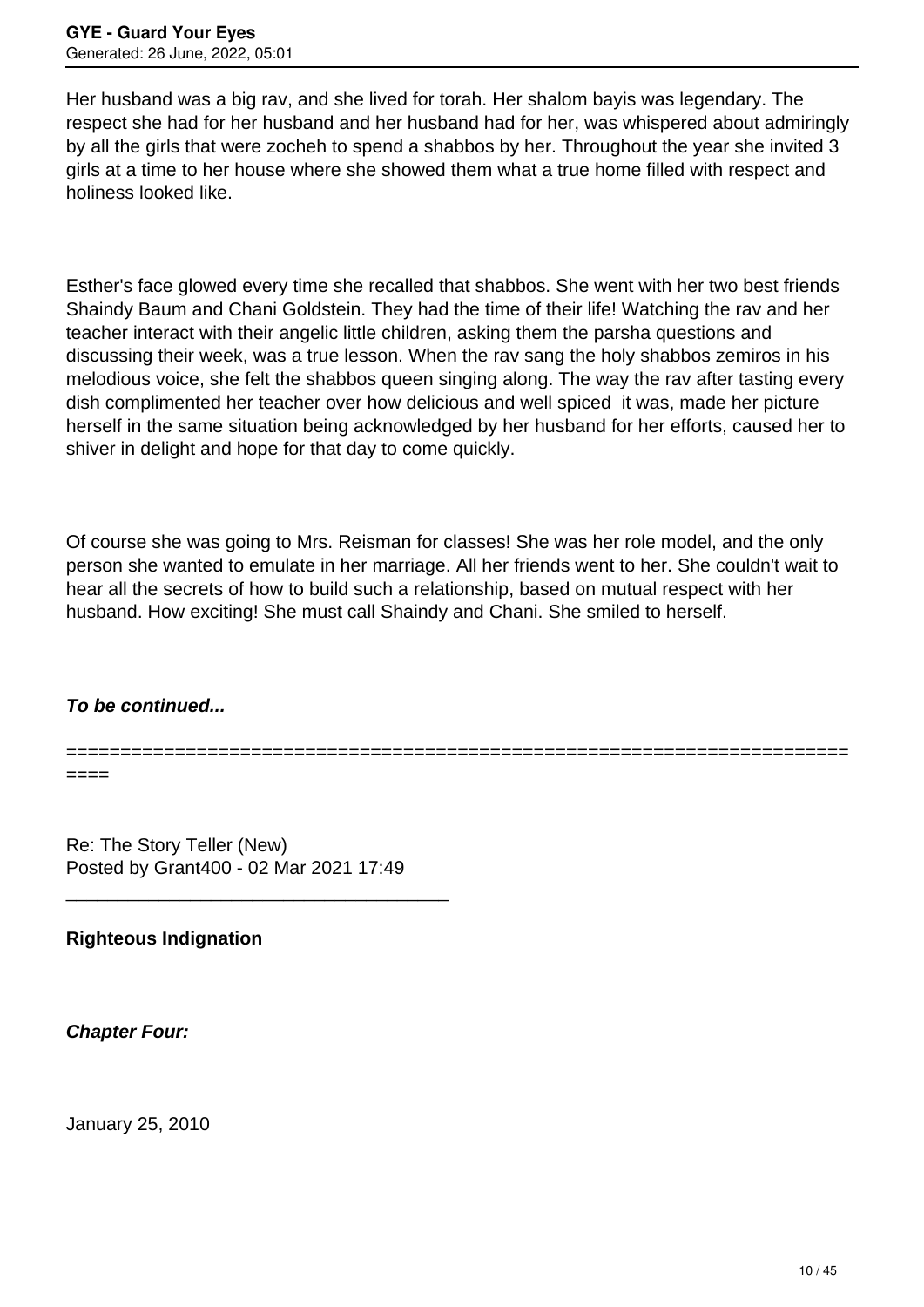Esther picked up her worn out flip phone and pressed speed dial number two. Chani Goldstein, now Chani Baum after marrying Yeshuah Baum six months ago, used to be speed dial one. Of course after getting engaged to Moe she was bumped to number two. Not number two friend, she's always going to remain best friends with her, she was always going to be friend number one.

They were friends since toddling around in diapers. Her second word after "Mama" was "Ani", the way she used to pronounce her friends name as a baby. Even after growing up and having very different personalities, they remained close.

Esther was more settled, always knowing what she wanted out of life and always wanting to do what was considered the "norm". Chani was exuberant and outgoing and had more of a wild streak in her. She was always down for an adventure and living impulsively. She was brimming with self confidence, unencumbered, her blue eyes sparkling, her long blonde hair flowing in the wind. It helped that she was the most gorgeous girl in the school.

She married Yehoshua Baum, a good solid boy who was her polar opposite. He was a quieter boy, with more of a serious streak to himself. She always wondered about that shidduch, but she chalked it up to the known adage of "opposites attract". They did seem rather happy.

Sitting on her bed with the phone pressed to her ear, she twirled a strand of her brown hair around her right index finger. The phone rang for the sixth time, finally chani answered. "Hey Est"? She said sounding breathless, the sound of her washing machine humming in the background. "How's the blushing kallah?" Esther loved the sound of that word. Finally, she was a kallah! "Now she's blushing!" She laughingly responded. "Chan, I just wanted to schmooze about Mrs. Reisman's kallah classes. I'm so excited and I wanted to talk about it. It's amazing right? I mean after going to her marriage really is bliss right?" "Uh huh", Chani replied distractedly, "OMG I gotta run, my mother is clicking in, she wanted my heaven roasted sweet potato and chestnut recipe I made this shabbos, I'll call you back, bye Est!"

Chani hung up the phone, deep in thought. Her mother wasn't clicking in. It was just an excuse to get off the phone. Talking about kallah classes made her chest feel tight. She began to feel all those feelings of unhappiness and discontent surface again.

Her marriage didn't start off on the right foot. She married a great boy, of that she was certain, but ever since her wedding, life had been rather dull. She was used to excitement and energy,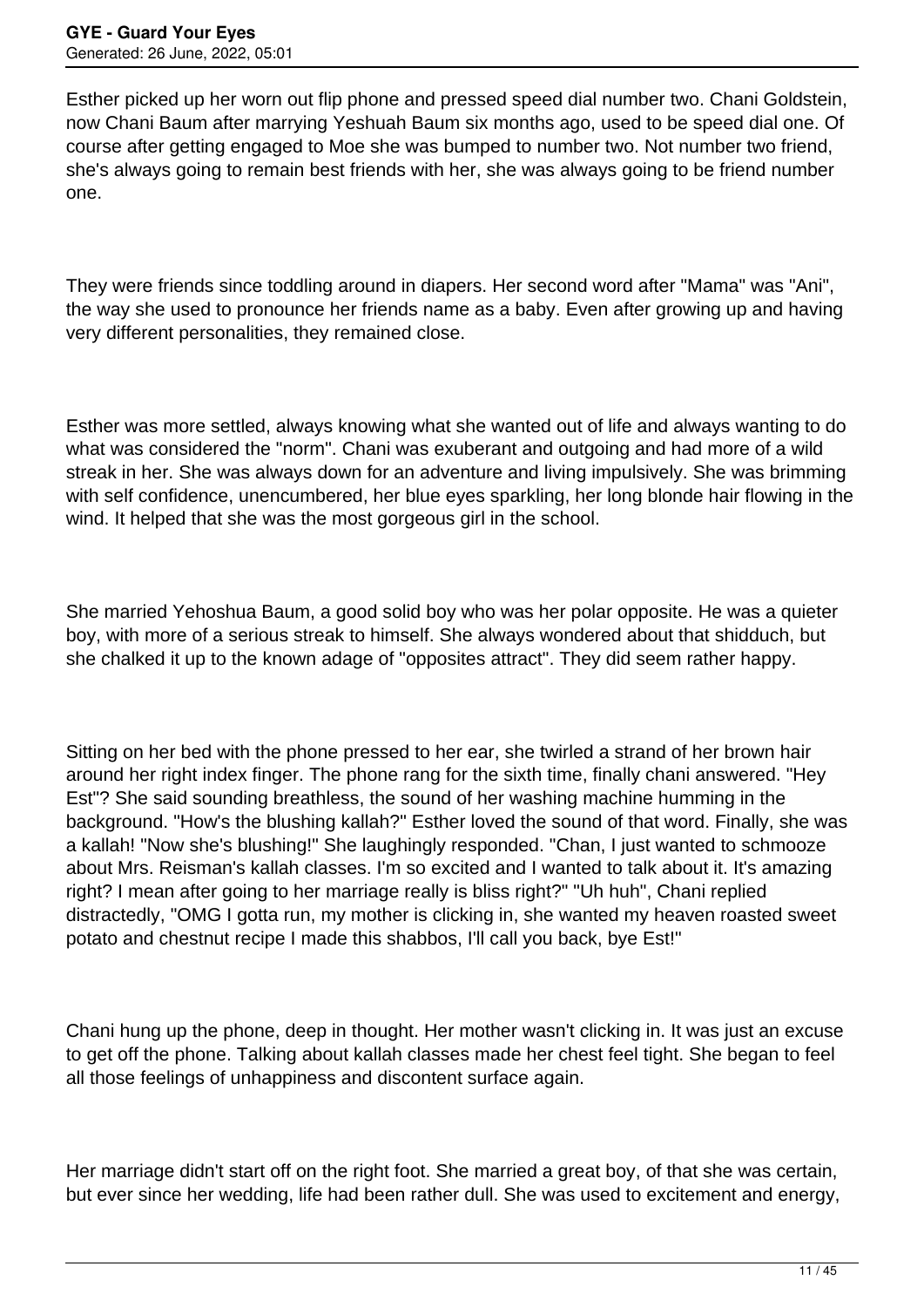adventure and fun. Her new husband although they had a great time together when engaged, it sort of stayed the same way.

She was expecting marriage to bring it to the next level. Yes they were closer and their appreciation for one another grew too, but she wanted and expected romance and fireworks. She didn't expect him to develop a new wild personality, she enjoyed the fact that he was less gregarious than her, and listened to what she had to say. But he was definitely capable of more. She thought she made sure of that. She was always a big fan of soap operas and romance novels. She waited her whole life to feel that kind of magic with an intensity and passion borne of true love and excitement for one another. She waited for that hungry look in his eyes when he saw her after a full day of being away from her in yeshiva. But all she saw was a quiet appreciation and respect.

She yearned for him to do something impulsively. To come home one day and tell her he made reservations in an upscale restaurant and a luxury hotel. They would hop into the car heading into a night of romance and fun. Or anything like that. Something extra, something fun. But her husband didn't need "fun". He was happy as can be sitting next to her looking into his sefer, occasionally glancing at her and giving her a sweet smile.

Her husband definitely loved her, there was no question of that. He took care of her with his signature gentleness. He was available and happy to take care of all her needs, always with a smile and a kind word. He left her cute notes around the house, and always came home with her favorite chocolate bar. She knew she should be happy and satisfied. How many girls would give their right hand for such a loving husband? She think she loved him too, but yet, she felt a gigantic crater inside her heart that begged to be filled. She sighed, life was supposed to be simpler, wasn't it? She hoped things would slowly fall into place.

She wished she could confide in someone, but she knew her friend Esther wasn't the one. She would never understand.

She actually did summon up enough courage to call Mrs. Reisman, and she said exactly what she knew she was going to say. Marriage is about love and respect, about a true appreciation for one another. Fireworks and passion are very nice, but that's not a real relationship. That's a modern day fictitious interpretation of love. That's not love, it's infatuation. It doesn't last, nor can it weather the storminess of lifes trials and tribulations. In the face of any unfortunate circumstance it would bust at the seams like an old pair of pants.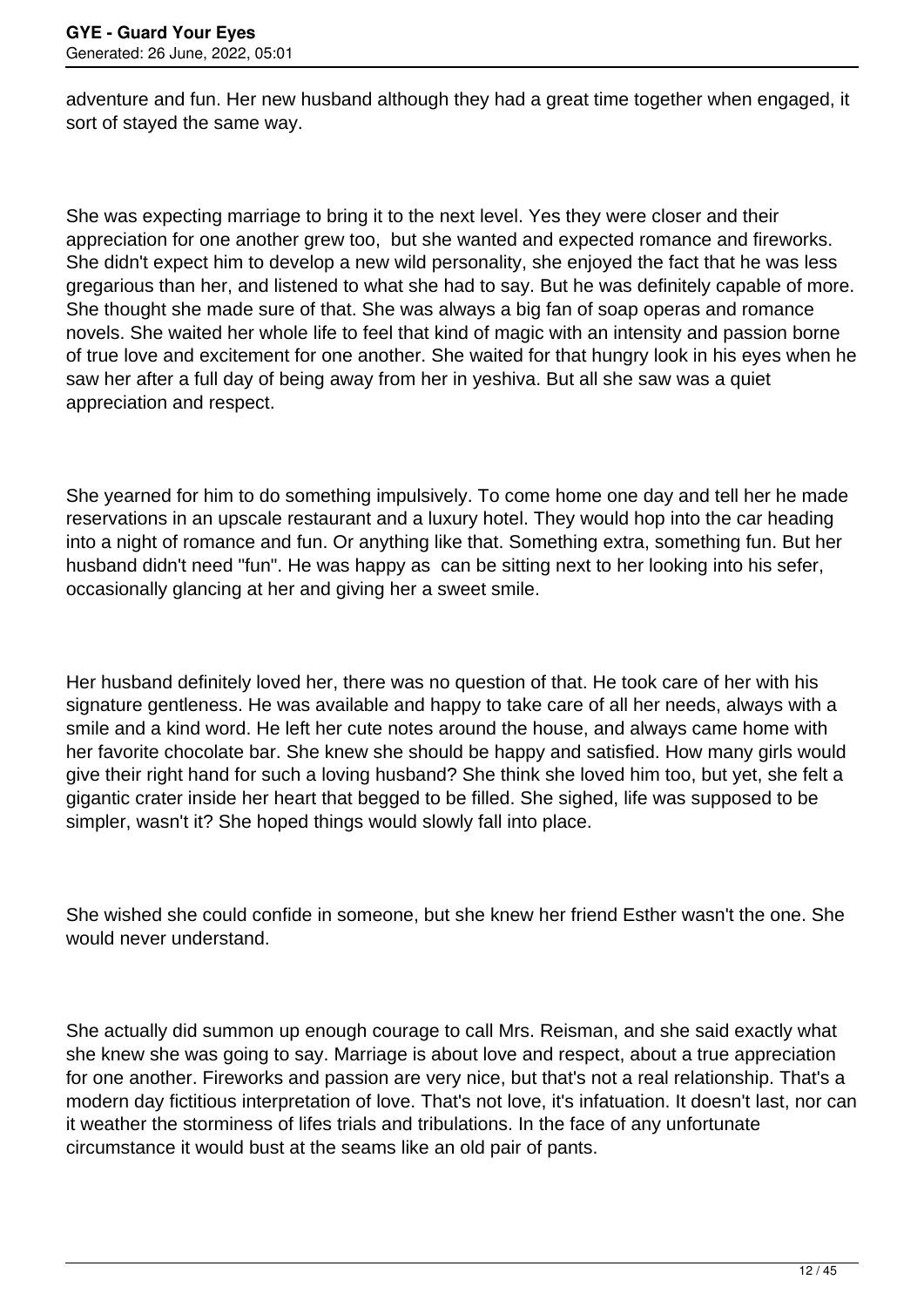Real love is a cement that gives a relationship a solid foundation that never wavers nor sways. It's an unconditional appreciation and respect for the other.

She knew that was true, but yet she still felt a hunger for something more.

For now she put on a good show. No one would ever have any suspicions of her discontent. She acted the part of a happy newlywed settling into her knew life.

Chani headed to the kitchen.To ease her mind she drowned herself in her favorite hobby, cooking. There was nothing as calming and soothing as hearing the chop, chop of her knife hitting the cutting board and a hot pot of something simmering in the stove. She got to work preparing supper. Aromas of delicious food wafting throughout her kitchen, she already felt better.

## **To be continued...?**

========================================================================

====

Re: The Story Teller (New) Posted by Grant400 - 02 Mar 2021 18:54

\_\_\_\_\_\_\_\_\_\_\_\_\_\_\_\_\_\_\_\_\_\_\_\_\_\_\_\_\_\_\_\_\_\_\_\_\_

**Righteous Indignation**

**Chapter five:**

September 2, 1945. Berlin, Germany.

The five men huddled around the table in the darkened cellar. It was a haphazardly constructed meeting room, with a table assembled from an old brown wooden nightstand with a large piece of wood placed upon it. It was warm and humid, the lone lantern casting dancing shadows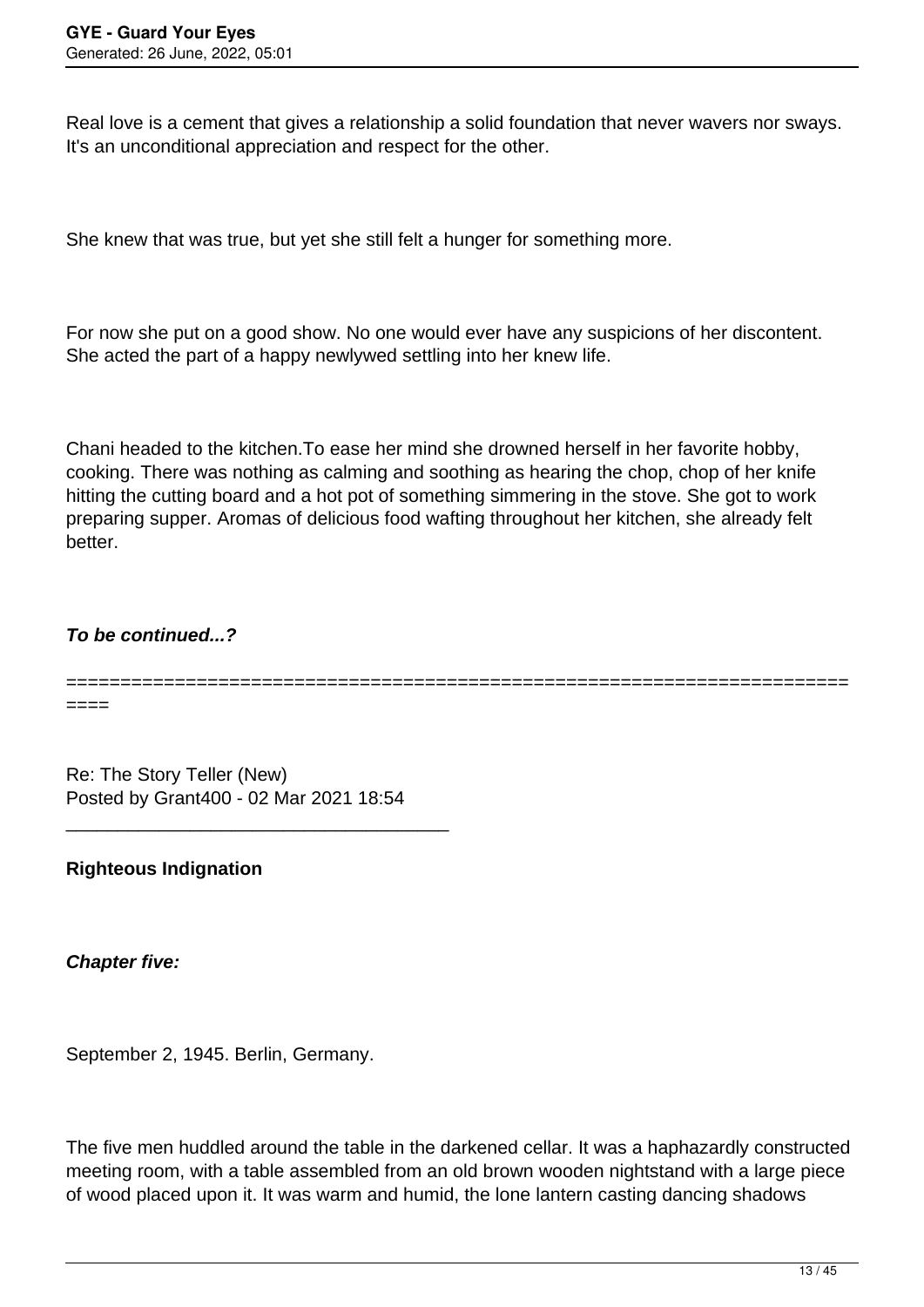across the cement walls.

All the men leaned attentively toward the man at the head of the table. Respect and anticipation gleaming in their eyes. They waited with bated breath for the Dr. to start talking.

The Dr. Placed his palms flat on the table, and gazed meaningfully at each member of the group. He was already advanced in years, but he aged gracefully. His full head of blonde hair, graying at the temples, was slicked back and perfectly combed. His chiseled jaw, prominent nose and cold blue eyes still as determined as ever. Not so much as one hair out of place. His perfectly pressed uniform was spotless, looking like it just came back from the laundry. His countless medals pinned proudly on his chest, gleamed in the light of the lantern. He was a shining symbol of the Nazi party.

The Dr. leaned forward and took a deep breath. Exhaling through his nostrils, he opened his mouth to speak.

"Men. We can no longer deceive ourselves. The end is near. Our glorious Third Reich is being dismantled at a rapid clip. Our beautiful goal of ridding this world of those that aren't of the Aryan race, has ground to a halt. We must acknowledge that. To deny that, is foolish and destructive."

His gaze travelled to each man, to gauge their reaction to his blasphemous words. Satisfied, with their unruffled faces, he continued. "Our path to the reign of the supreme race has indeed been cast off course, but our eyes must not waver from the prize."

The men all looked solemn, awaiting his next words. "Right now we must retreat and lick our wounds. For if not, we will be totally demolished and destroyed, with no chance of revisiting the glory one day. But today we must plan for the future. A time will come when we will slowly regain our strength, and once again attain the ability to reign supreme. We must be patient and wait for that moment. Try and seize it too rapidly and our plans will bite the dust once again. It may be years, decades, or generations even, yet we will wait with the patience of a lynx, and the cunning of a fox."

"We must pass on this message to our firstborn sons, teaching and training them with our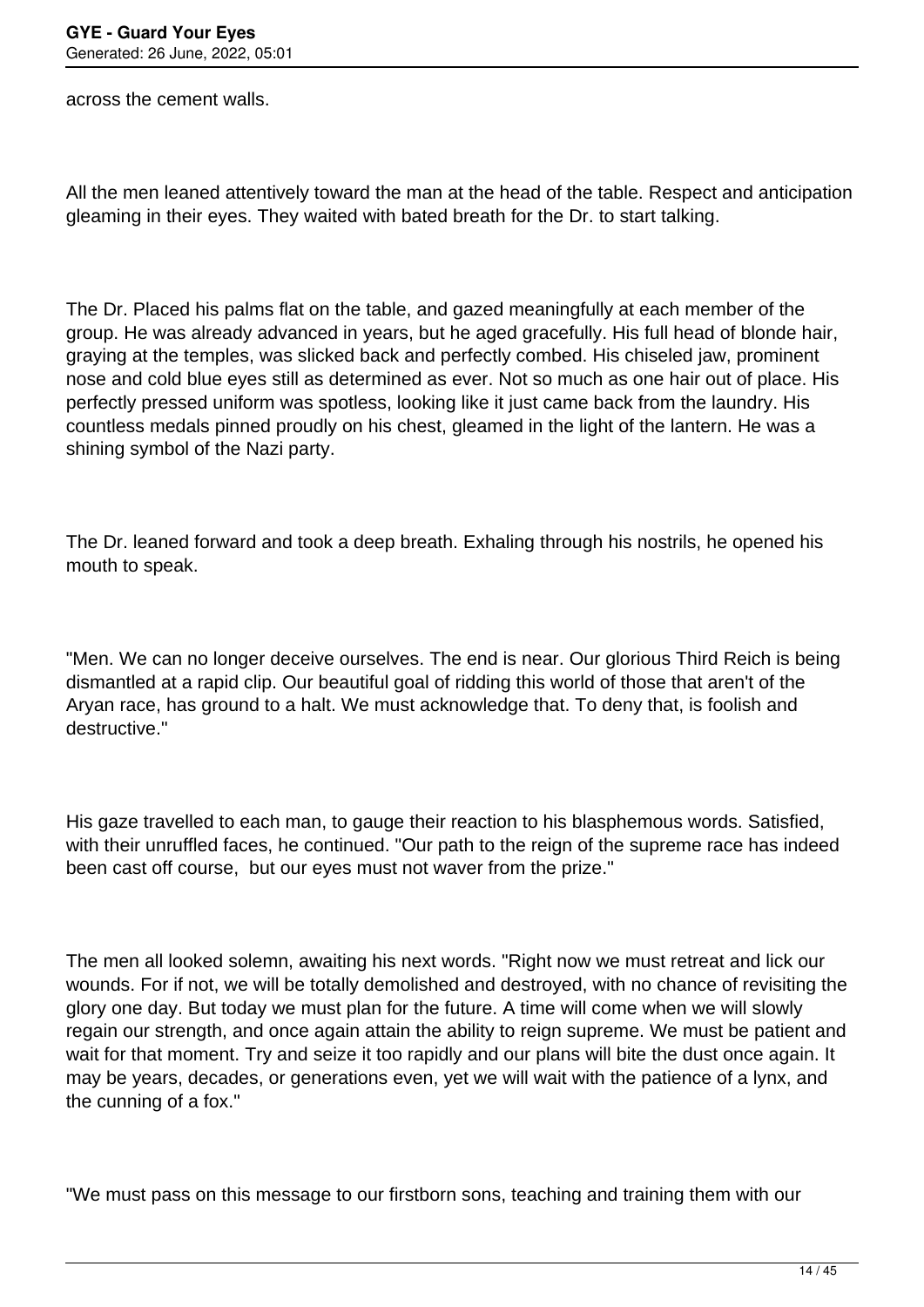ideaology. Instructing them how to await the right time and start the plan over."

"These past few years, with the generous funding from the Furher, I have succeeded in developing a rapidly spreading virus which can cause a decimation of complete populations. The time will come when the opportunity to use it will present itself. We will be there."

"Over the next few years, we will continue to secretly develop the product, advancing it's potency, and designing means to spread the virus, and to create an antidote for use by those we want alive. We will be the only one of the powerful nations left alive, at last, our world dominion assured."

"We must continue to meet, secretly of course, and further solidify our plans. I took the liberty to draw up a code, strengthening our bond in this secret society. This society will be referred to as the "Eisenkralle" (The Iron Claw). I will pass the document around. Please affix your signature. By doing so your promise will be etched in stone and your pledge cast in iron. A betrayal of this sacred code will result in an immediate death. There is to much at stake to treat this lightly."

The Dr. passed around the paper. Each member dutifully signed their name, brows furrowed with the seriousness and gravity of the moment. They knew they were rewriting the history of Germany.

========================================================================

**To be continued...**

====

Re: The Story Teller (New) Posted by Grant400 - 02 Mar 2021 18:54

\_\_\_\_\_\_\_\_\_\_\_\_\_\_\_\_\_\_\_\_\_\_\_\_\_\_\_\_\_\_\_\_\_\_\_\_\_

# **Righteous Indignation**

**Chapter six:**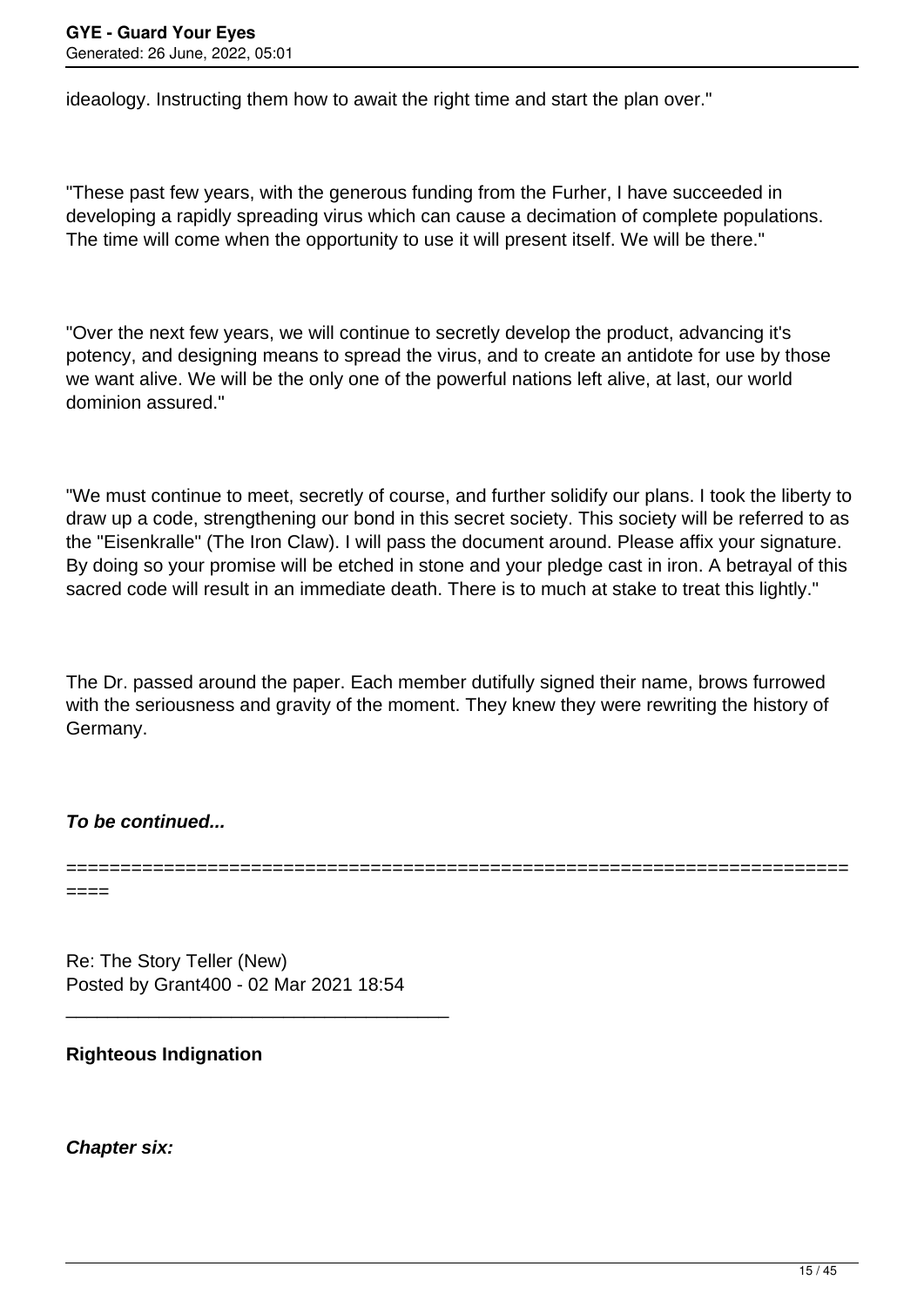April 20 2010;

Moe and Esther were happily married at Ateres Chaya Hall, in Boro Park. What a wedding it was! Starting from the chuppah to the final dance and dessert, it was truly spectacular.

Moe was the perfect chosson He looked super sharp in his brand new black suit and the requisite white tie. His hat had just the perfect brim size, not too wide, but not narrow. A great yeshivish/but open minded style hat. When he smiled everyone smiled with him, his happiness contagious.

Esther was a positively glowing kallah. Flowing white gown, with white beads around the shoulders. Perfect makeup and a nice updo. She just got gloss on her nails, she felt a colored manicure wasn't so tznius. She wanted to be a beautiful kallah inside and out, and didn't want to cut corners when it came to halacha. This was the start of her torah home!

At the end of the night they exited the hall, and waiting for them was a beautiful black stretched Lincoln Towncar. They settled in for the ride to the hotel.

What a perfect night.

 $\star$   $\star$   $\star$ 

August 2010; Brooklyn N.Y.

Dear Diary,

I haven't kept a diary in quite a number of years. But I think I'm going to start up again. I have so many emotions whirling around my brain, my heart is in turmoil, I must vent somewhere. I've been married for four months two weeks and three days. I wasn't supposed to be feeling like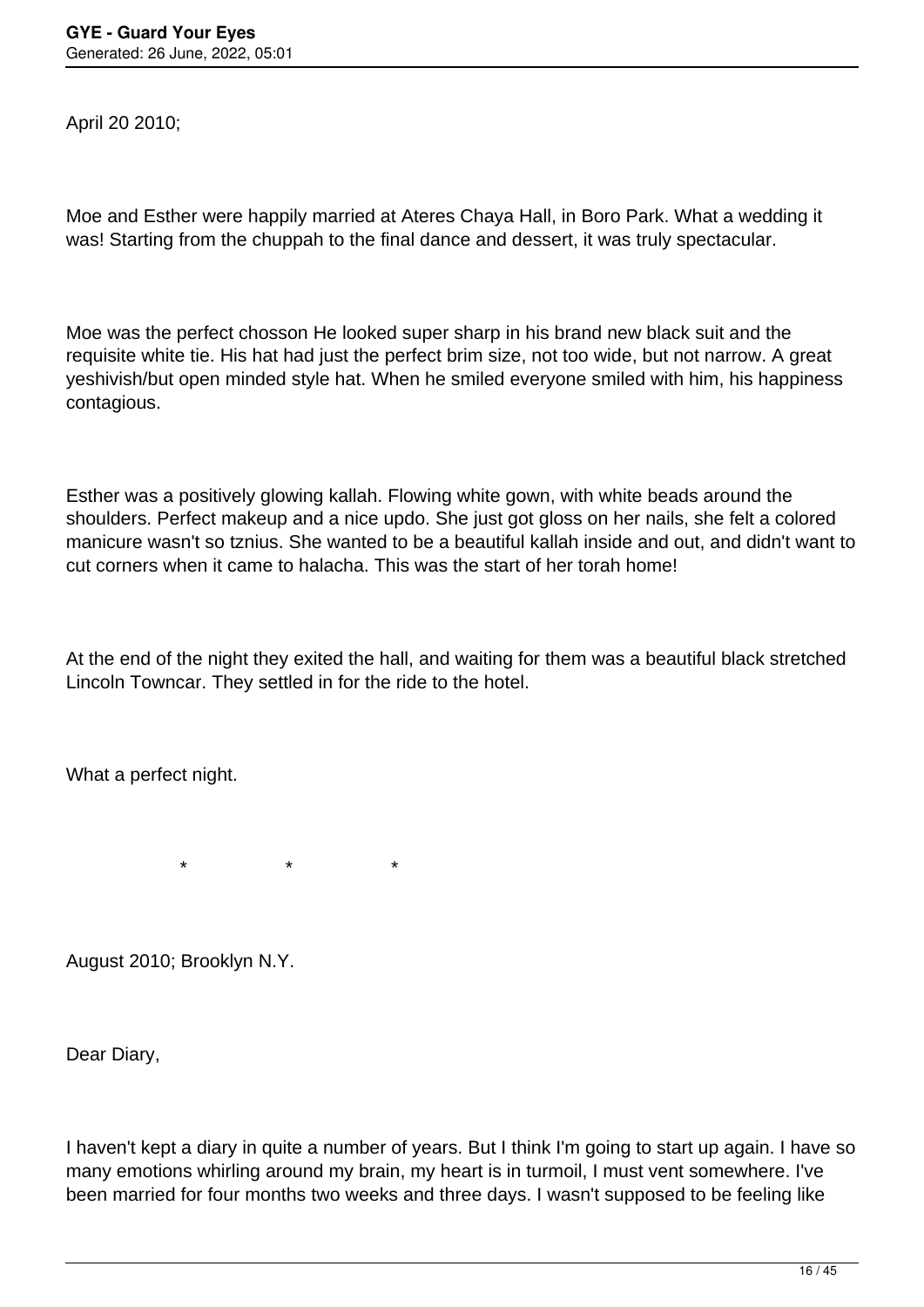this now. But I'm getting ahead of myself. Let me start at the beginning.

During the first month or so after my wedding, life was blissful. Moe and I spent time getting to know each other. We had long stimulating conversations, sometimes deep into the wee hours of the morning. It was delightful. We became closer and closer, and I felt like I was on top of the world.

Moe returned to Yeshiva and started learning with a fire and a zest. I rolled up my sleeves and got to work doing the job I always yearned for. To be the wife of someone who sits and learns the whole day. I tended to his needs and assured him that nothing will stand in the way of his learning.

All would've been great, had life continued in this way. The truth is, life did continue like this, yet something started to chip away at the foundation of our relationship. Initially I couldn't put my finger in it, then it clicked.

Every night, when Moe would return from night seder, I was conked out on the couch, tired from my full day of cooking three meals a day, cleaning, doing laundry, in addition to doing my nine to five job as a secretary at Lumber Supplies Ltd. Moe would walk in all full of energy, and flip down on the couch next to me. He looked at me with those puppy eyes full of question marks.

I'd laugh, and give him an answer depending on how low my energy levels were. Sometimes yes, and sometimes no. When I was bone tired and had the beginnings of a headache, I was just ready to cuddle up in bed and drift off. I thought we were in agreement.

When it was enjoyable for both of us, we would be on. I mean, obviously I don't wait until its beckoning, because it usually doesn't when I'm so tired at the end of the day. I try to be there for him when possible. At least the minimum that my kallah teacher said. But when I'm just too exhausted, I mean it's simple mathematics no?

As the weeks progressed, Moe started to act short tempered with me sometimes. He just wasn't his old cheerful self. I wasn't sure why, but I chalked it up to a hard day in yeshiva. The turning point was last night. After slaving away the whole day, I cleaned up our supper dishes. I was about to retire to my beloved couch and indulge in another chapter of the new book I bought.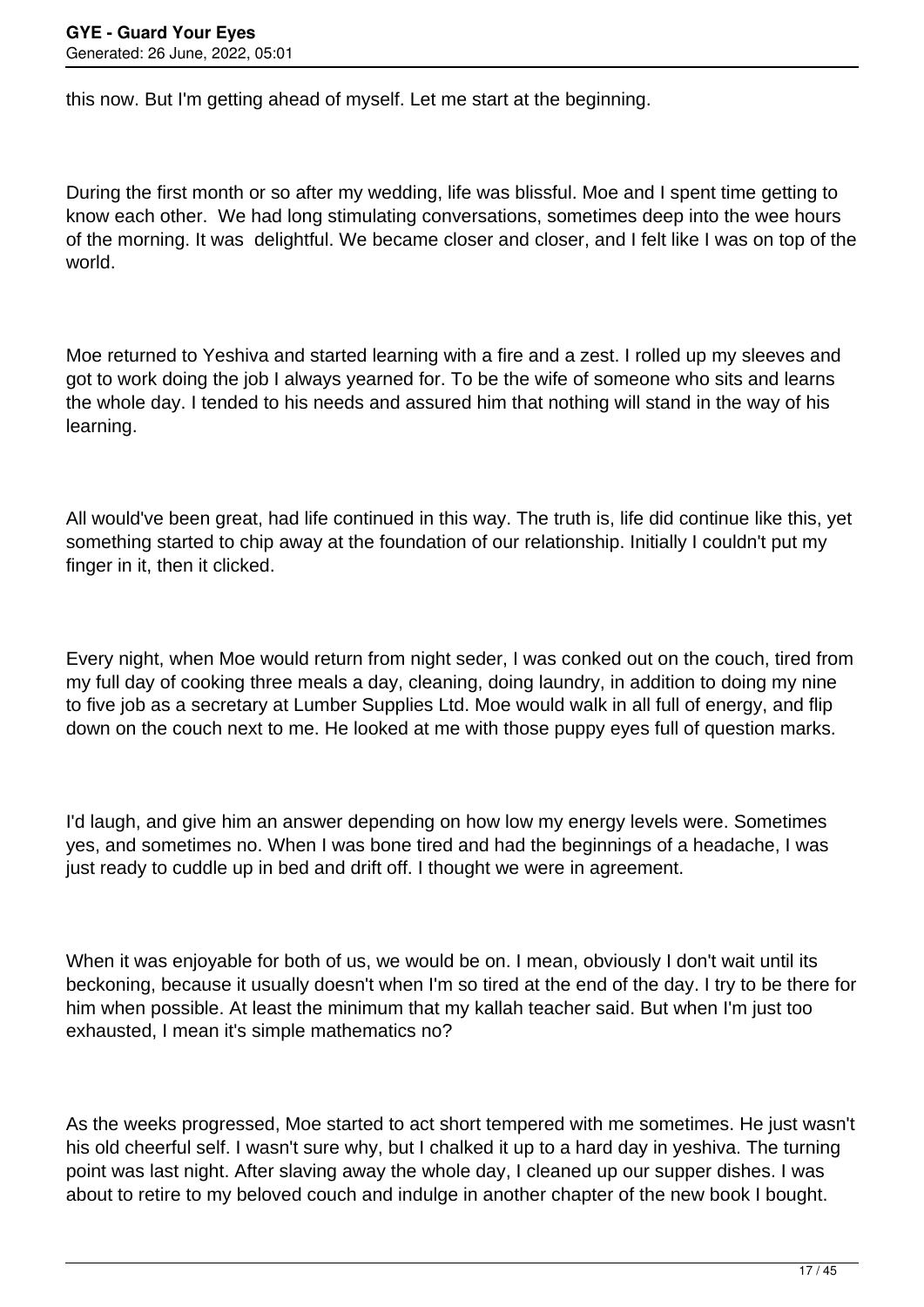I decided instead to surprise Moe with a surprise he'll love. I know at night he enjoys a little snack after learning. I decided to make him his favorite, peanut butter chocolate chip cookies.

I quickly took out all the ingredients and the mixing bowl and got to work. I worked as fast as I can since I wanted it to be all ready for when he comes home. The baking went a little faster than I expected and I was all finished twenty minutes before Moe usually arrived home. I wrote a little note. Dear Moe, Thank you for being the very best husband ever. I hope you enjoy this little surprise! Esther.

I sank into the couch My weary body sighing in relief. I sat there excitedly awaiting his arrival. I must have drifted off to sleep because I awakened when Moe walked into the room. I opened one eye and said to him, did you see my surprise?

He totally ignored me and said, your sleeping again? Every night you gonna be tired? You bet! I said, I'm zonked from today. I've been working nonstop. I'm heading to bed now. But Moe, I made you surprise cookies, your favorite! I excitedly waited for his reaction. I was so proud of myself. He looked at me kind of funny, and rolled his eyes. I'm not hungry, he replied, and turned and stormed away.

I was shocked. I was deeply insulted. Moe! I said. At least eat one cookie! They are as fresh as possible! Are you so stuffed from the supper I slaved away making especially for you, that you can't even make believe you appreciate what I did? At least make believe!

He stopped walking and turned around. You don't get it do you? Cookies? Seriously!! It's been 5 days already! He stormed away and slammed the bathroom door behind him.

I was terribly hurt. What was his deal? It finally clicked. I understood why he was acting aloof recently. My eyes welled up. I tried to swallow them down. You're a big girl I told my eyes, but they paid no heed to my pep talk. The tears spilled over and streamed down my face. I felt the worst I ever felt in my life. Why? Oh, why? All I did was try to please him, but all he can think about is one thing, and one thing only?!? I started sobbing quietly into my sleeve. I was so hurt. I felt crushed.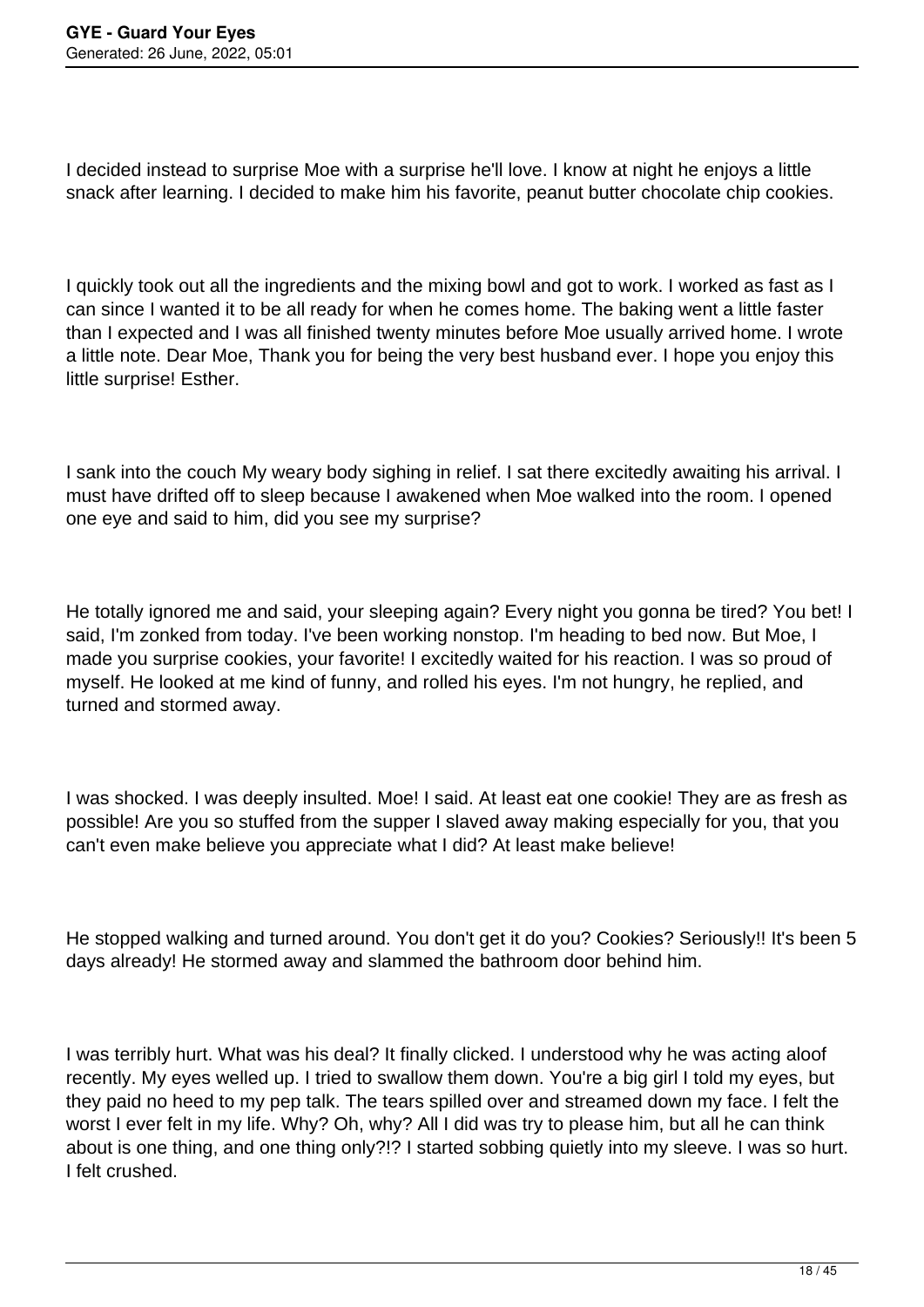Enough, I decided, he can get what he wants tonight. If that's why he was moping for days then I'm done with all this. I walked over to the kitchen table, picked up my plate of still warm cookies, opened the garbage lid and threw them in. I wiped my tears with my sleeve and headed to the bedroom. I'll give him his stlye cookies, the way he wants. I resigned myself. Maybe I'll hang a bell around my neck and he can ring it whenever he likes. I get it. He speaks one language, and one thing it's not. It's not the language of love. It's the language of lust. I'll serve him a heaping portion tonight.

So diary, it may have been the biggest mistake of my life. I felt so violated, and humiliated after he gleefully took me up on my angry offer. I took a shower, but the feeling stayed.

Moe left to yeshivah whistling today. Oh well, at least he still feels human.

I'm just so confused and hurt. Is this normal? Maybe I'm wrong. I guess I'll call Mrs. Reisman.

Love,

Esther

**To be continued...**

 $==$ 

# ========================================================================

Re: The Story Teller (New) Posted by Grant400 - 02 Mar 2021 18:55

\_\_\_\_\_\_\_\_\_\_\_\_\_\_\_\_\_\_\_\_\_\_\_\_\_\_\_\_\_\_\_\_\_\_\_\_\_

# **Righteous Indignation**

#### **Chapter seven:**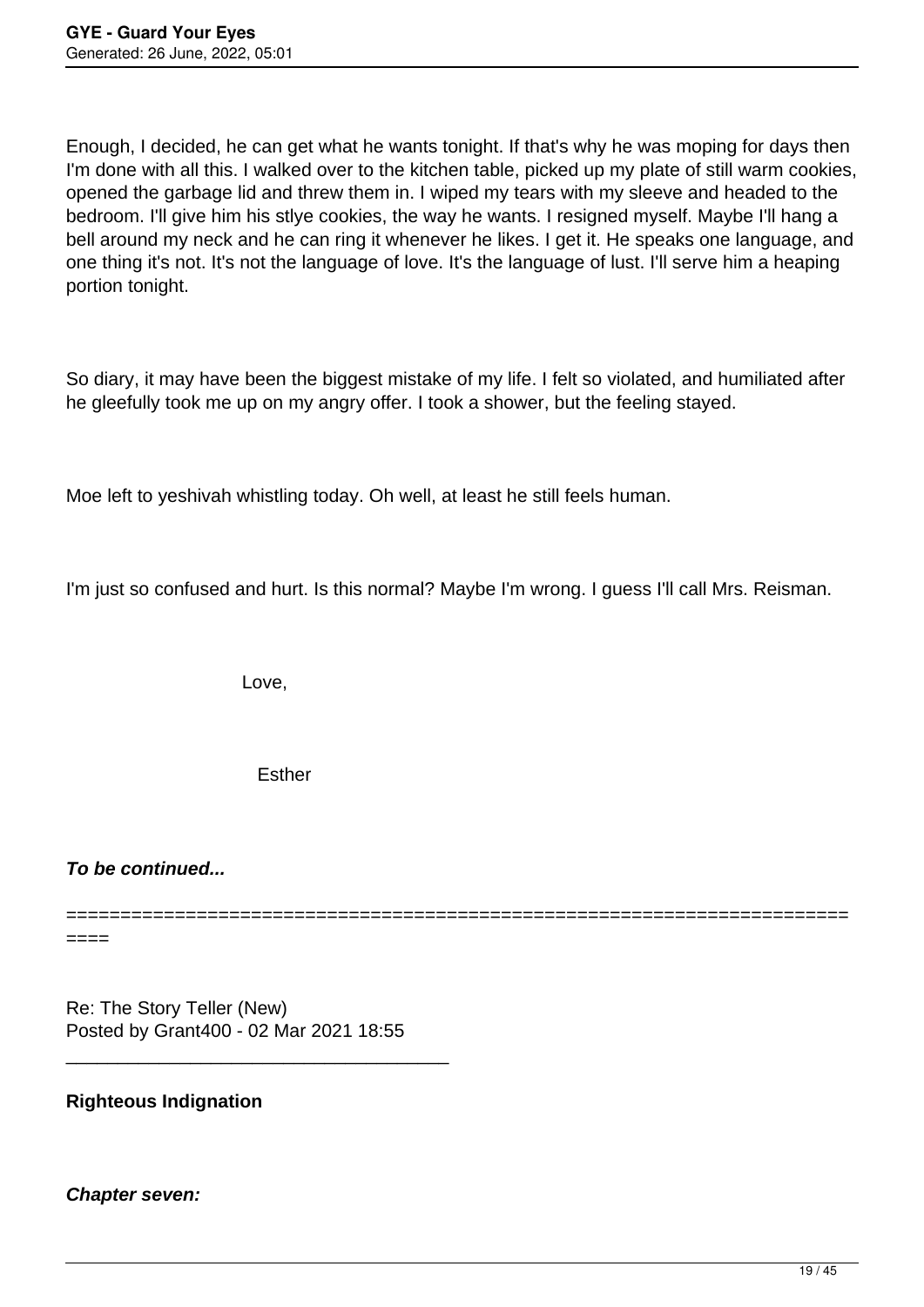December 2010, Brooklyn N.Y.

Moe sat behind the wheel of his silver Toyota Corolla, deep in thought. He was on his way back from Lakewood, where a friend had made a bris for his son. As he neared the end of the Verrazano Bridge, he veered left towards the Belt Parkway. He always felt calmer around water. It had somewhat of an hypnotic effect on him, helping him gather his thoughts.

On a whim, he exited to the right, and pulled into a parking spot alongside the water. He shifted the car into park, and stretched his stiff muscles. He let out a sigh. He wasn't happy. At all.

He opened his glove compartment and took out his shiny new iphone. He looked at it.

He vividly recalled the night he discarded his secret phone. It was the night prior to his engagement. He intended that to be the last chapter of his ugly secret. He really did. He was getting married, he didn't need it anymore. He will have the real thing. Finally.

The real thing. Nope. He struck out. Just thinking about it made his blood start to boil again. What was Esther's problem? He thought she loved him, and he deeply loved her, but she was so selfish. Seriously, she lived for herself.

Why did it have to be a big deal? What did she think was was wrong with him? Was she not attracted to him? I mean, the way his chosson rebbi taught, it was supposed to be such an exciting experience. A fun bonding experience between a husband and wife. Why did she always make it feel like a chore? Didn't she love him? What did she want from him? To be a monk?

He always imagined him and his wife, with passion, excitement and fun. He was looking forward to this all his teenage years.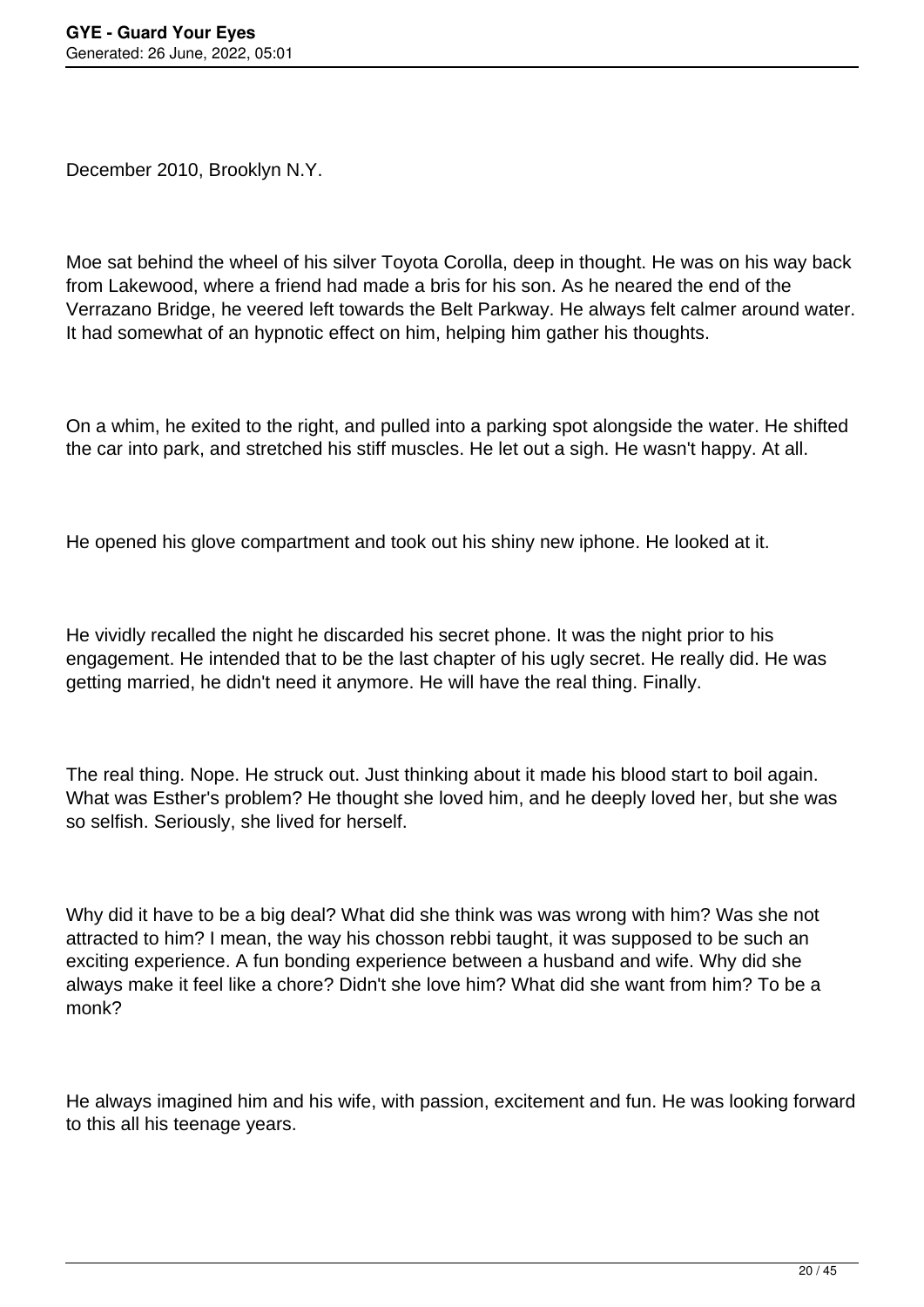Why was she always saying she was tired? Just because yesterday worked out meant not today? It's something enjoyable! She should be excited about it. He knew from all his years, that women love it! She should be begging for it. Not the other way around.

His thoughts were whirling around in his mind, like a cyclone. He was so angry. The water wasn't calming him down today. What was the point of a marriage like this? They were glorified roommates for all practical purposes, once or twice a week, they were husband and wife, but please! There was no excitement on her part. Why was she so boring?

Where was the passion? The adoring eyes? The fire? The...satisfaction?

He never felt satisfied after, he actually felt disgusted most times. Over the months it got worse and worse.

Initially, in the beginning of their marriage, it was nice, but as time passed and life started to get more hectic things changed. Esther was tired, alot. He came home from night seder, all geared up, and his dreams were dashed time and time again. When he broached the subject with his wife, she tried to explain that she really does enjoy it. But when she's tired it wasn't something she enjoyed. She just wanted to relax together. But he didn't believe her. No matter how tired he was he wanted it. If you enjoy it, theres always time. He remembered his years as a bochur. He knew what she should act like if she enjoyed it, where was the fireworks? The surprises when he came home?

Eventually she stopped responding when he complained. When he requested either she feigned exhaustion, or grudgingly shrugged and did her chore. Just like she cleaned the dishes. Emotionless.

He wondered why she got married at all. What was the point? If she just wanted a friend she could've just visited her best friend Chani every day.

Chani. Now that was a girl who probably had passion. She was so vibrant and lively, he always pictured her having excitement and energy. Her husband was a lucky man.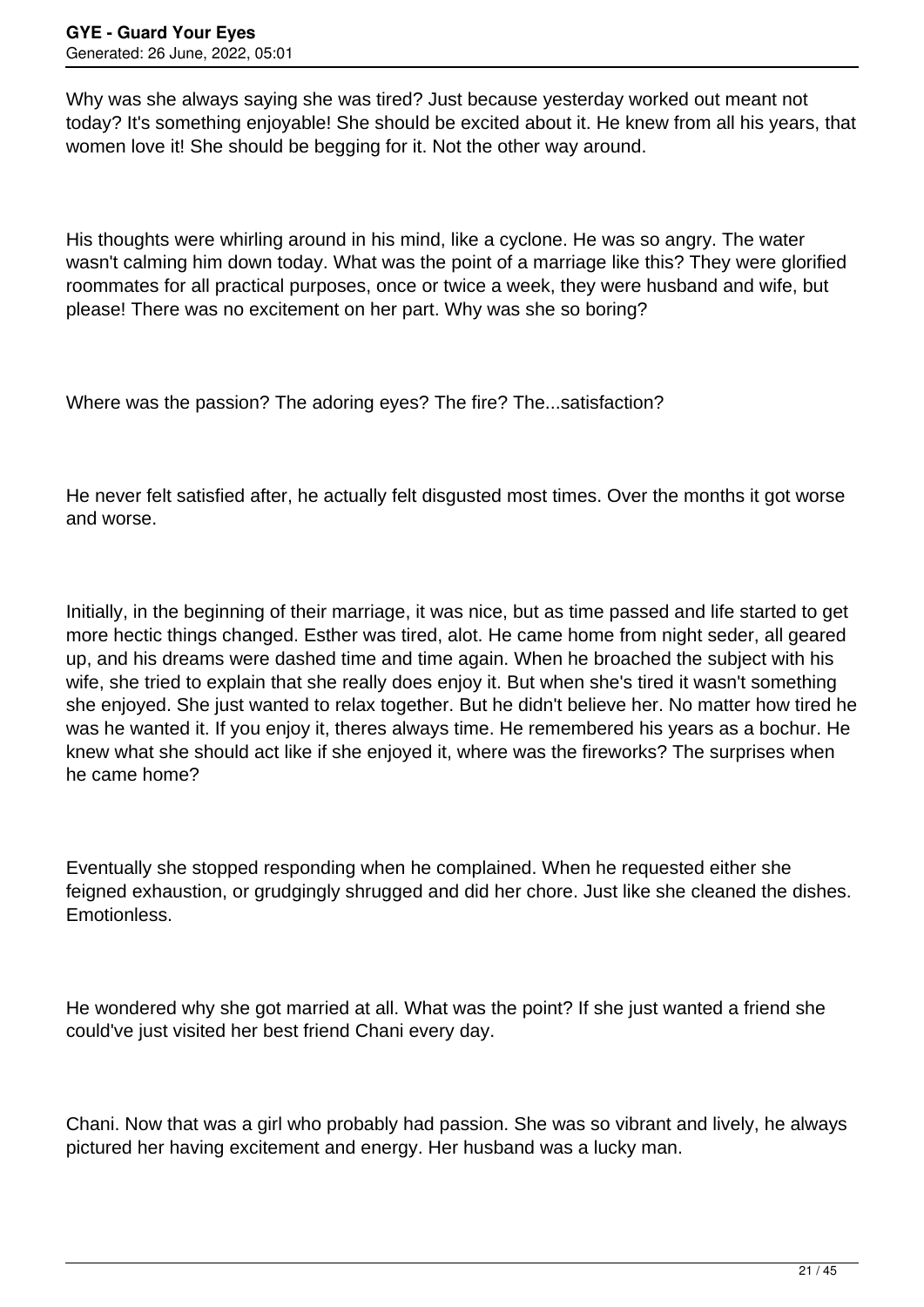He sighed. Chani....

Moe powered on his new phone. He felt a twinge of guilt, but quickly disregarded it. It's not his fault. It's Esther's. He tried. He really sacrificed for her. But he got nothing back in return. He was so good to her. A man has needs. What else can he do? It's completely her fault!

When she decides to change, I'll get rid of it, he told himself.

His flip phone pinged. He clicked on the new message. It was from Esther. Hi there, I made one of your favorite snacks, peanut chews. I know you'll probably be hungry after your drive. It's on the counter. I hope you enjoy it! Shteig away! -Esther.

He really did love his peanut chews. He felt a rush of appreciation for her. She really was a good woman and a loving wife in every other area...but...he just didn't understand it.

========================================================================

He shrugged. He picked up his other phone and got busy.

#### **To be continued...**

====

Re: The Story Teller (New) Posted by Grant400 - 02 Mar 2021 18:56

\_\_\_\_\_\_\_\_\_\_\_\_\_\_\_\_\_\_\_\_\_\_\_\_\_\_\_\_\_\_\_\_\_\_\_\_\_

**Righteous Indignation** 

**Chapter Eight**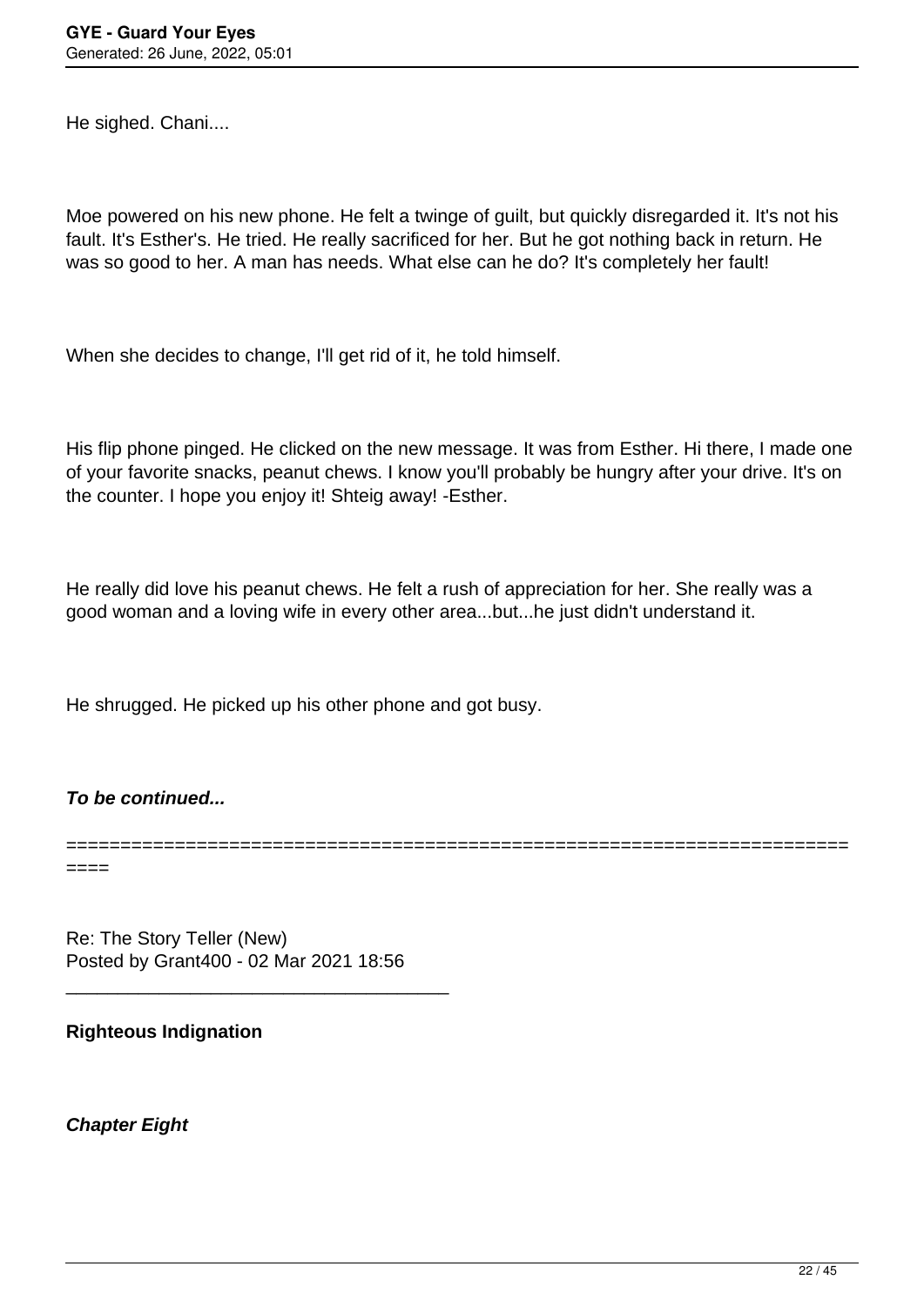March 2011; In the mountains of Afganistan

The dusty Land Rover wove its way through the rocky mountains. It's destination getting closer. The German man sitting in the back seat, sandwiched between two AK-47 toting bodyguards, fidgeted nervously. Sweat trickling down from his blindfold, to the nape of his neck.

He wasn't sure if this was a good idea, but his feelings and thoughts didn't matter. When the boss gives a command you follow.

This was supposed to be the beginning of a successful partnership between the organization he represented, and the Shakar clan.

The Shakar clan was ruled by the infamous Abu Batar Ibn Samara. A man whose path you didn't want to cross. Just a mere mention of his very name planted fear in the hearts of all who heard of him. No man dared to oppose him. Those who did, didn't live to share the story. He was a brutal and bloodthirsty man, who tortured his enemies gleefully. Allowing them to fall gratefully into the hands of death, only after milking them for every cry of pain and tortured scream.

The German quaked in fear as the vehicle slowed to a halt and the driver cut the engine.

The door was shoved open, and he was roughly pulled out of car. He landed on his feet, his heart pounding. One of his escorts yanked of his blindfold, he squinted in the light, his eyes fighting to adjust.

He was led into a small white stone structure, in the middle of nowhere, armed masked men roving the property.

He entered the building, eyes curiously gazing around. "Eyes straight ahead!" He felt the but of a rifle wack him in the small of his back. He quickly looked at his feet, fearing another injury. He was led into a small well lit room, and seated around a small wooden table, and was gruffly instructed to wait.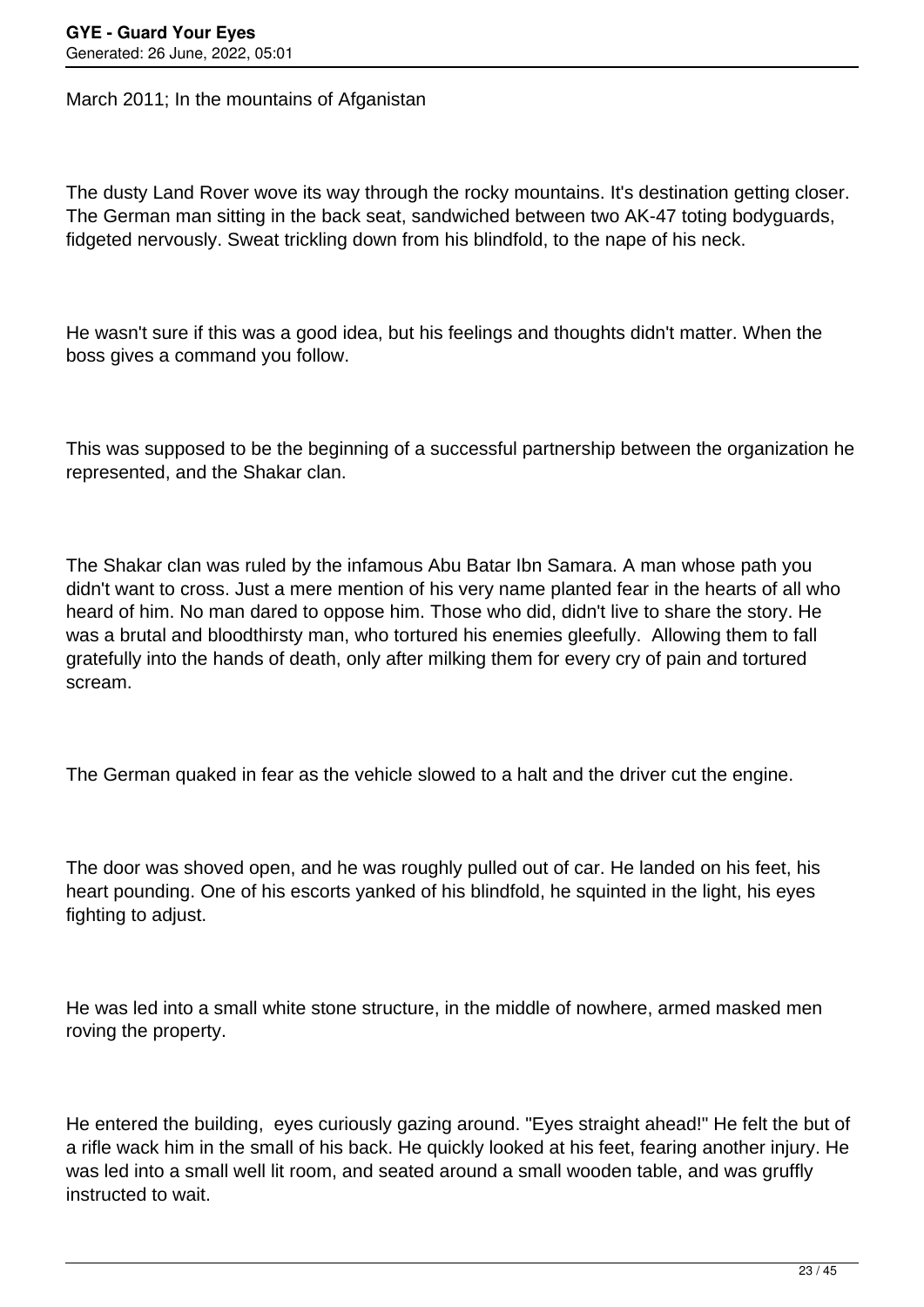The door swung open, and in walked the man he came to meet. A tall strong man, with an angry chin and black eyes strode over to the table and seated himself. The guards snapped to attention respectfully. This must be Abu Batar, thought the German.

"You are probably tired after your arduous journey, would you like some freshly brewed coffee?" asked Abu Batar, in flawless yet accented English. He had a surprisingly sweet voice. "Yes, please" responded the German.

The middle eastern man flicked his wrist imperceptibly, immediately a man came over with a tray of coffee paraphernalia. Abu Batar picked up a steaming decanter of coffee and poured them both a mugful.

"Sugar?" He inquired. "No, thank you". The Clan leader smiled, "A man after my own heart" he said pleasantly. "Just the way I like it, strong and bitter".

They each took a sip of the hot brew. "Now, to business, what is the proposal? How will this proposed partnership work?" Abu Batar gazed at him intently. He returned the look unflinching. Inside he was deathly scared, but he knew better than to show it.

The German was ready, he took a deep breath and started to explain in great detail. As he went on, he could tell the terrorist was getting excited.

Maybe this wasn't such a bad idea after all. This alliance will lend a new thrust and urgency to their aging organization.

"Eisenkralle" is still alive.

 $\star$   $\star$   $\star$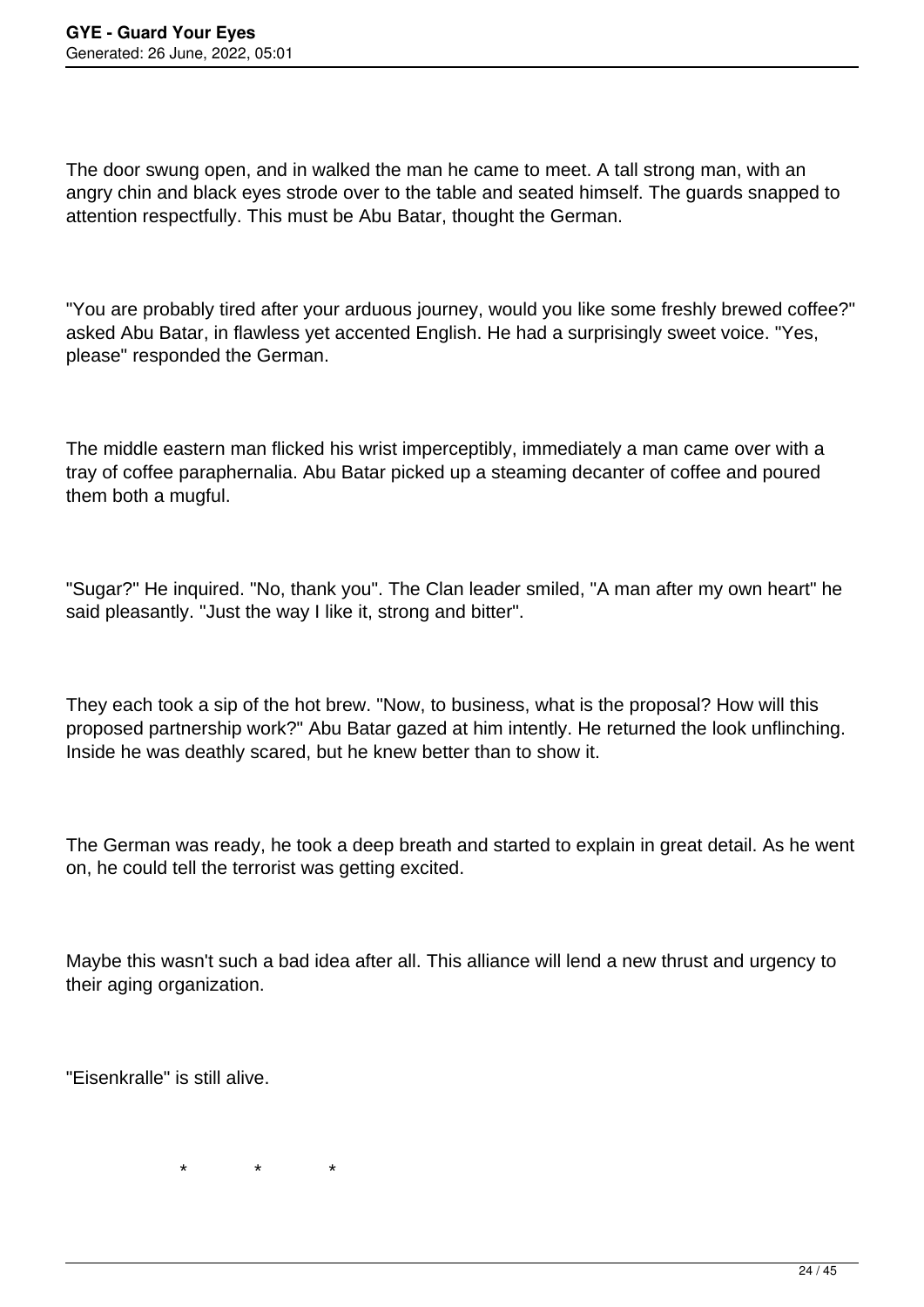April 2011; Brooklyn N.Y.

Dear Diary,

I'm back. I know it's been a while but life's been so confusing, I wasn't even sure how to put pen to paper to describe it.

My husband is a great guy. He takes his learning and davening seriously, he's always ready to lend a helping hand to someone in need, and is quite a helpful husband too. He's an all-around great guy. I really like him. I actually love him too, but there's a part of him I'm terrified by.

Let me explain.

Our bedroom life is in shambles. Whatever I tried to do to salvage it wasn't helpful. In the beginning of our marriage, when I learned how important it was to Moe, I spoke to Mrs. Reisman for guidance. She explained to me the way a man's mind is, and the physical necessity of being together.

She described it beautifully. She explained that for a woman, it's like a delicious dessert, enjoyable but not vital. Something that can be savored, but not every moment is deemed an occasion to indulge. On he other hand, to a man, it's akin to requiring the bathroom. It's a need. It can consume them.

I listened to her, and started making myself more available. A few times a week. I would prepare for him. It was actually quite nice, seeing him enjoy being with me so much. Things really started looking up for us. I breathed a sigh of relief. My loving husband was back.

Yet, as soon as we started to drift into tranquil and serene waters, dark ominous clouds began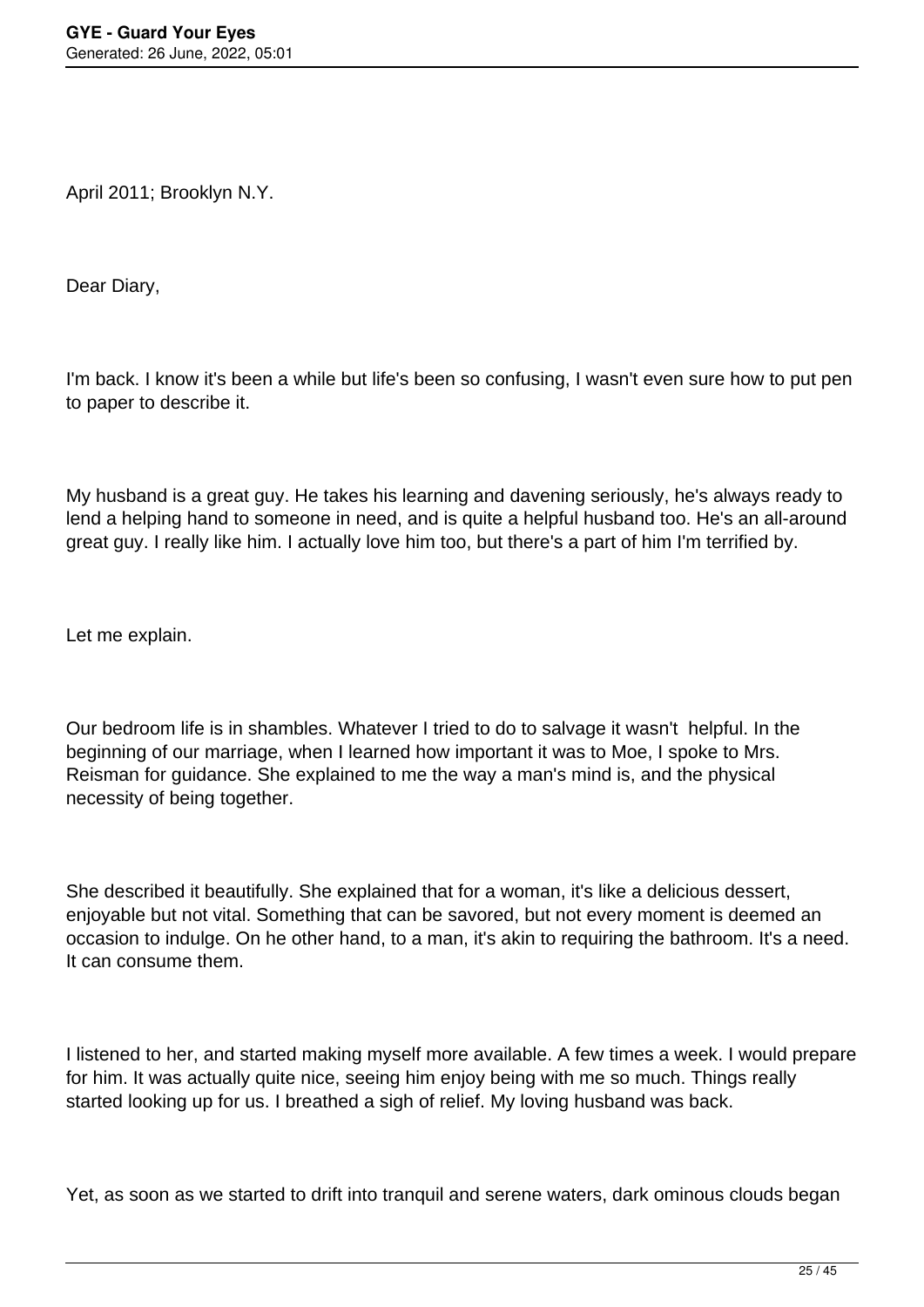to show on the horizon, heralding the next storm starting to brewing. Once Moe became used to our new schedule, he started to need something more. He always showed up with some new idea or problem, or a new reason to be unhappy.

First, he wanted to know why I don't "enjoy" it the way "every other woman does". I tried to explain to him, that I do indeed enjoy it. I enjoy being with him. I truthfully look forward to it. But he didn't believe me, because it didn't "sound" like I do. I'm not sure what I'm supposed to do to make him believe me. I wasn't given acting lessons in preparation for marriage. Although, now I wish I was.

He started to constantly come up with new ideas, always asking if now "it's geshmak", of if finally "it's working". He was relentless. All under the guise of wanting "me" to be happy.

Oh! He completely ruined everything! I used to look forward to relaxing together and giving him a nice time. Now, three times a week, I had a torture session, with a man possessed with "giving me a good time".

Then, he graduated to wanting new ideas. He was always bored with the "old". What did he want? Diary, tears are falling from my eyes, I'm I'm pain. I don't know where to turn.

I learned to dread the night time. When I heard the front door being unlocked on those nights, my heart dropped. I knew that now starts Moe's painful rituals.

I begged, and I pleaded with him to stop this madness, but to no avail. He needed to feel "satisfied " he claimed. It was an obligation for her to go along with it.

I told him time and time again, all I wanted was to have an enjoyable time together with my husband, but he was possessed like a maniac with reaching certain goals and needed me to meet all the specifications. He needed me to dress a certain way, start wearing perfumes, and many more things too painful to recount.

One thing led to the next and every week or so he'd come up with a new idea and a new way to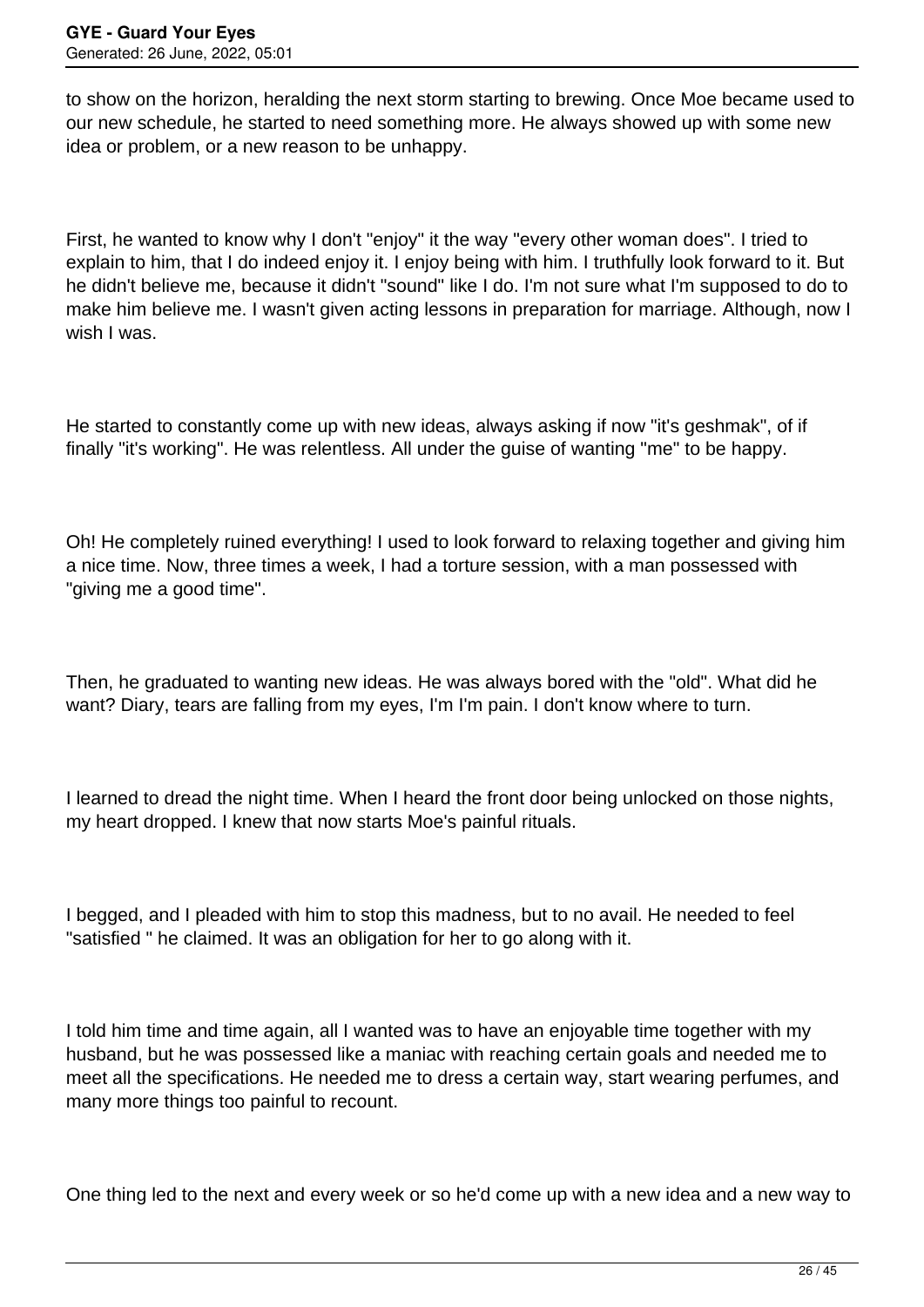try unsuccessfuly, to satisfy his unquenchable thirst. I couldn't handle it anymore, I'm not sure what he wanted from me. It was like I was an actor on a set, and he was a stern script writer who needed all his I's dotted and T's crossed.

I gave up attempting to please him, and started to shut down. I started pleading exhaustion, doing all I can to prevent this new unpleasant experience. He was like a ravenous monster, with an insatiable appetite.

It reached the point where we are now, when faced with no more excuses, I grit my teeth, close my eyes and let him do his thing. I'm just an object. With a diamond ring on my finger, proving that I belong to him.

I do try my best during the day to be a loving wife, I try do shove all the night activities to the recesses of my mind. I try to hold up my chin and smile at him, but inside I'm crushed.

I cry bitter tears to Hashem every day. I beseech him with all my strength, to turn my husband back into the person I married. So far my prayers weren't answered.

I hear the front door, that's Moe coming in. Gotta run, I think I'm on the menu tonight. I already held him off for too long. Oh well.

Love,

**Esther** 

\* \* \*

Moe stared at the screen. His heart was pounding. He had never taken such a step. But he couldn't anymore. It wasn't his fault. What else was he supposed to do?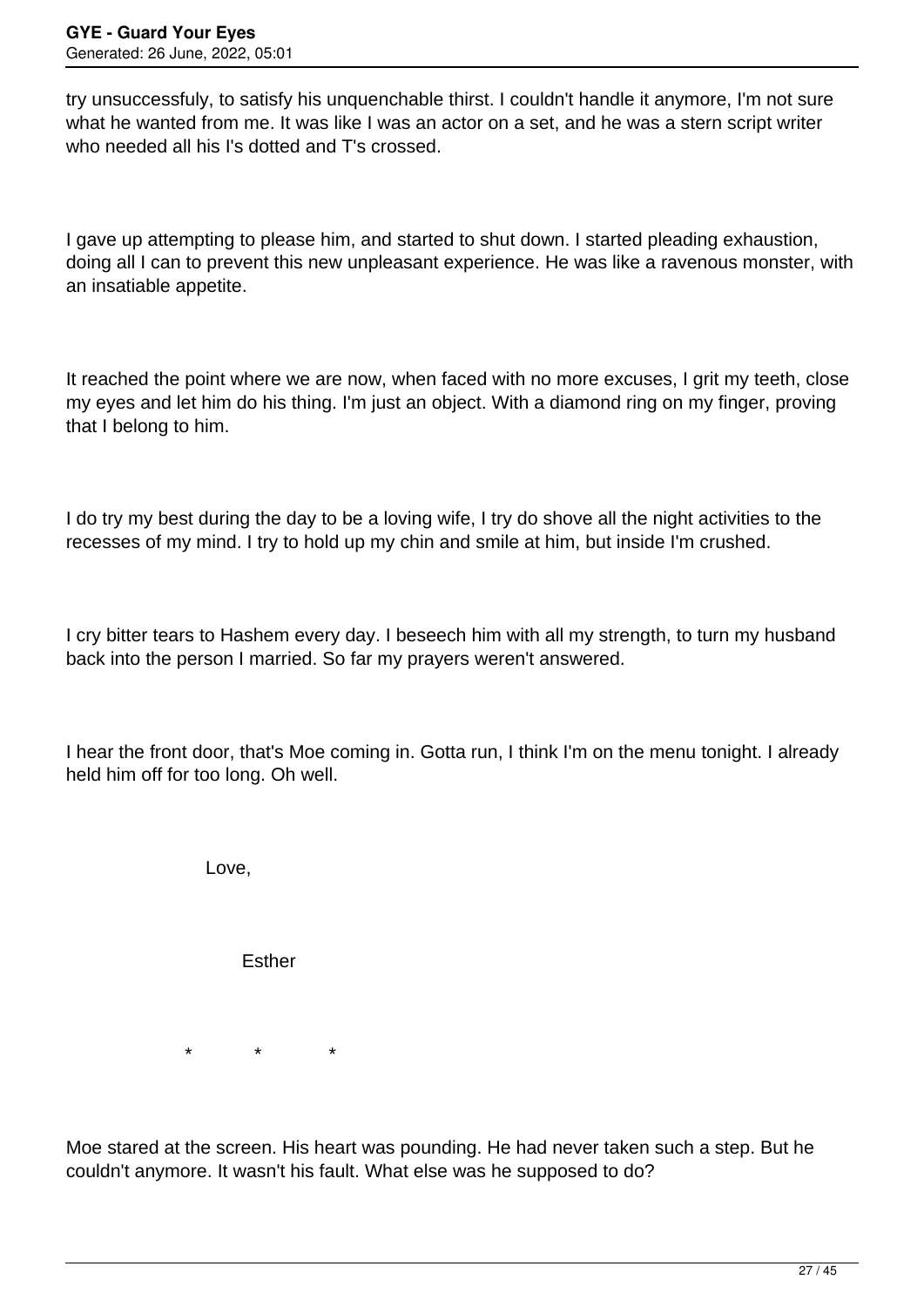He pressed send with a shaky finger. He waited with bated breath. She's typing. His message was returned. He read the response and smiled. This could be dangerous, but he felt like he was at the end of his rope. All day every day, all he felt was frustration. He was with a woman who didn't even attempt to satisfy him. Now was a chance to change that. He gleefully started typing again.

# **To be continued...**

========================================================================

====

Re: The Story Teller (New) Posted by Grant400 - 02 Mar 2021 18:57

\_\_\_\_\_\_\_\_\_\_\_\_\_\_\_\_\_\_\_\_\_\_\_\_\_\_\_\_\_\_\_\_\_\_\_\_\_

# **Righteous Indignation**

**Chapter Nine**

June 7, 2011; Undisclosed location

The scientist pored over his computer screen. He was crunching his data and reviewing his logs for the fifth time. He just couldn't understand how this was possible.

All the other rats were behaving according to plan. They were all injected and placed in a new cage with uninfected rats. Within a few seconds, all the other rats were heavily infected, and died a few days later.

It worked like clockwork. His superiors were extremely satisfied with his success. They were nearing the finish line now, all his years of hard work were worth it for this very moment.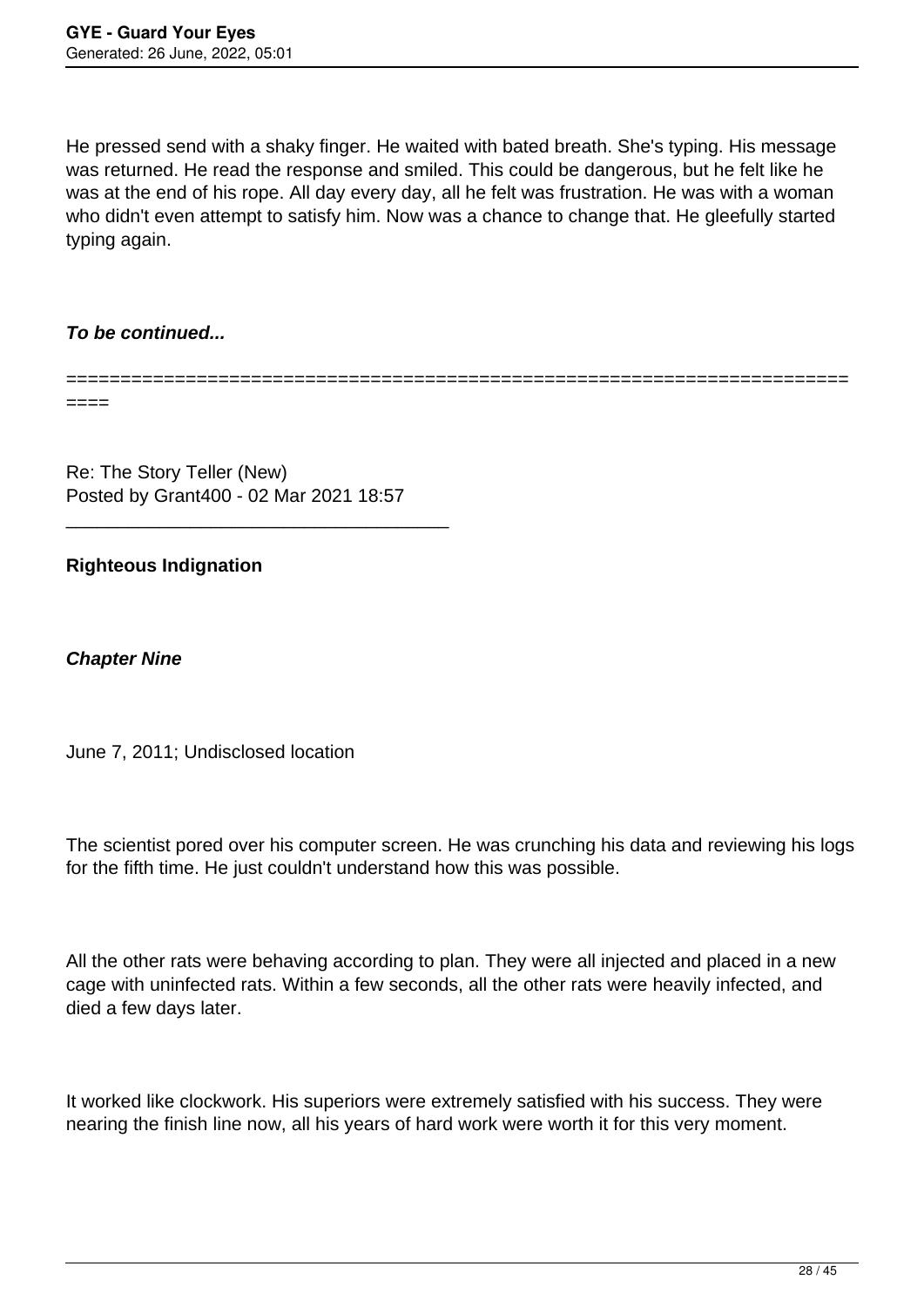But what was wrong with the white one? Why did it remain healthy and strong and not contagious in the face of numerous injections and exposures? He was baffled.

Oh well, he didn't have time for blood tests. He already sent a message that he was successful. They were putting the rest of the plan into motion. He didn't want to disappoint his boss. No one did. Things never ended well when the boss wasn't happy with you. He hoped it was just a weird occurrence.

\* \* \*

June 12, 2011; Brooklyn N.Y.

Moe got into his car, his coffee in hand and pulled out his phone. He clicked on his emails, hoping to find new unread messages.

His relationship with this young woman he met online, was really progressing. There were moments he felt terrible guilt about it, but as soon as he went home to his wife, and experienced her nonchalant attitude towards his male needs, he felt better.

Over the past few weeks they've been getting to know each other. She shared with him that she was also an orthodox Jew and married to a man she wasn't happy to be with. They shared their frustrations with each other on an almost daily basis, and the two were growing quite close. They still were wary about sharing their real names, photos or meeting, but they both knew that was going to happen, and it was only a matter of time.

He really started to love this woman. She seemed charismatic and witty, and had a positive energy about her that he felt immediately attracted and connected to.

He didn't know how he got sucked into this so deep. Just a short while ago he was a loyal husband and a serious Ben Torah, but slowly things started to unravel. It started with small nips on the internet once again, over time needing more and more, and before he knew it this is where he was holding. He almost felt numb sometimes. Sometimes he felt guilty, and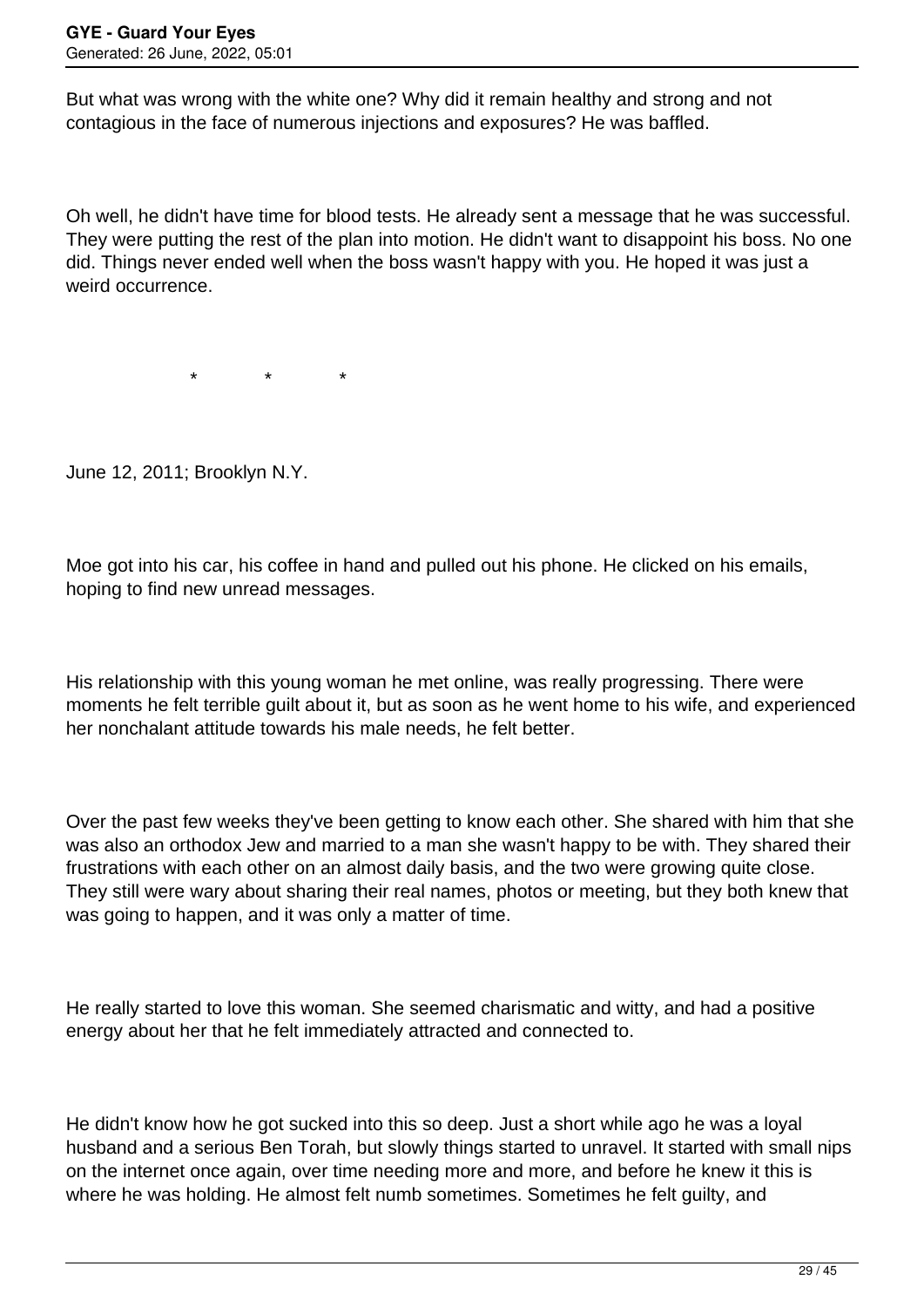sometimes just plain confused.

He tried to get himself to break it off and stop all this nonsense. But he couldn't. It was just too hard and too tempting. It wasn't just about desire, this was a real relationship he had with this woman. He felt he really cared about her and she really cared about him. He just couldn't let go. All he felt was missing in his marriage, was found with his new friend. He felt fulfilled and happy when he conversed with her.

He looked at his phone. Yes! He noted excitedly. A new message. He opened it up. "Hey Love! Feeling super edgy today. Husband went to sleep early. I needed some serious action! I wish we would finally meet! I could use a real man in my life. Wadaya think?"

His palms felt sweaty. His heart pounded in excitement. She was ready! After a moment's hesitation, he decided he was ready too. He clicked the reply button, and started to type.

\* \* \*

June 13, 2011; Undisclosed location

Skippy walked through the hallways, mop in hand with a spring in his step. He was able to feel the excitement permeating the laboratory all day. He knew that after these long weeks, what ever project was going on here was coming to a successful culmination.

He didn't know anything about it, nor what their objective was. All he knew was that he was given a room and food, And was hired as a janitor. Whatever was going on was top secret. He wasn't all6 to leave the building all these months. But he didn't care at all, he was the happiest he's ever been since being a child.

He swished the mop back and forth in a graceful motion, cleaning and polishing the hallway floor. It was a job he took most seriously, he loved working here, and wanted to do the best job possible. Here, he wasn't taunted about his looks, or made fun of the way he spoke. Here he was able to live in peace, assured of food and board.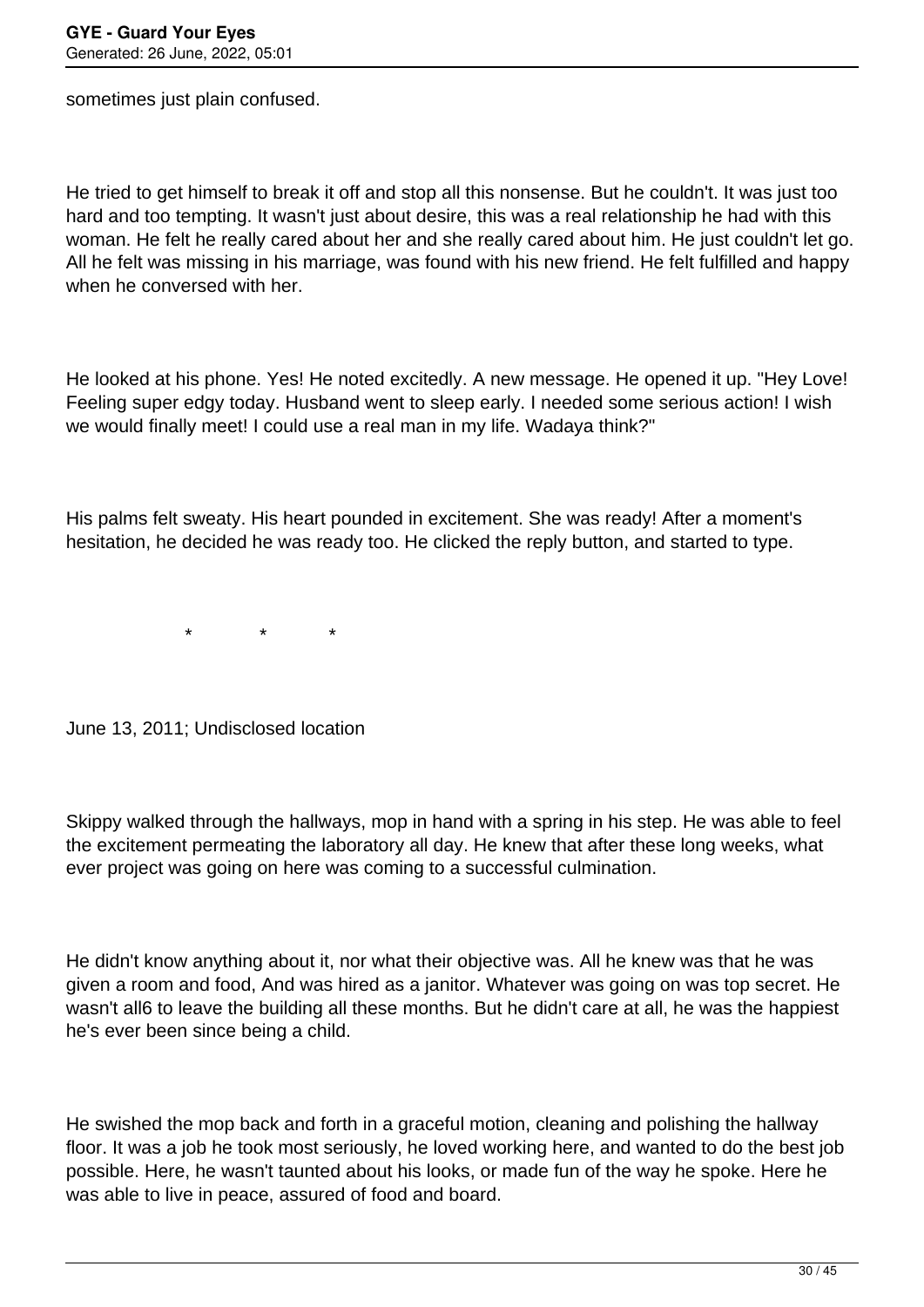His favorite part, was that they supplied him with the best toy in the world, silly putty. He had a whole cabinet full of it in his room. And the thing that put the biggest smile on his face was the fact that he had an unlimited supply of his favorite food, peanut butter. They really wanted him to be happy here.

Peanut butter, he was able to eat it breakfast, lunch, and supper - and in between as a snack. That's why his name was Skippy. His real name was Danny but in school he was taunted over his obsession with peanut butter amongst everything else they used to make fun of him about, so they called him skippy. He actually enjoyed peanut butter so much, he took a liking to the name Skippy. He took so much pride in it, he started to use that name all the time.

He finished cleaning the hallway, and surveyed his handy work. He smiled with satisfaction, proud of his superb cleaning skills. He plunged the mop back into his pail, and headed upstairs to don his special protective suit, before cleaning the laboratory.

He loved cleaning that specific room. This was the room he had friends in. This was the only room where he was able to talk, and feel connection. He opened the door and sang out "Hey buddies, Skippy is here!" He dropped his mop and pail and put down his spray bottles and rags. He headed over to the little cages that housed his little friends. "Hello Snowflake! Hey there Spot, Ron and Brian. He named each one of them. They were his only companions in his lonely existence.

Next, he exuberantly walked over to his favorite one. This one was special to him. It reminded him of his little pet he had when he was a young child. It was only true friend, the only one he felt comfortable around, the only one who didn't make fun of his looks, or call him mentally retarded.

He looked down with fondness in his eyes, reminded of all the happy moments. "Hey there, Peanut" He said, "Daddy's here." He knew he shouldn't and he wasn't allowed to, if caught he would definitely lose this precious job. He couldn't resist. He reached down and unlatched the air tight case. He stuck his hand in, and picked up his little furry friend.

"Hello there", he cooed, stroking it's soft back. "Are you hungry?" he asked. He reached into his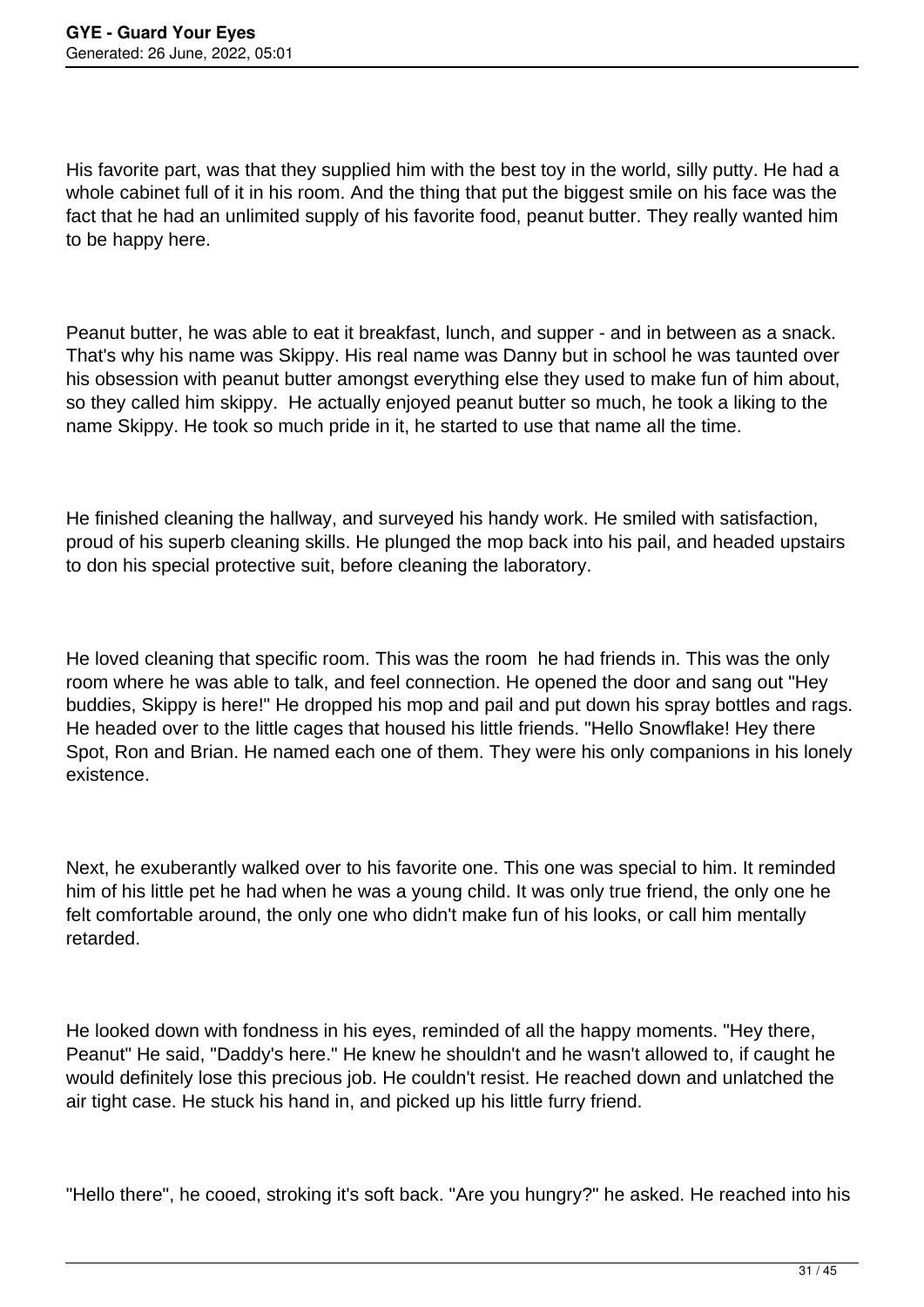pocket and pulled out some leftover lunch. He always saved some for Peanut. He dropped some crumbs of bread generously slathered with Skippy peanut butter, on to his palm. "Here, eat, eat up, precious".

The white rat hungrily devoured the little gift, and licked his paws in satisfaction. Skippy knew they were friends. Really close friends. He gingerly lifted him up, and reluctany placed him gently back in the cage. "Good bye Peanut. Daddy has to go now I'll see you again tomorrow."

 $\star$   $\star$   $\star$ 

June 14, 2011; Brooklyn N.Y.

"Esther!" Moe screamed. "Why is there four settings by the table?" "Don't you remember?" Esther replied. "I invited the Baums for the Friday night meal." He really doesn't listen to anything I say anymore, Esther mused to herself.

Things between her and Moe, were gradually getting worse. She didn't want to share a whole meal with just Moe and herself all the time, so she invited her friend for the Friday night meal. She'll have Chani to talk to, and they'll have a fun time talking about their week like they always do. Moe will have to talk to Yehoshua. She knew he didn't love hanging out with him because he found him a little boring, but too bad, this was her decision.

Oh, the Baums thought Moe. He smiled to himself. He didn't really like having to sit and talk to Yehoshua for so long, but he sure did enjoy having Chani sit at his table.

He enjoyed just having her around. He was able to feast his eyes on her, and hear her voice. He knew it was wrong to view his wife's friend like that, but she awakened something inside him, and he always felt some deep stirrings.

He sometimes wished he were married to her. He knew they would have fun together. He didn't understand why she was with Yehoshua. They didn't seem to have any chemistry. When he mentioned it to Esther, she brushed him off, and told him he's imagining things. He knew it was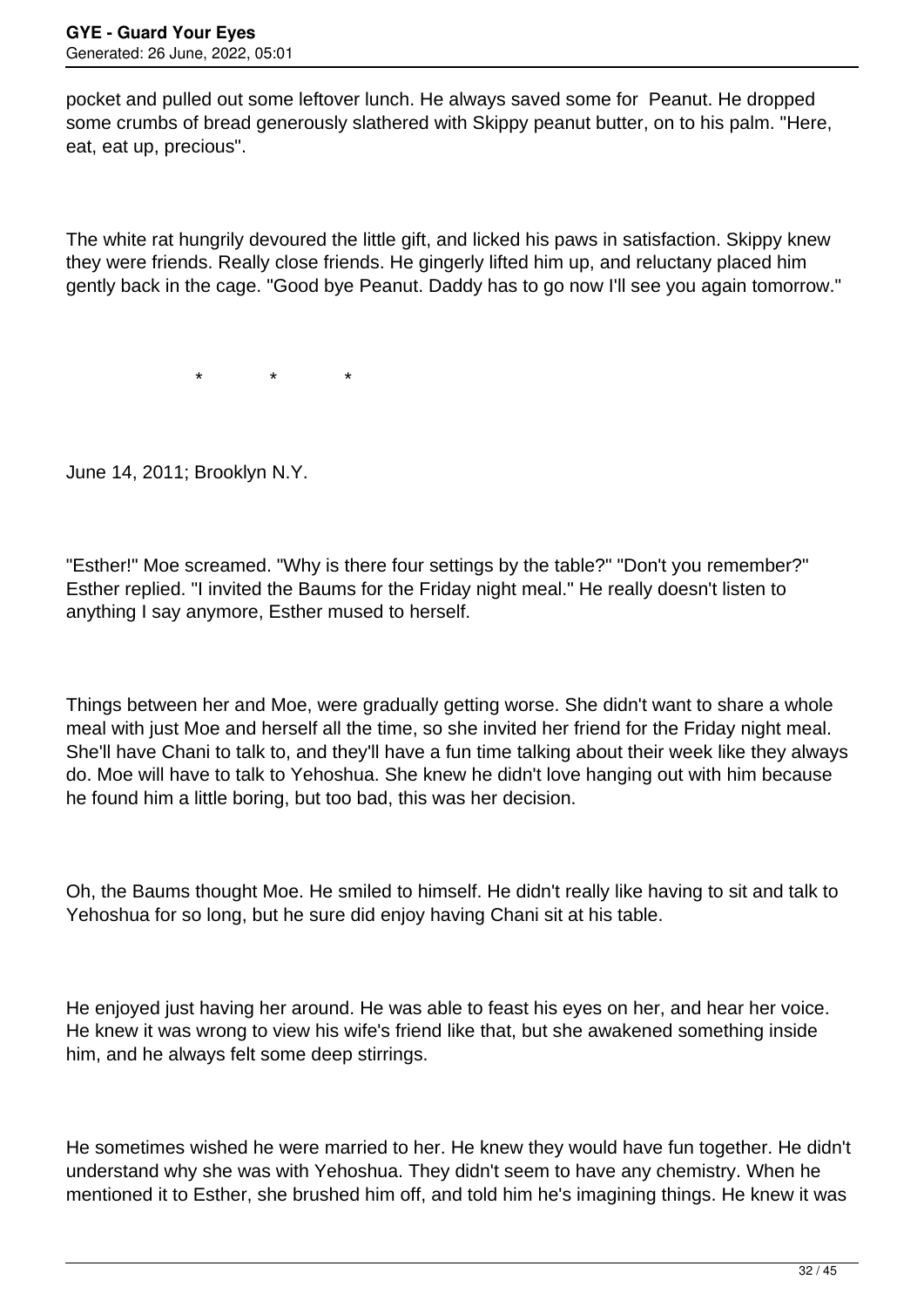true.

He was looking forward to the meal.

#### **To be continued...**

========================================================================

 $====$ 

Re: The Story Teller (New) Posted by Grant400 - 02 Mar 2021 18:58

\_\_\_\_\_\_\_\_\_\_\_\_\_\_\_\_\_\_\_\_\_\_\_\_\_\_\_\_\_\_\_\_\_\_\_\_\_

#### **Righteous Indignation**

**Chapter Ten**

June 14, 2011; Brooklyn N.Y.

The Baums were at the Steiner's for the Friday night seudah. Moe couldn't take his eyes off of Chani. She was beautiful. He tried not to be obvious, and continued schmoozing with Yehoshua, while casting surreptitious glances at Chani.

After the soup, Yehoshua excused himself, and headed to the bathroom. At the same time, Esther got up to clear the empty soup bowls.

It was just Moe and Chani left at the table. Moe shyly glanced at chani, she met his eyes with a glance of her own. They looked at each other. Moe felt frozen.

Chani looked at him and winked, a flush slowly creeping up her pretty face. "What's up?" She asked.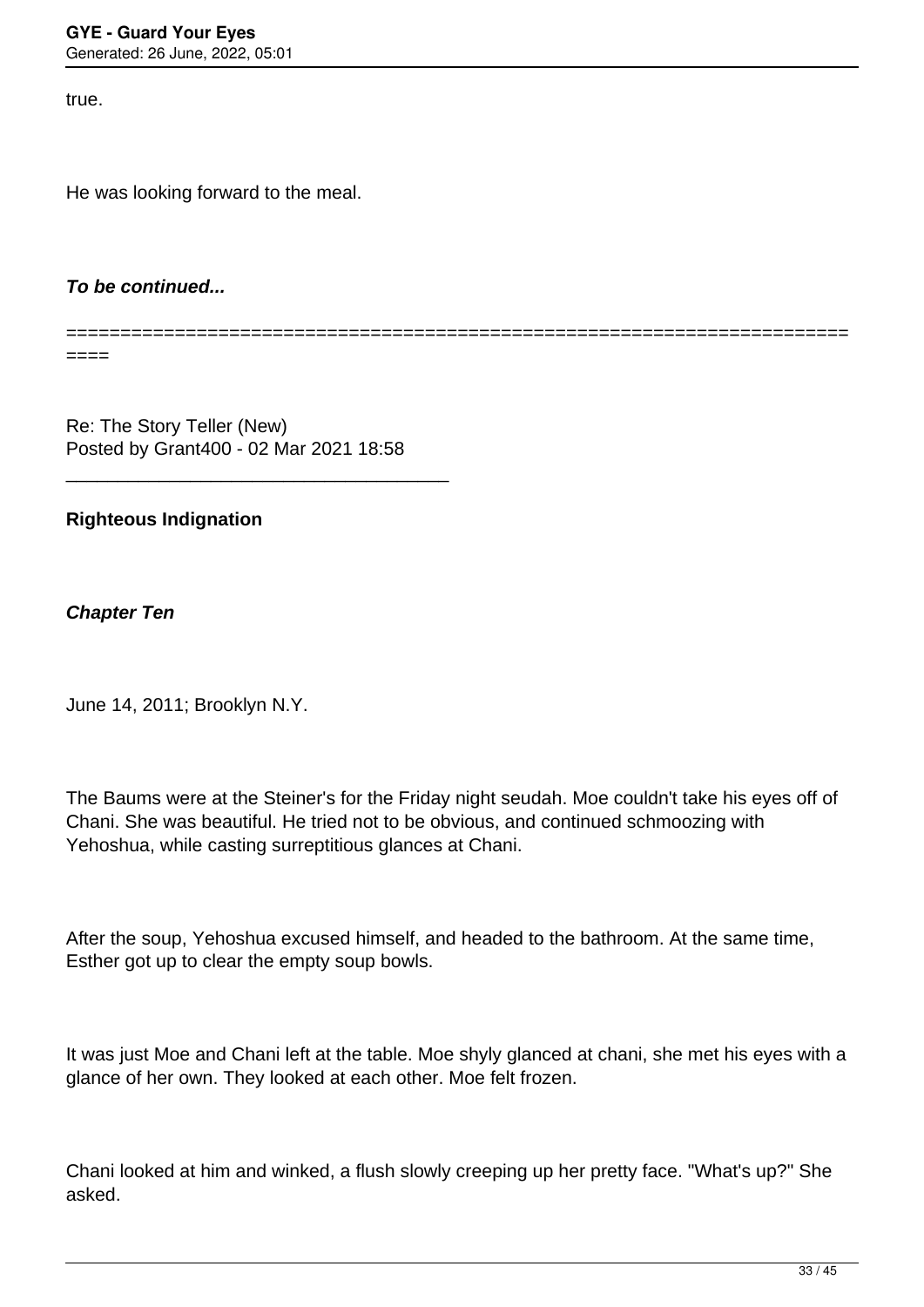Moe was taken aback, he wasn't expecting that. He smiled, his face red. She likes me back! He thought excitedly.

Esther suddenly walked back into the dining room, carrying a dish piled high with steaming BBQ chicken.

He guiltily turned away from Chani, and started to sing "ka ribon alam..." A weird feeling in his chest.

\* \* \*

June 16, 2011; Langley, Virginia.

The phone rang in Langley, Virginia. The man in the dark designer suit, picked it up on the first ring. He didn't say anything. He listened for a moment, then hung up.

He immediately punched in a few numbers, waited a moment and said "We are closing in, the location is set. Brief the team, it shouldn't be more than a few weeks." Without waiting for a response, he abruptly hung up. Confident his directive will be adhered to.

He leaned back and breathed a sigh of relief. They were finally getting somewhere. After years of confusion whether this organization existed, the fears were confirmed.

The C.I.A. was ready. The C.I.A. was always ready.

\* \* \*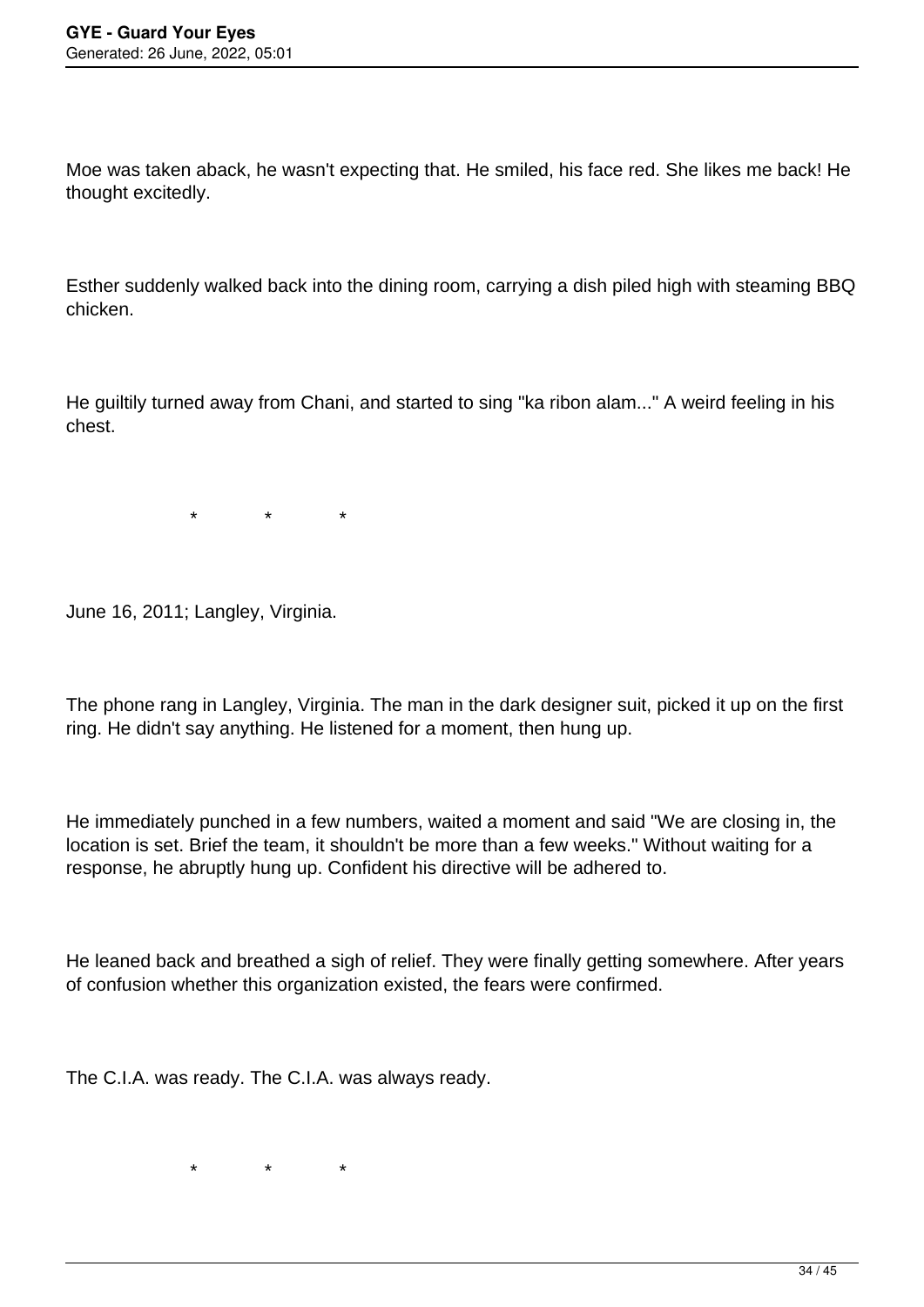June 18, 2011; Brooklyn N.Y.

It was dark and eerily quiet. She was all alone. A sharp, cold, howling wind blew roughly against her cheeks. An ominous sense of impending doom started to envelop her. Panic started rising. She shivered. Someone started chasing her. Must get away, she thought. She tried to run. Her legs wouldn't move. Her fearful eyes darted all over looking for someone to save her. Raw fear paralyzed her. No one was there.

She was all alone. All alone. All alone.

She started to scream...

Esther abruptly opened her eyes. She woke up in a cold sweat. The fear was so real. She futilely tried to shake off the cobwebs of sleep. She was confused. The house was dark and quiet. Glancing at her wristwatch, she saw it was 3:20 am. Why was she sleeping on the couch?

As her foggy sleep deprived brain started to clear, the dark dreaded feeling started to set back into her stomach. Water. She needed water. She felt parched. She stumbled off the couch, groggily making her way to the refrigerator. She grabbed a cold bottle of Poland Spring water, and sat down at the kitchen table.

She aggressively twisted off the cap, mumbled a bracha, and thirstily gulped down a few mouthfulls. Satisfied, she set the half empty bottle down. She felt drained. Entirely and utterly devoid of energy.

Her mind started to wander back to the days horrifying events...

 $\star$   $\star$   $\star$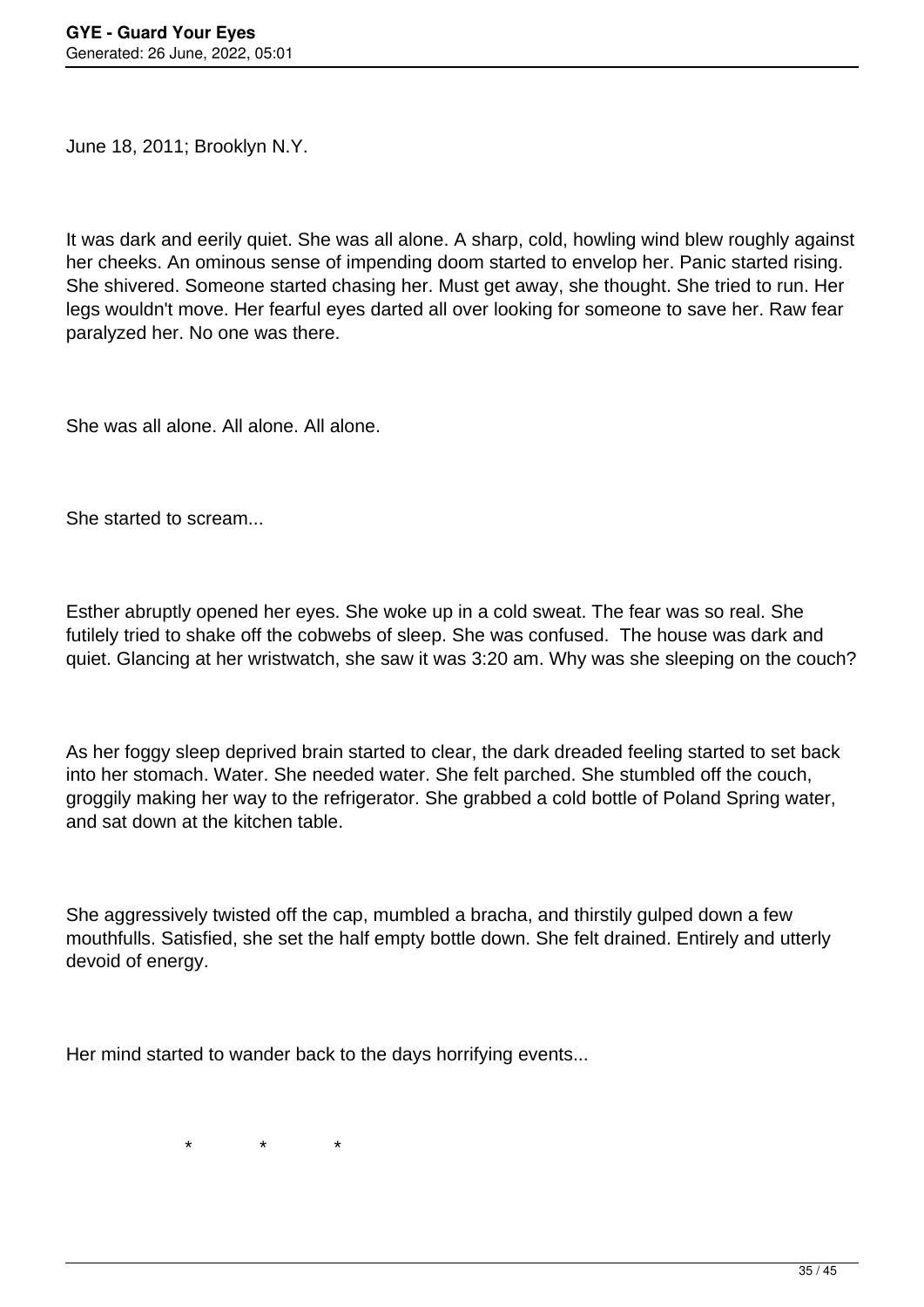"Moe, I need the car today. My ride to work cancelled on me."

"Your sure there's no other option?" He responded. "You know I hate not having the car."

"I know, but you're just going to have to manage for one day. I'll drop you off at yeshiva and I'll pick you up after second seder. I can prepare you lunch to take along, if you don't want to eat the yeshiva lunch." Esther offered.

"Ok." Said Moe resigned to losing his car. "We need to leave in ten minutes, you'll be ready?" "Sure", replied Esther, "I just need to put on my sheitel and throw on some lipstick. I'll be right there".

True to her word, Esther was ready on time, and she dropped Moe off, with a few minutes still to go before seder. She pulled out of the parking lot, and headed towards work.

Esther hummed to herself as she drove. She was in a pretty good mood this morning. She wasn't sure why. Maybe it was because she expected Moe to put up a bigger fight for the car. She was prepared for him huffing and puffing, but he seemed ok.

Esther pulled onto Avenue L, just as she felt her phone vibrate. Picking up her phone, she flipped it open to read the text message. Suddenly, she saw flashing lights in her rearview mirror, and horrified, she realized she was being pulled over. She fearfully turned on her right blinker, and slowing down, pulled over to the side of the road.

When the officer appeared at the window, Esther obligingly rolled it down. "License and registration, Ma'am", said the stern faced cop in a no nonsense tone.

She dutifully reached into her purse and removed her license. She leaned over and clicked open the glove compartment, looking for the registration card. As she ruffled through the contents with shaking fingers, she felt something hard among the documents. Interesting, she thought to herself, I wonder what that is.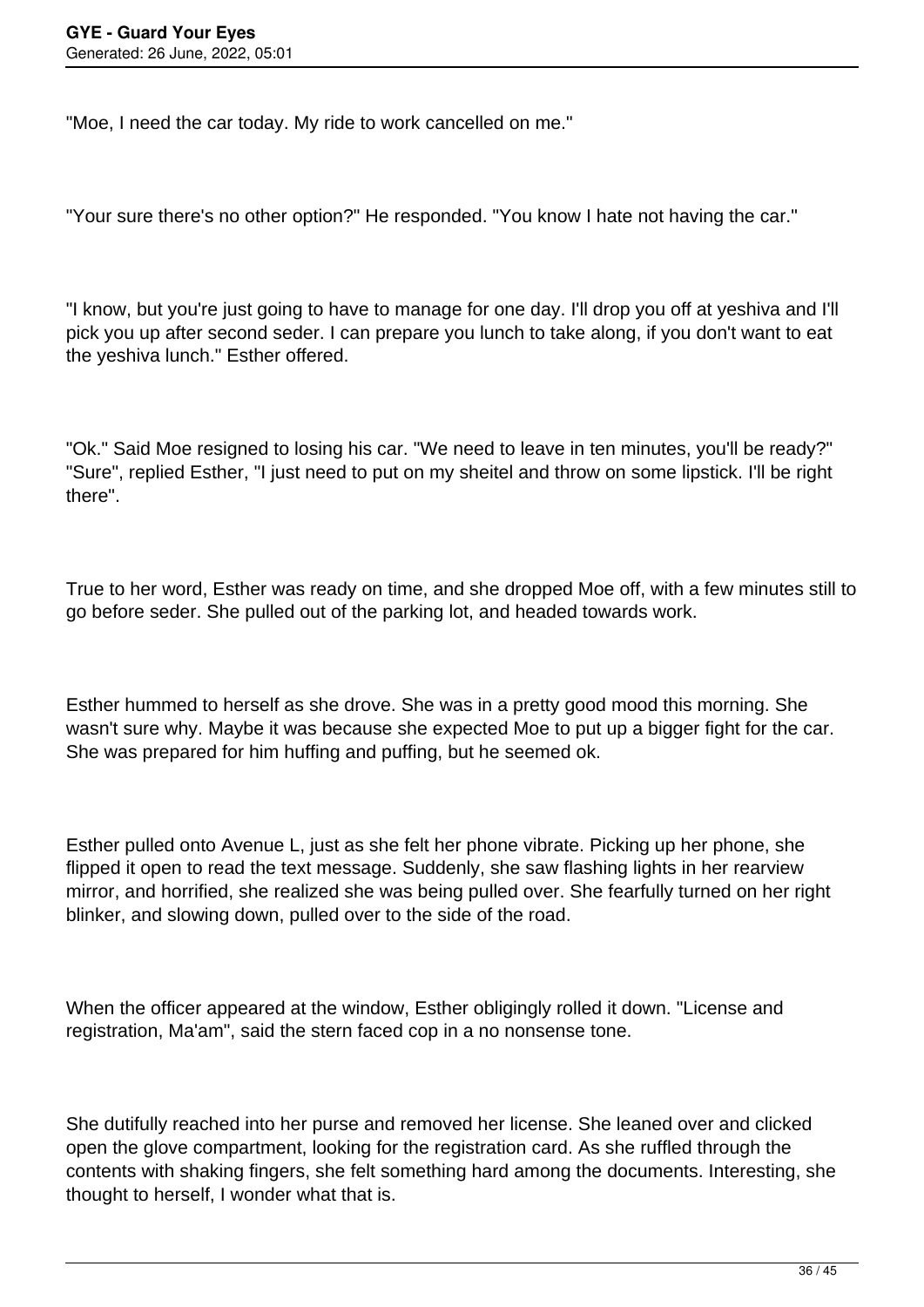Oh, "here it is" she said, victoriously holding the registration aloft. She handed it to the officer. She nervously tapped her fingers against the steering wheel, as she waited for the police officer to return. She never got pulled over before. She was terrified.

The cop returned, and said "Ma'am, you were driving while on your phone, but I'm going to let you off the hook, because you got a clean driving record. Consider this a warning. G'day". He handed her the papers and returned to his vehicle.

Esther exhaled in relief, "Thank you Hashem" she said. She placed her license back in her pocketbook, and returned the registration to the glove compartment. Before she shut it, she remembered that there was something she wanted to check. She groped around, seeking the curiously hard object. Her hand closed around it, and she pulled it out.

A cell phone. Actually a smartphone. Interesting, I wonder who's this is and what it's doing here, she innocently mused to herself. She decided to turn it on. As it was powering on, she resumed her drive to work.

She pulled into a parking spot, and picked up the phone. She was real curious. She clicked on the contacts, it was empty. Suddenly, Esther started to get suspicious. She started browsing through it, and realized it had service. She clicked on the browser, and selected the browsing history. She gasped.

Esther felt her throat constrict, icy tentacles squeezing her airways. Her heart started pounding. Curiosity got the better of her, she scrolled down. Then she clicked on one of the searches. The results appeared on the screen. She pressed play.

She couldn't believe her eyes. She was utterly appalled. She felt the bile rise in her throat, and felt like she was going to puke. She quickly rolled down the window for some fresh air. It didn't help.

How, how, how...she couldn't formulate a coherent thought. Her mind was racing. She felt her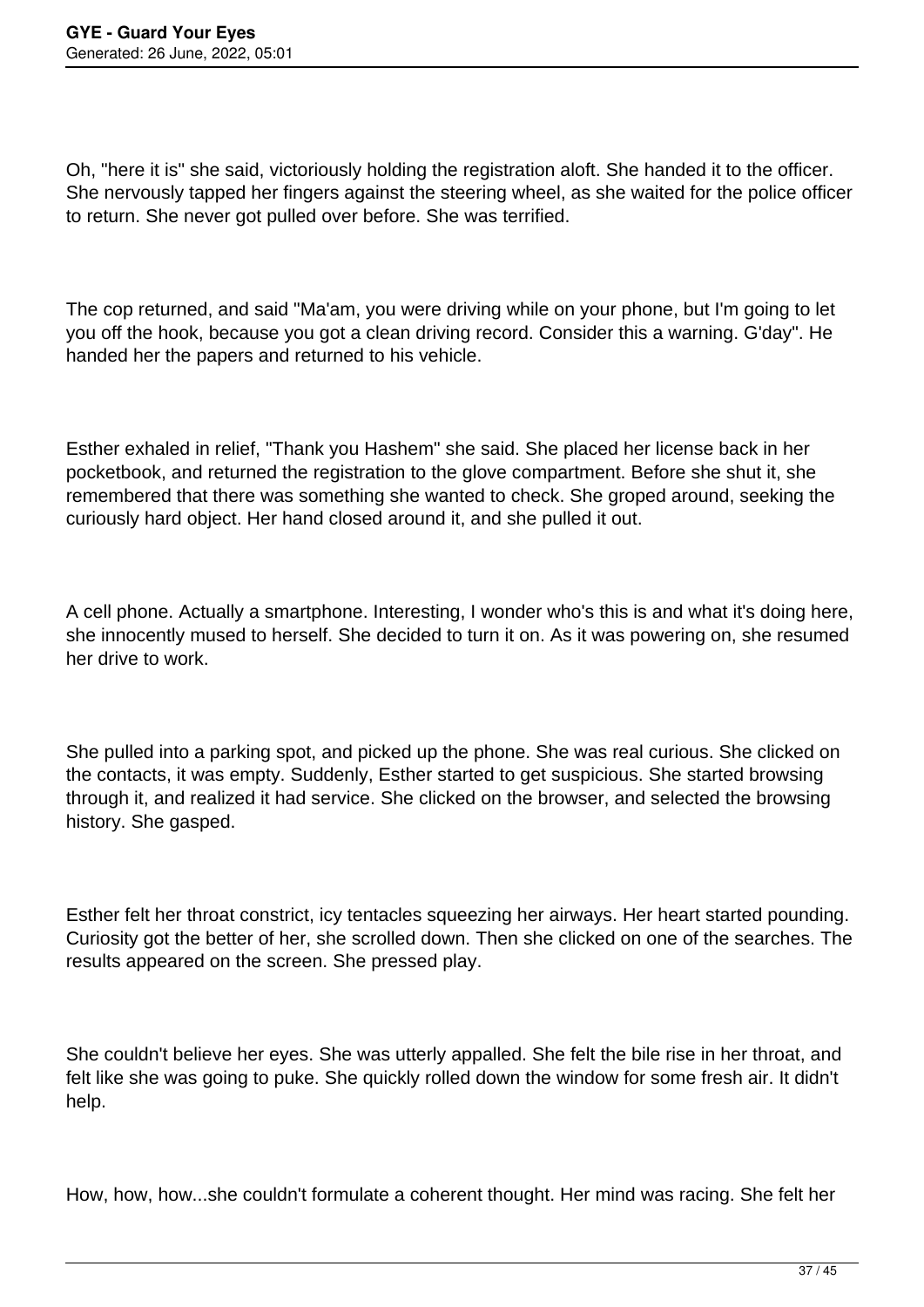ears getting hot, a migraine headache starting to set in.

The tears started to flow. Big, hot, salty tears started to course down her cheeks. She started to sob uncontrollably, her shoulders heaving against her will. She felt such a deep sense of betrayal and despair. She never felt so hurt in her life. She felt like somebody stuck a sharp dagger into her chest, and ripped out of her heart. Her life was over. Completely over.

Esther sat behind the wheel of her car, for the next three hours, in a daze. Incoherent thoughts streaming through her painfilled brain. She didn't know what to do, where to go, or who to turn to. She was drowning, every breath a torturous struggle.

She was all alone. All alone. All alone.

**To be continued...**

====

========================================================================

Re: The Story Teller (New) Posted by Grant400 - 02 Mar 2021 18:59

\_\_\_\_\_\_\_\_\_\_\_\_\_\_\_\_\_\_\_\_\_\_\_\_\_\_\_\_\_\_\_\_\_\_\_\_\_

**Righteous Indignation** 

**Chapter Eleven**

June 17, 2011 Undisclosed Location

The man spoke into the phone intently, arranging all of the final details. If everything were to go as planned, it would be underway in a few days time.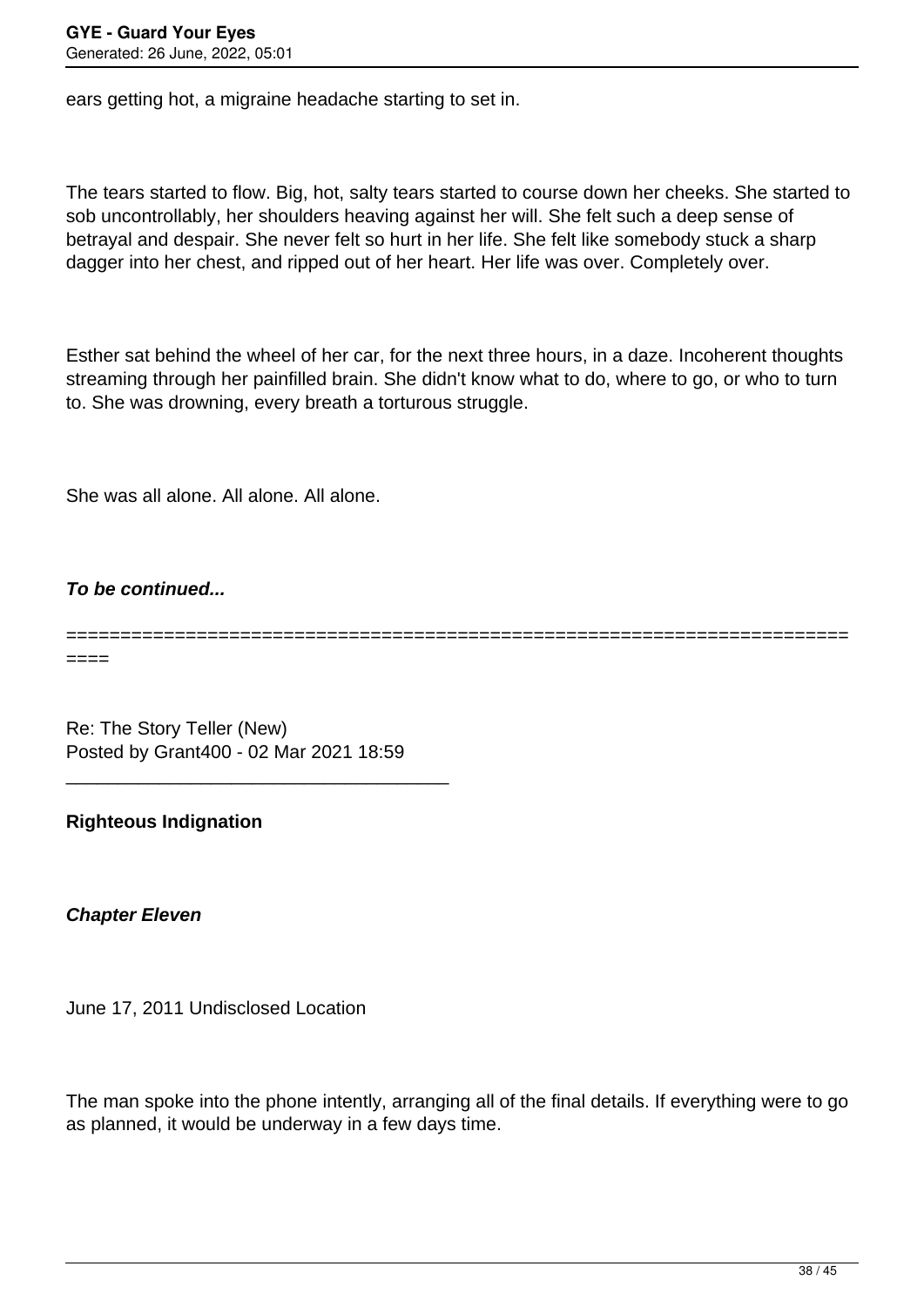He called the last number on his list. "Mike? I need someone from you, make sure he won't take the consequences, we can't afford to lose at this point. Make sure there's no question at all. Good. Bye."

The man hung up. He leaned back in his chair and waited for the show to begin.

\* \* \*

June 17, 2011; Brooklyn N.Y.

Esther sat in her car at a loss. She watched her life burn and crumble around her. She felt a searing pain deep in her heart. She wracked her muddled brain to think of the best person to reach out to. She didn't think there was any way to fix this terrible situation, but she desperately needed a loving hug and a reassuring pat on the back.

She was embarrassed to call Mrs. Reisman, she felt her face burning in shame just thinking about it, but she knew that was her best and only bet.

She picked up her phone, found her kallah teacher's number and hesitated, then with her jaw clenched, pressed call. She waited as it rang, her heart in her throat, with no idea what she was going to say.

"Hello?" Mrs. Reisman's clear voice rang over the line. "Hello, it's Esther, Esther Steiner." " Oh, Hello my dear Esther, what a pleasant surprise! How are you? I missed you!" Replied her Morah. The sound of love and warmth in her teacher's voice was just too much for Esther, she melted and broke down in tears, crying uncontrollably. She tried unsuccessfully to enunciate a few clear syllables in response, but she just couldn't do it. It was like all of the pain of the past many months suddenly broke loose, the dam inside her decimated by the gushing tears. She waited a moment.

"Oh, Morah, Morah, it hurts so much! The pain is too much. Morah, I can't, my heart is exploding." The words tumbled out of her uncontrollably. She started to hiccup.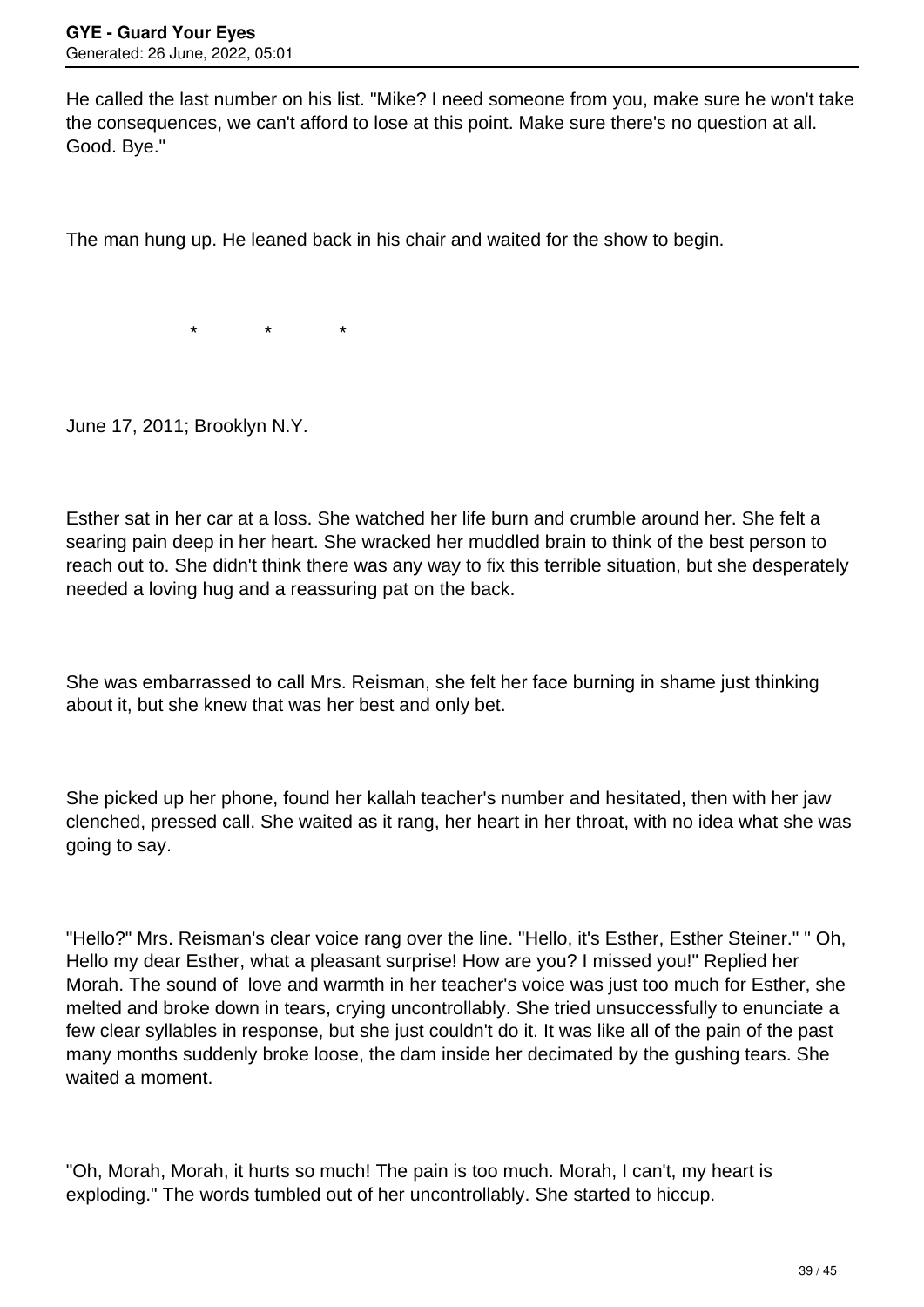"Esther, my sweetheart, take a deep breath. Talk to me sheifela. Morah is always here for you, no matter what", said Mrs. Reisman, love and deep concern permeating her voice. Esther felt a profound sense of relief wash over her. She felt deep feelings of love for her beloved Morah. She had someone to talk to, someone who loved her, someone who was loyal to her. She had her Morah.

"Morah, I don't know how to say this, it's mortifying. Um, I um, found a phone that my husband had, and um, it had not nice things on it. Like um, not tznius videos, of um, other woman undressed and..." she couldn't finish the sentence.

"Oh, Morah!" Cried Esther, the raw pain evident in her voice, her thoughts pouring out of her in a jumble. "Why doesn't he like me? Why am I not enough? Am I so ugly, Morah?" The tears started to flow with more intensity. "I always tried to be a good wife, what did I do? What am I doing wrong? Morah, I promise I was good to him, just like you taught me! Am I really not a good person? Tell me Morah, tell me!" Esther's eyes started to sting, and the back of her throat started to ache from her crying so much.

Morah Reisman wisely allowed Esther to express herself. She waited until she was sure her beloved student was finished before starting to talk.

"Esther" she began, "I can't imagine the pain you feel right now. It must be so painful, your entire marriage seems to be a lie to you. You feel like your husband hates you. I understand Esther. I truly do. But I promise you, you are a special person. A truly amazing young woman, who is beautiful inside and out."

Morah took a deep breath and continued. "You are a lovely wife, I can assure you, and you are a beautiful bas yisroel. Moe is a very luck man."

"But Morah" exclaimed Esther, "Why does he need all the other girls then? Why isn't he satisfied with me? Now I understand why he always needed more and more. Now it's clear why he always had these new ideas, he was always busy with this. Morah I can't stay married to this monster! I can't! I never want to see him again! What should I do?"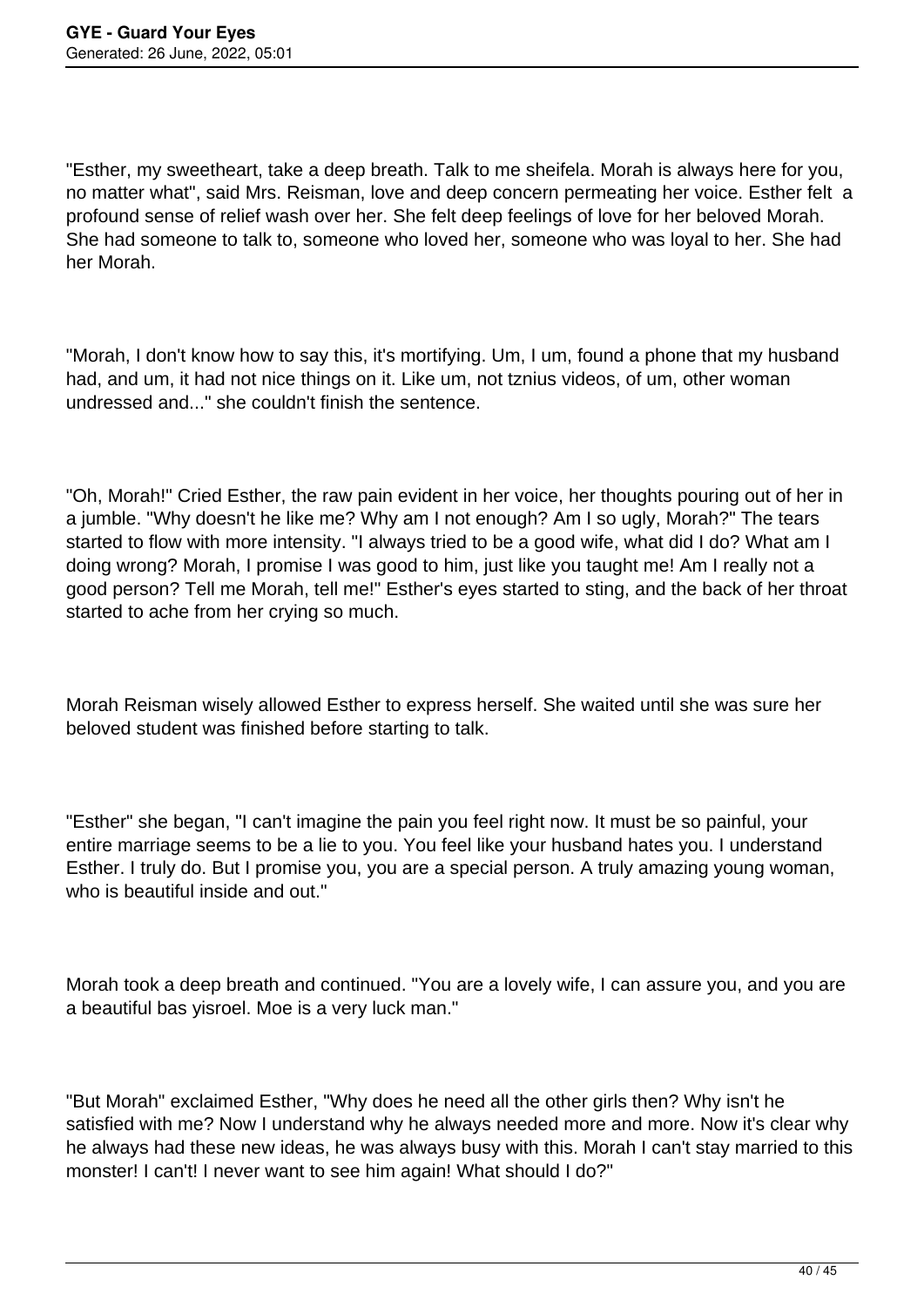"Esther-" Mrs. Reisman started to say, Esther cut her off. "I'm never letting him see me! I'm so embarrassed! How can I compete with all those pretty girls?" Esther was bawling now, her voice high and shrill. "He probably wishes he wouldn't have married me. He thinks I'm ugly, I know he does! Morah, tell me for real, am I ugly?" Esther couldn't talk anymore, she just sat in her car crying softly, high wet tears rolling down her cheeks. She pressed the phone to her ear tightly, as if seeking comfort from it.

"Shh, Esther" began her teacher again. "Everything will be okay, I promise. I know you don't believe me now, but I beg you to listen to me. I'm going to call my husband the Rav, and I'm going to get back to you right away. He is a very wise man and always knows what to do. Okay sheifela?" Esther nodded, then realized her teacher can't see her. "Ok Morah" she whimpered, "Thank you so much" Esther paused and took a breath, "I love you," she whispered, her voice hoarse from crying. "I love you too Esther," Said Mrs. Reisman, "I love you too. Goodbye Esther." They hung up.

# **To be continued...**

## ======================================================================== ====

Re: The Story Teller (New) Posted by Grant400 - 02 Mar 2021 19:00

\_\_\_\_\_\_\_\_\_\_\_\_\_\_\_\_\_\_\_\_\_\_\_\_\_\_\_\_\_\_\_\_\_\_\_\_\_

**Righteous Indignation** 

**Chapter Twelve**

June 17, 2011; Brooklyn N.Y.

Esther sat in the car, waiting for her teacher's call. Her brain started to calm down and actually think about what just happened. She started to feel anger besides for the hurt. The more she thought about it, the more her anger morphed into a deep red fury. She felt a fire bubbling inside of her. She was furious with Moe. Uch. Just the thought of him made her want to puke. The scheming jerk. Acting all holy the whole day, running off to yeshiva and minyan, whilst wallowing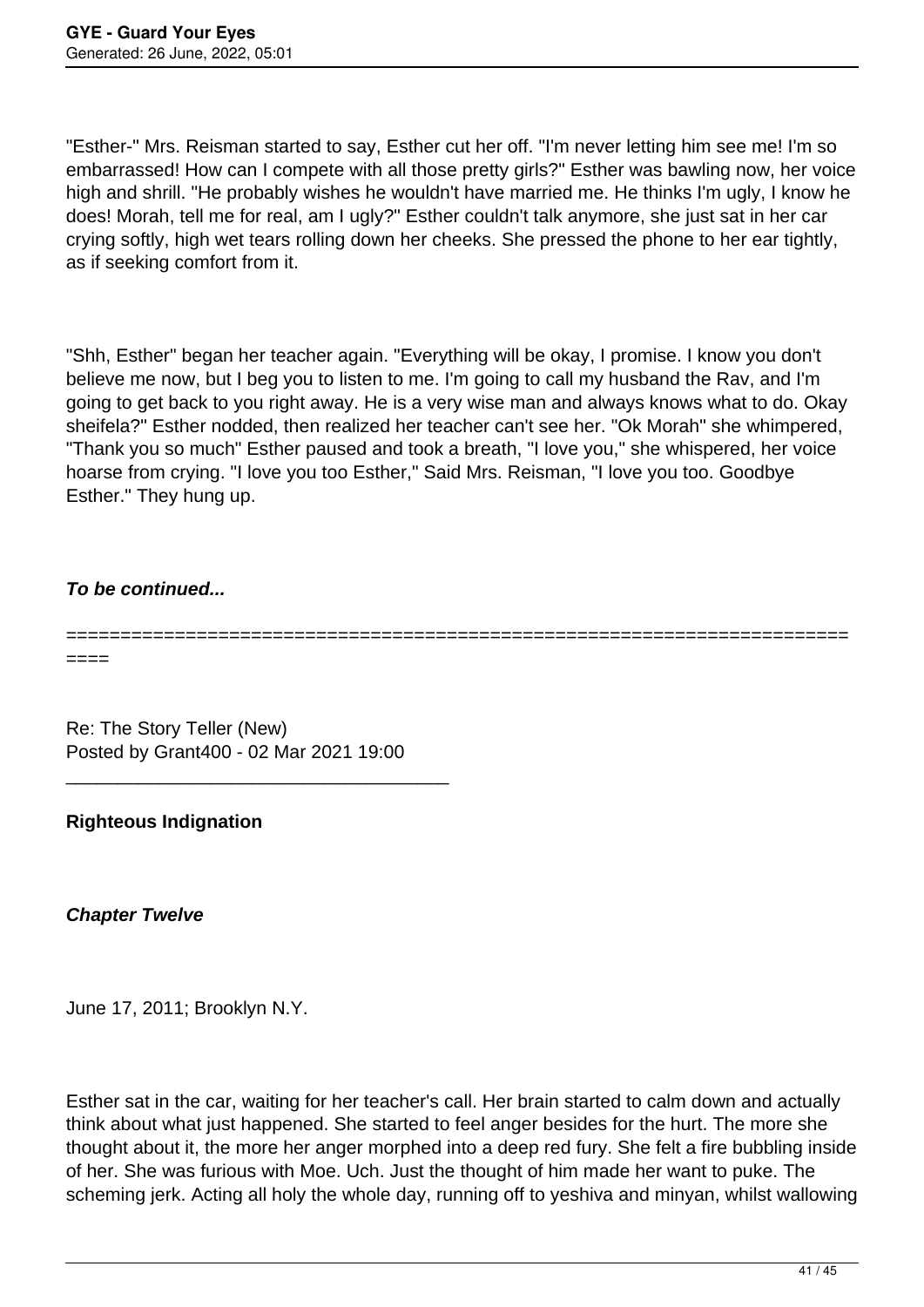in filth - BEHIND HER BACK!

She wanted to wring his neck and throttle him as hard as she could. She wanted to slap him across the face and watch his cheek sting and turn deep red. She wanted him to suffer too, just as she was suffering now.

She opened her phone and angrily pushed speed dial one. As the phone rang she gritted her teeth gearing to lash at out him. "Hello? Esther? What's up? You know I don't like when you call me in the middle of seder" said Moe self righteously. She felt herself shaking in anger.

"Moe, I need you home this instant. Now." She said. "But I-" "Right now. Nothing to talk about," she cut him off, and slammed her phone shut. "In the middle of seder" she mimicked in a squeaky voice. "Such a tzaddik!" She said, sarcasm dripping from her voice.

She put the car on drive, and angrily turned the wheel, merging onto the avenue heading home. She'll confront him, and see what he has to say for his pathetic little self!

\* \* \*

Esther waited for Moe at home, pacing the dining room floor, clutching the secret phone tightly in her clammy palm. She didn't know what she was going to say, but she knew she had to say whatever was inside. She was going to let it just pour out of her.

She heard the jingling of the combination lock on the front door, and braced herself before seeing his face.

"Hey - what's up? What's the big emergency? Are you all right?" Asked Moe lightly, coming into the dining room.

Esther strode angrily toward him and thrust the phone in his face. "This, this! No! No!" Esther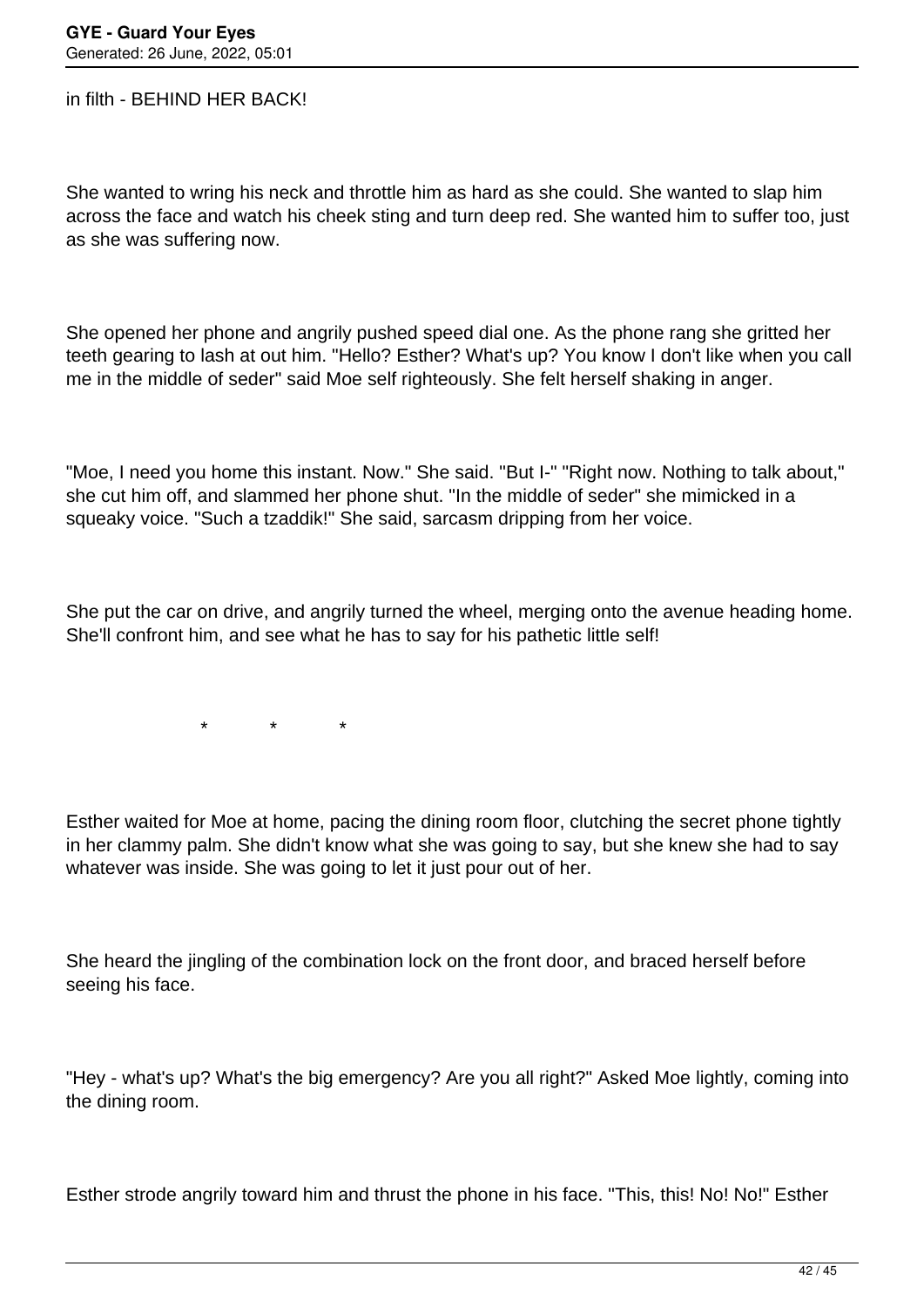struggled to find the words to express herself. "I'm NOT all right! I found your... naked lady phone. You pig. Care to explain yourself, my huge yeshiva tzaddik?"

At the sight of his secret phone clenched in her hand, Moe turned white. "Um, um" he stuttered.

Esther exploded. "How long have you been doing this, huh? Am I not good enough for you? Why don't you just divorce me and sleep with every woman you see?" She fumed. "Now I know why you put me through all this pain, you and your crazy new ideas, all busy with with it every second. You're a horrible person. I'm ashamed I'm married to you!" She smashed the phone on to the floor in a fit of rage, shattering the screen.

Moe stood there in shock.

"You make believe you love me. You say all your preprogrammed platitudes, you don't mean one word of it! The second you leave the house you are busy watching all those horrible things." Esther started to cry.

"Why? Why? Why do you feel the need? You don't like the way I look? Isn't it about loving each other? Am I just an object to you? Am I just one of a thousand?"

"Look at this vase," cried Esther, picking up the crystal vase sitting on the dining room table. "You bought this for me for our anniversary, why? Is it a big joke to you? Am I a big joke? Is our marriage a big joke? Here, take this piece of garbage, give it to one of your naked internet ladies! Here! HERE!" Shouted Esther, slamming the vase onto the floor, shattering it into a million pieces. Water and flowers mingled with broken shards of glass, creating a puddle around Moe's shoes.

Moe stood frozen in place.

"Say something you! Answer me! Why?" Bawled Esther, tears cascaded down her cheeks. "How?"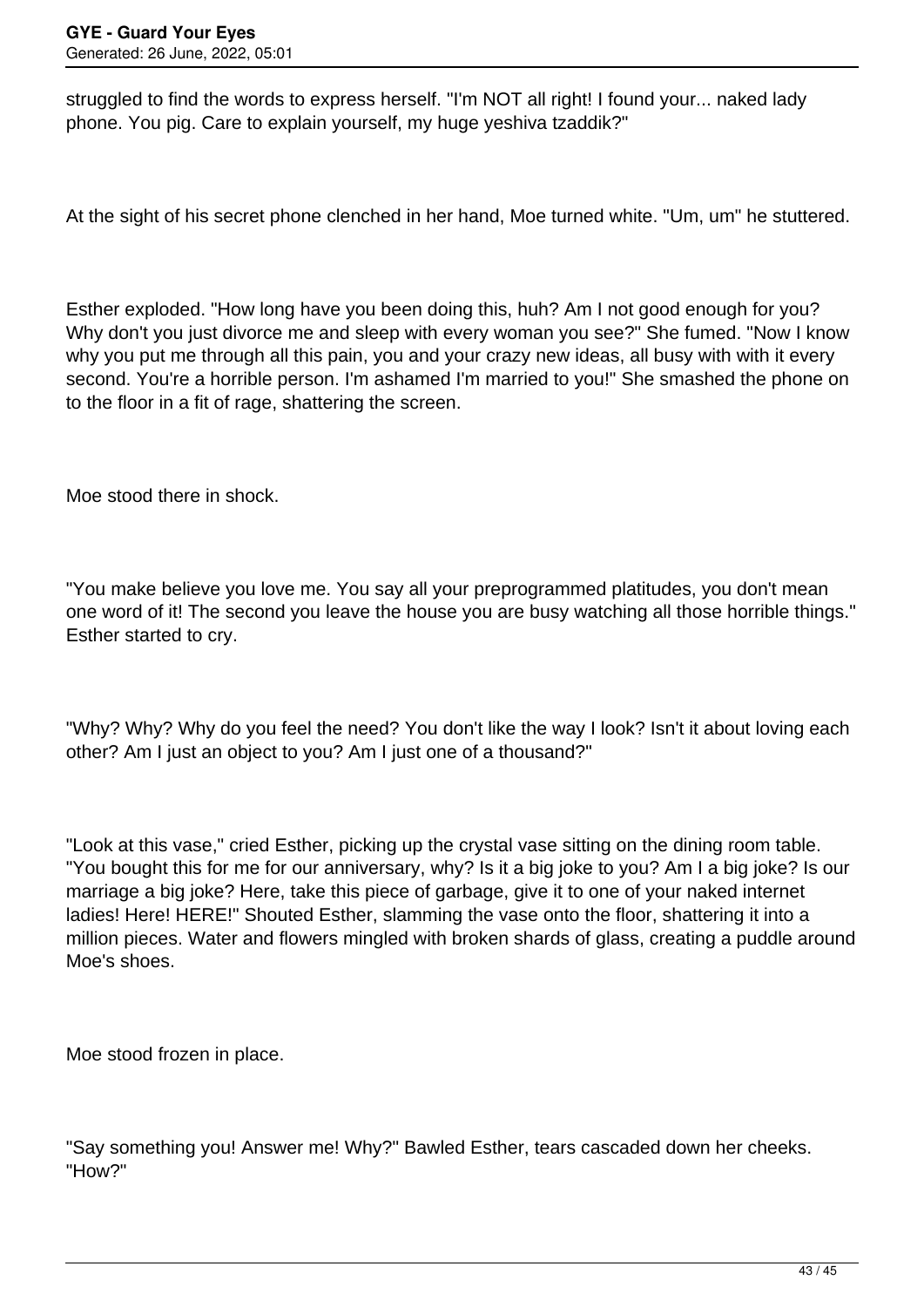Moe opened his mouth. "It's not my fault. It's because you never want to do it. I had to do this! You think I wanted to? I have no wife! I have a roommate. What am I supposed to do? I'm a healthy man!" Exclaimed Moe defensively. "When I come home, stop with your "Ooh Moe, I made your favorite snack " how about being with me instead of going to sleep!"

"Right!" Scoffed his wife. "Why do you think I didn't want to? Huh? It was never enough for you! You always needed more, always needed some new thing you knew I wasn't comfortable with. You killed everything! You made it into a chore. A chore I dreaded."

"But -" started Moe. Esther cut him off sharply. "But nothing. I was taught it was supposed to be a bonding experience between a husband and wife. Loving. It was nothing like that. It was you hungrily devouring your meal. It was you tearing me apart with you desires. Your internet stuff. You needed me to reenact all the goyishe videos you watch the whole day!"

Esther started to mimic Moe in a squeaky voice. "You're sure you're tired?" "You don't like this? Women like this!" " I'm telling you your gonna enjoy this!" "Can we do this?" "Why aren't you excited?" "Why don't you ever initiate?" "Why this, why that..." "Why don't you just play your video's for me and ask me to copy them? I can practice when you are learning your heilige seder, and perform for his highness when you come home!"

Esther looked at him with red eyes from crying. "I called Mrs. Reisman and told her what I found out. She's going to call me back after she speaks to her husband. We are going to do whatever they say!" Said Esther with a finality.

"No way." Said Moe. "This is your problem. When you learn how to be a wife, we can talk." Moe was angry too now. He bent down, picked up his phone, and stormed out without saying another word.

Esther stood there deep in shock. She wasn't expecting that response. Her fault? How?

She picked up her phone and saw a missed call from her teacher. She dialed her number, and heard it ring.